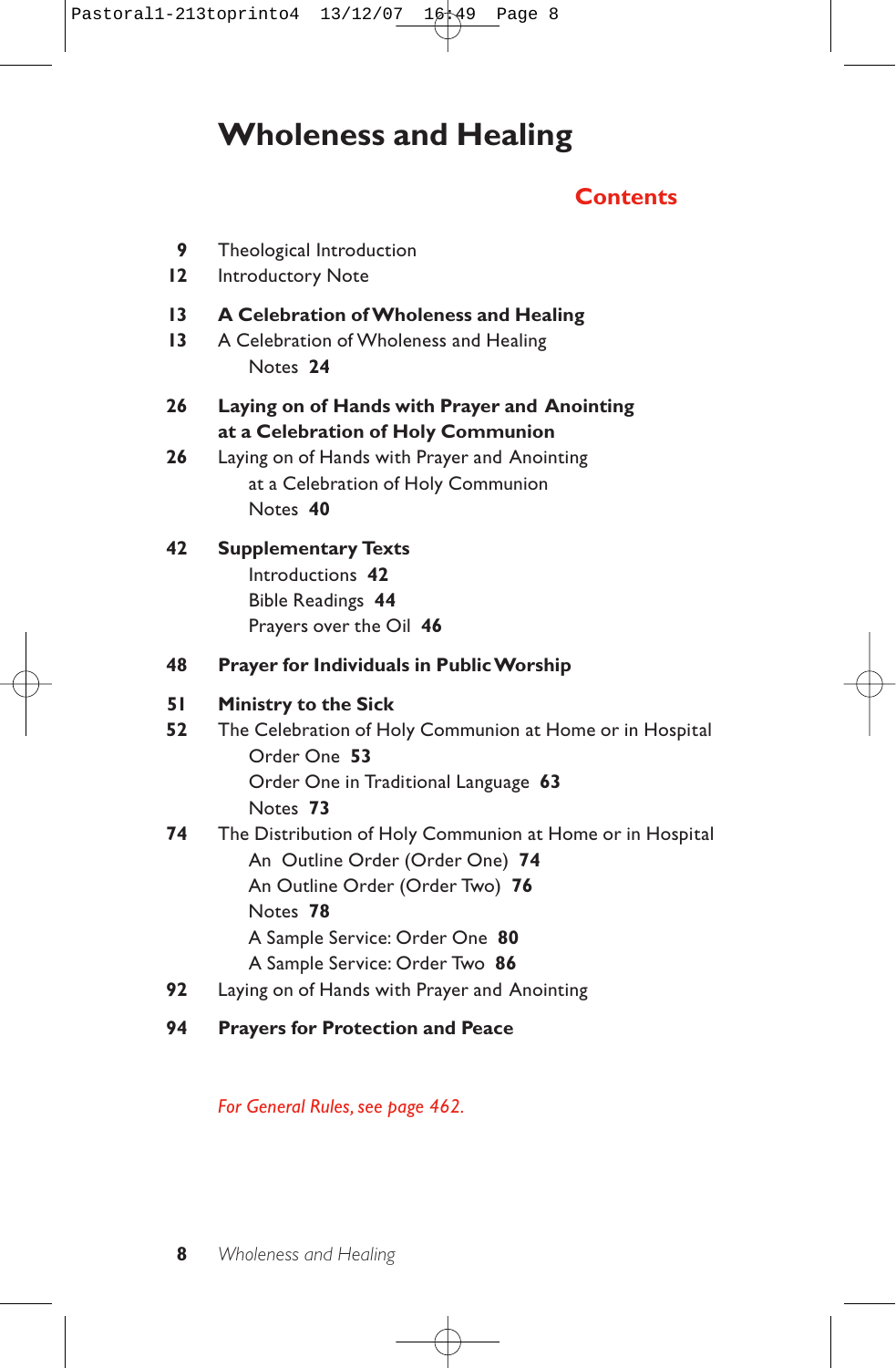# *¶ Theological Introduction*

Baptism witnesses to God's gift of salvation, in which he gathers people into the new creation in Jesus Christ. Baptism points to the way in which God in Jesus Christ is overthrowing an order of life corrupted by sin and death and bringing to birth a renewed creation, a creation alive with the healing presence of God's Spirit. Baptism is a sign of individual and corporate forgiveness and renewal within the life of the baptized. That life proclaims not only the risen power won by Christ for us in his resurrection and exaltation, but also our identification as human beings with the constraints and suffering borne by Christ in his incarnation and on the cross.

With the incarnation of Jesus, God begins the renewal of our alienated, weakened and fragmented human condition (Romans 8.3,4). In St Matthew's Gospel Jesus' baptism expresses his solidarity with us in our weakness (Matthew 3.14,15) and his healing ministry is seen as the outworking of the suffering servant who 'took our infirmities and bore our diseases' (Matthew 8.17). The death and resurrection of Jesus Christ promise both the judgement of all that is flawed in human life and the recreation of our humanity. A powerful biblical image portrays the sufferings of the Messiah, of the creation, and of God's people, as the birth pains that herald the new age in which peace and righteousness reign (Luke 12.50; John 16.21; Romans 8.18-30; Colossians 1.24; Revelation 12). The Christ, the anointed one, is clothed with the Holy Spirit to bring good news to the afflicted and to proclaim the day of the Lord's favour (Luke 4.18-21).

It is apparent in Scripture that the physical, emotional, social and spiritual well-being of human beings are closely interconnected. Christ's work of reconciliation extends beyond the purely personal and relational to the social order and the whole creation (cf Colossians 1.15-27). The Gospels use the term 'healing' both for physical healing and for the broader salvation that Jesus brings. A common New Testament term for sickness is 'weakness' (*asthenia*) (Luke 5.15;13.11,12; John 5.5); it carries broad associations of powerlessness and vulnerability, including human vulnerability in the face of the dominion of sin and death (Romans 5.6; 8.3). As Christians face weakness, they receive God's grace, expressed sometimes in an experience of healing and sometimes through the strength that comes in the bearing of weakness (2 Corinthians 12.9).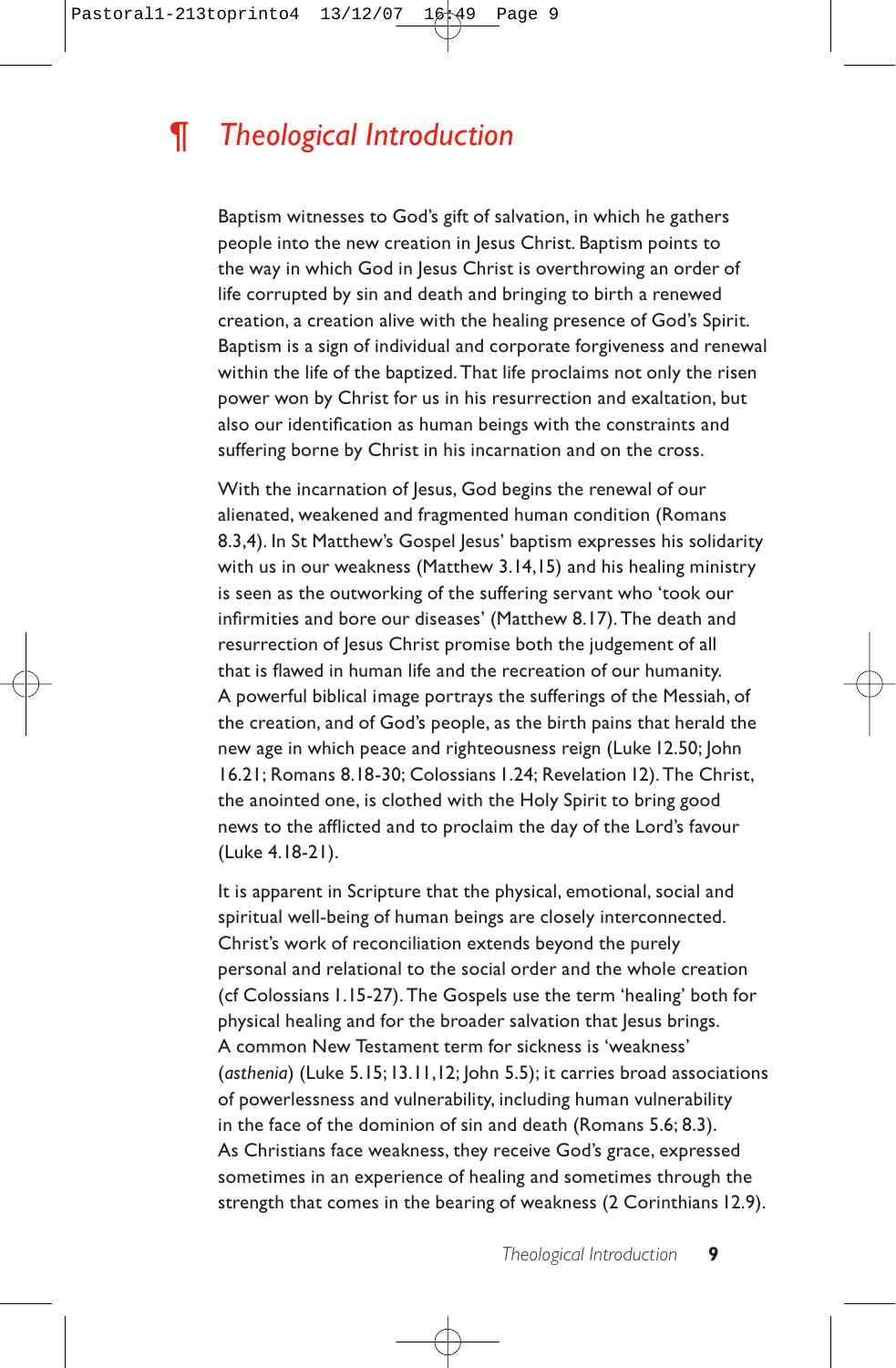Furthermore, the New Testament also presents us with a picture of Christians in a running battle with forces of evil that are external to us but bear heavily upon our lives. Although the principalities and powers (Ephesians 6.12) are not always forces of evil, they can have an impact on the social and political order; the evil one not only brings temptation but takes people captive (Gospels, *passim*); the power of idols enslaves consciences (1 Corinthians 8); and pagan sacrifices are offered to demons with whom we must not be participants (1 Corinthians 10). This series of pictures, while not absolving us from personal responsibility for our actions, also strongly implies that without the grace of God we are at risk of being in the grip of an array of forces beyond our powers to resist or break. Yet there is victory in Christ, and we also learn that, in the final analysis, 'an idol is nothing in the world and there is no God but one' (1 Corinthians 8.4); and that victorious discernment categorizes all forces of spiritual evil as provisional and counterfeit. Their 'power' lies in their impact on us, and their 'reality' therefore is shadowy and interim only. But we nonetheless need deliverance from that power, and the language of healing and wholeness is entirely appropriate to that process.

Acts of healing in the Gospels are intimately related to the restoring of individuals to a place of worth within the social order (cf Mark 1.44; 5.15-20; 6.32-34; Luke 13.10-17). 'By his wounds you have been healed' (1 Peter 2.24) makes powerful links between human pain and vulnerability and the saving impact of Jesus' own suffering. The same interconnectedness is present where Scripture speaks of God's image in us to point to the way human life is marred and threatened by the impact of evil and is restored by the new creation in Christ (Romans 3.23; 2 Corinthians 3.18; Ephesians 2.13-16).

Healing, reconciliation and restoration are integral to the good news of Jesus Christ. For this reason prayer for individuals, focused through laying on of hands or anointing with oil, has a proper place within the public prayer of the Church. God's gracious activity of healing is to be seen both as part of the proclaiming of the good news and as an outworking of the presence of the Spirit in the life of the Church.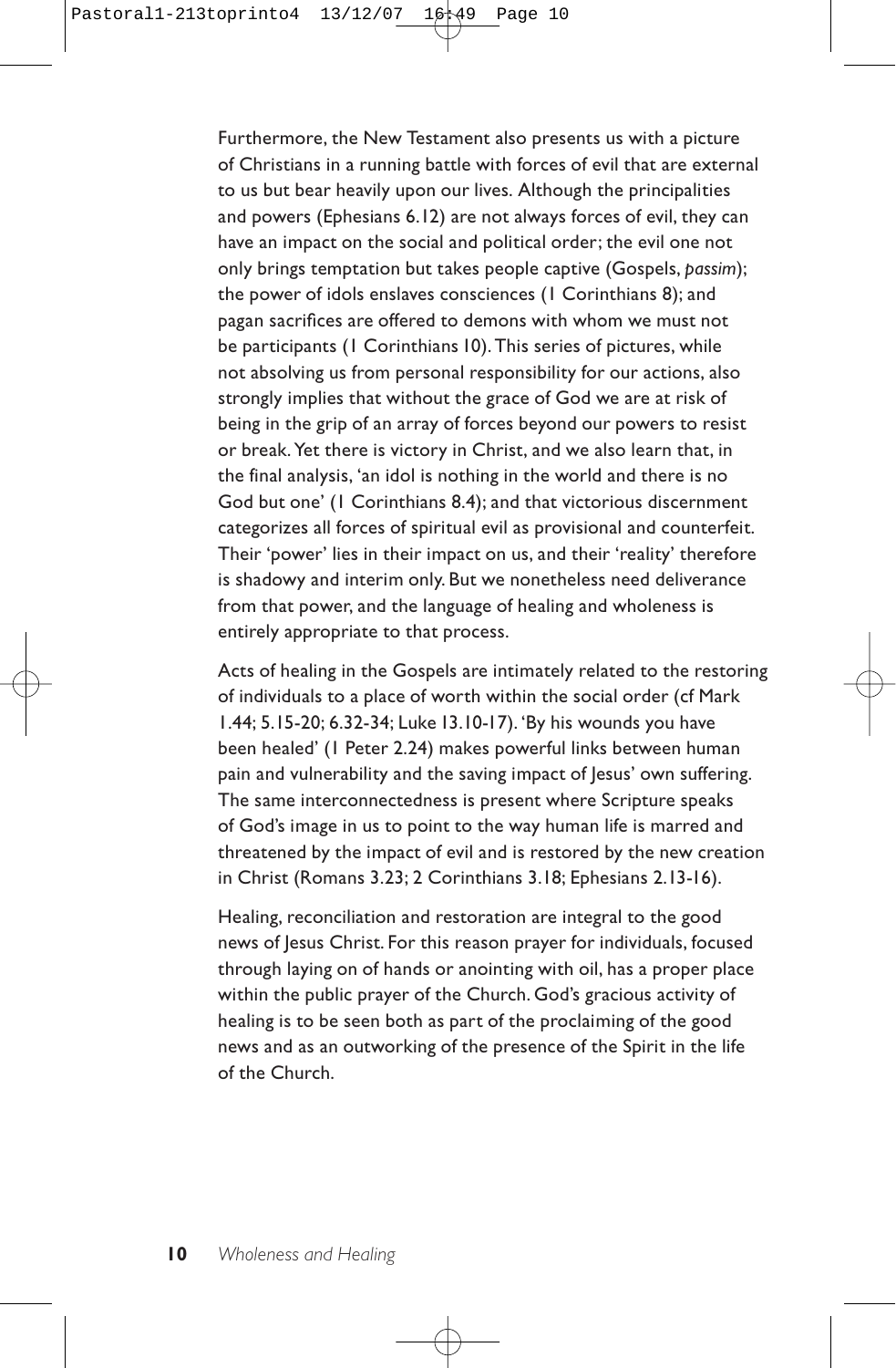Such prayer needs to be sensitive to a number of simplifications or misunderstandings. It should not imply a simple link between sickness and sin; Jesus himself warned against the direct association of disability and sin ( John 9.3). The receiving of forgiveness and the act of forgiving others may open the way to healing and wholeness. Prayer for healing and strengthening should not involve the rejection of the skills and activity of medicine which are also part of God's faithfulness to creation (cf Ecclesiasticus 38.9-12; Psalm 147.3). Prayer for healing needs to take seriously the way in which individual sickness and vulnerability are often the result of injustice and social oppression. Equally importantly such prayer should not imply that the restoration of physical wholeness is the only way in which Christ meets human need. Healing has always to be seen against the background of the continuing anguish of an alienated world and the hidden work of the Holy Spirit bringing God's new order to birth. It is a way of partaking in God's new life that will not be complete until it includes the whole creation and the destruction of death itself.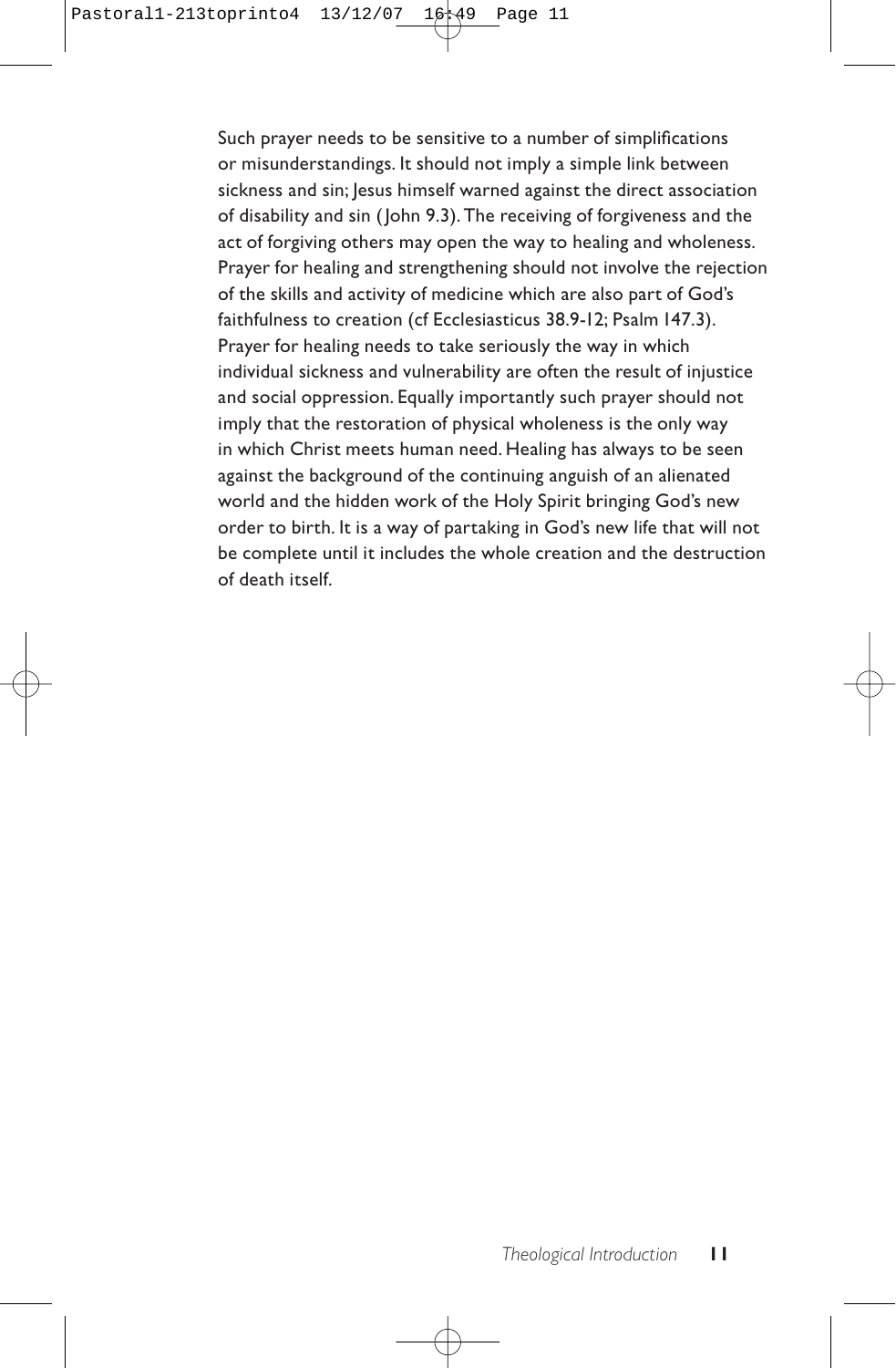# *¶ Introductory Note*

These forms of service are intended to recognize the links between prayer for healing and the wider celebration in the Church of reconciliation and renewal in the gospel of Jesus Christ.

- ¶ The first is a service most suitable for a diocesan or deanery occasion.
- ¶ The second, the Laying on of Hands with Prayer and Anointing at a Celebration of Holy Communion, is intended for occasional use, when appropriate, as part of the regular liturgical life of a parish.
- ¶ The third, Prayer for Individuals in Public Worship, is primarily intended for use in churches where such prayer for individuals is a regular feature of Sunday worship.
- **T** The fourth, Ministry to the Sick, is intended for use in the sickroom, whether in hospital or at home.
- ¶ The fifth comprises prayers for protection and peace for use with or by individuals at need.

Those who come for prayer with Laying on of Hands and/or Anointing should make careful preparation. They may receive the Laying on of Hands on behalf of others who are not present as well as for themselves.

Where prayer is offered for those who will minister to others, this should be seen as prayer for the grace and discernment of the Holy Spirit, as well as prayer for healing. All who minister to others in need should have careful regard for the duty of confidentiality which this privilege brings. As part of their preparation, those who minister need to be ready to recognize where specialist skills may be required.

If a need for a more particular ministry of exorcism or deliverance is perceived, then the bishop's instructions should be followed and his authorized advisor consulted.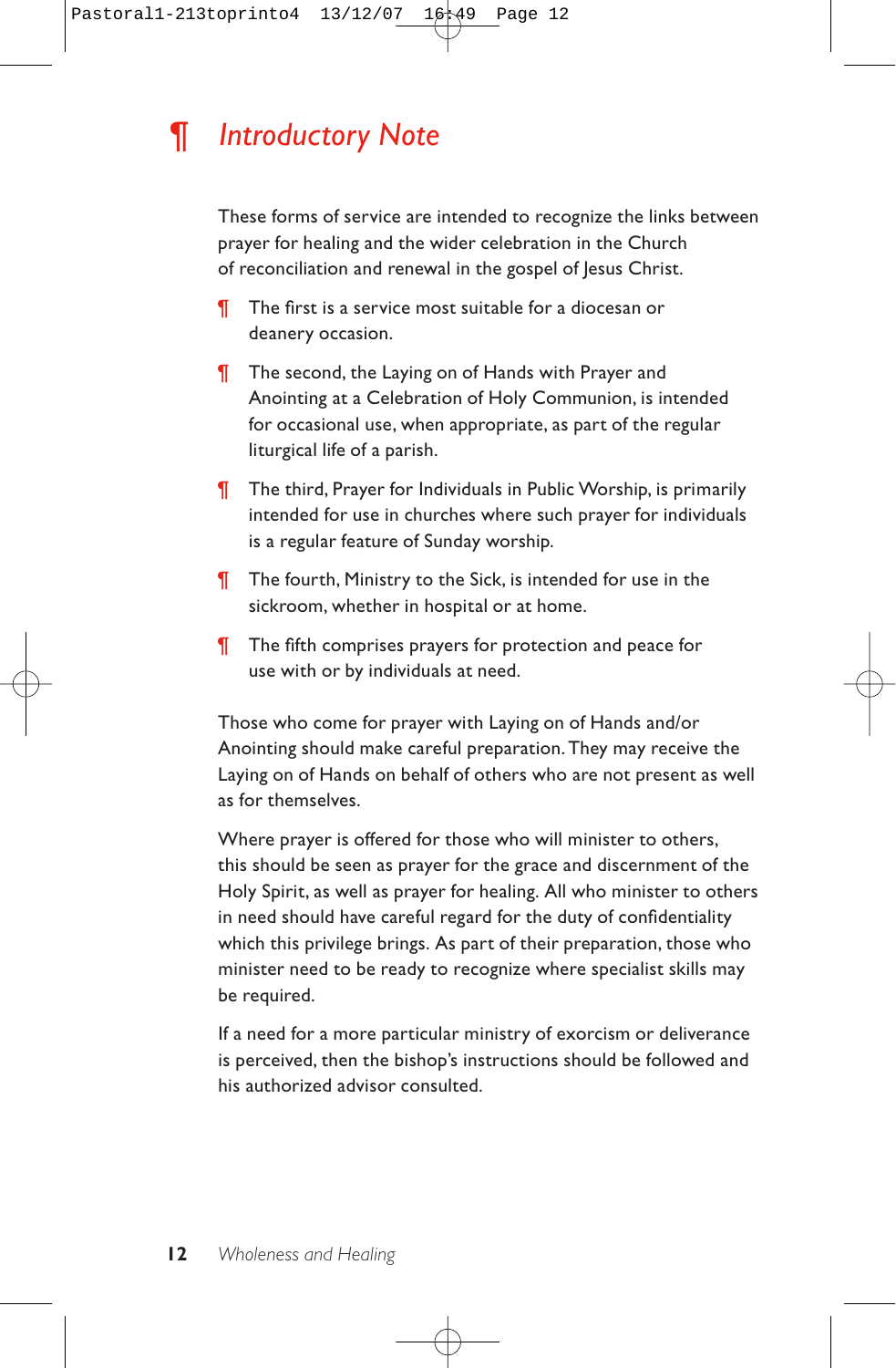# **A Celebration of Wholeness and Healing**

(especially suitable for a diocesan or deanery occasion)

## *Structure*

*Optional parts of the service are indicated by square brackets.*

¶ **The Gathering**

The Greeting Dialogue The Collect

### ¶ **The Liturgy of the Word**

Readings and Psalm Gospel Reading Sermon

## ¶ **Prayer and Penitence**

[Introduction] Prayers of Intercession Prayers of Penitence

## ¶ **Laying on of Hands and Anointing**

Prayer over the Oil Laying on of Hands [Anointing] *The Lord's Prayer – unless Holy Communion is celebrated*

## ¶ **[The Liturgy of the Sacrament**

The Peace Preparation of the Table Taking of the Bread and Wine The Eucharistic Prayer The Lord's Prayer Breaking of the Bread Giving of Communion Prayer after Communion]

## ¶ **The Sending Out**

Proclamation of the Gospel *The Peace – unless Holy Communion is celebrated* [Blessing – *if Holy Communion is celebrated*] The Dismissal

*For Notes, see pages 24 –25.*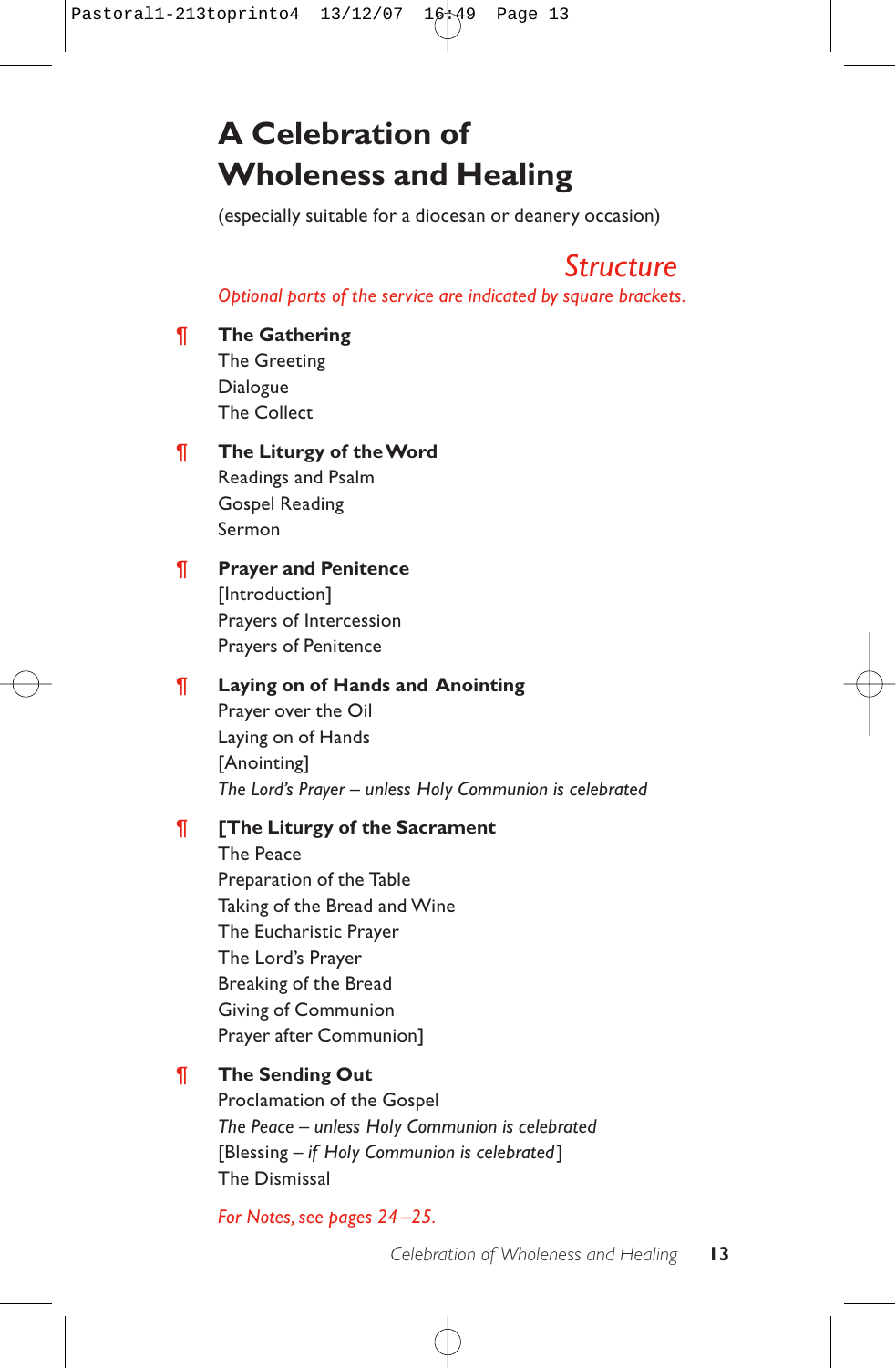# **A Celebration of Wholeness and Healing**

(especially suitable for a diocesan or deanery occasion)

# *¶ The Gathering*

*At the entrance of the ministers, a hymn or chant may be sung.*

## **The Greeting**

### *The president greets the people using these or other suitable words*

In the name of Christ, we welcome you. We have been called out of darkness into God's marvellous light. Grace and peace be with you

#### *All* **and also with you.**

*The president may introduce the service, using one of the forms on pages 42–43 or other suitable words.*

#### *This dialogue or another suitable form may be used*

The love of God has been poured into our hearts, through the Holy Spirit who has been given to us: we dwell in him and he lives in us.

Give thanks to the Lord and call upon his name:

*All* **make known his deeds among the peoples.**

Sing to God, sing praises to his name:

*All* **and speak of all his marvellous works.**

Holy, holy, holy, is the Lord God almighty:

*All* **who was and is and is to come.**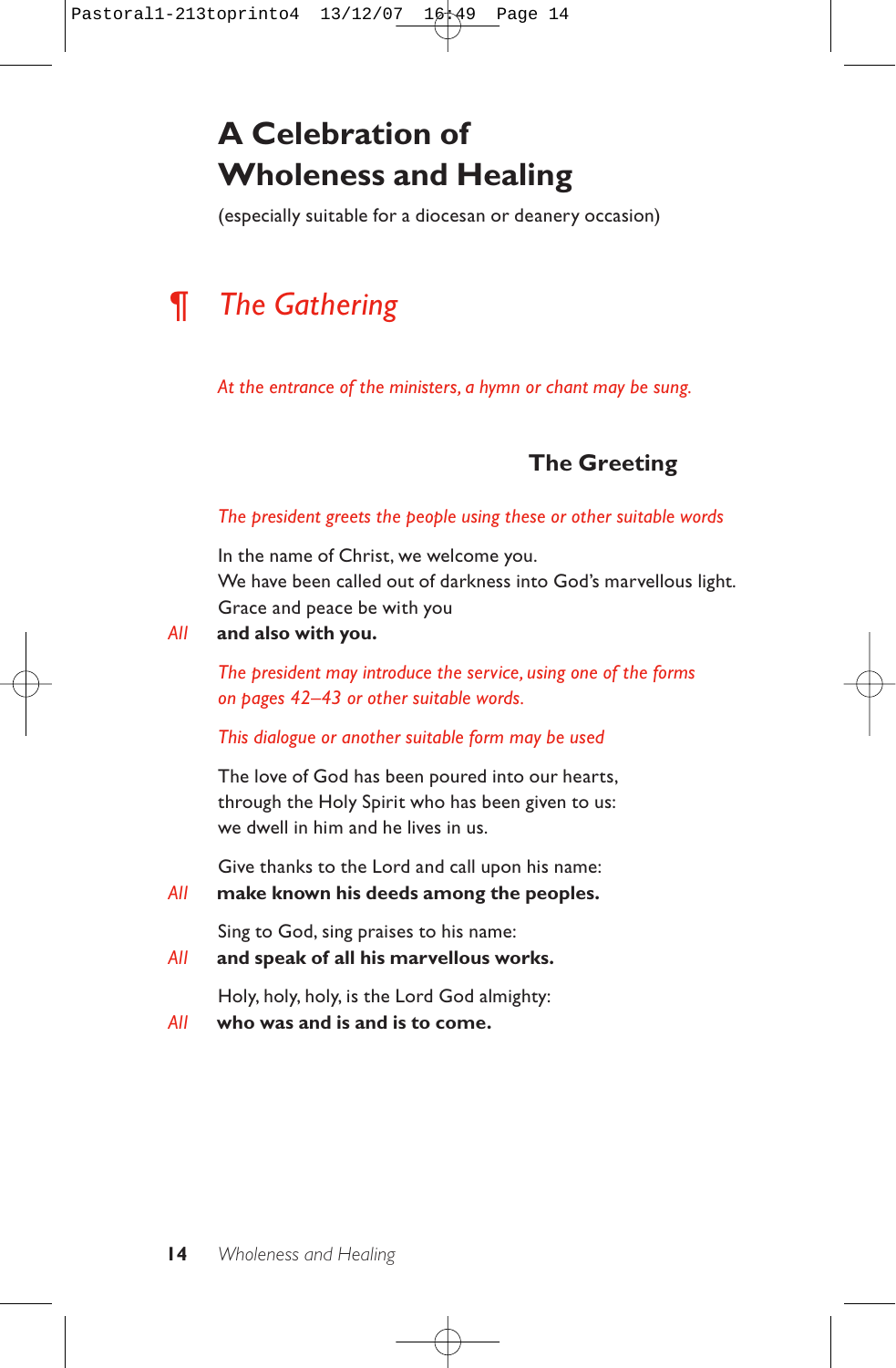## **The Collect**

#### *Silence may be kept.*

Heavenly Father, you anointed your Son Jesus Christ with the Holy Spirit and with power to bring to us the blessings of your kingdom. Anoint your Church with the same Holy Spirit, that we who share in his suffering and victory may bear witness to the gospel of salvation; through Jesus Christ, your Son our Lord, who is alive and reigns with you in the unity of the Holy Spirit, one God, now and for ever. *All* **Amen.**

*Celebration of Wholeness and Healing* **15**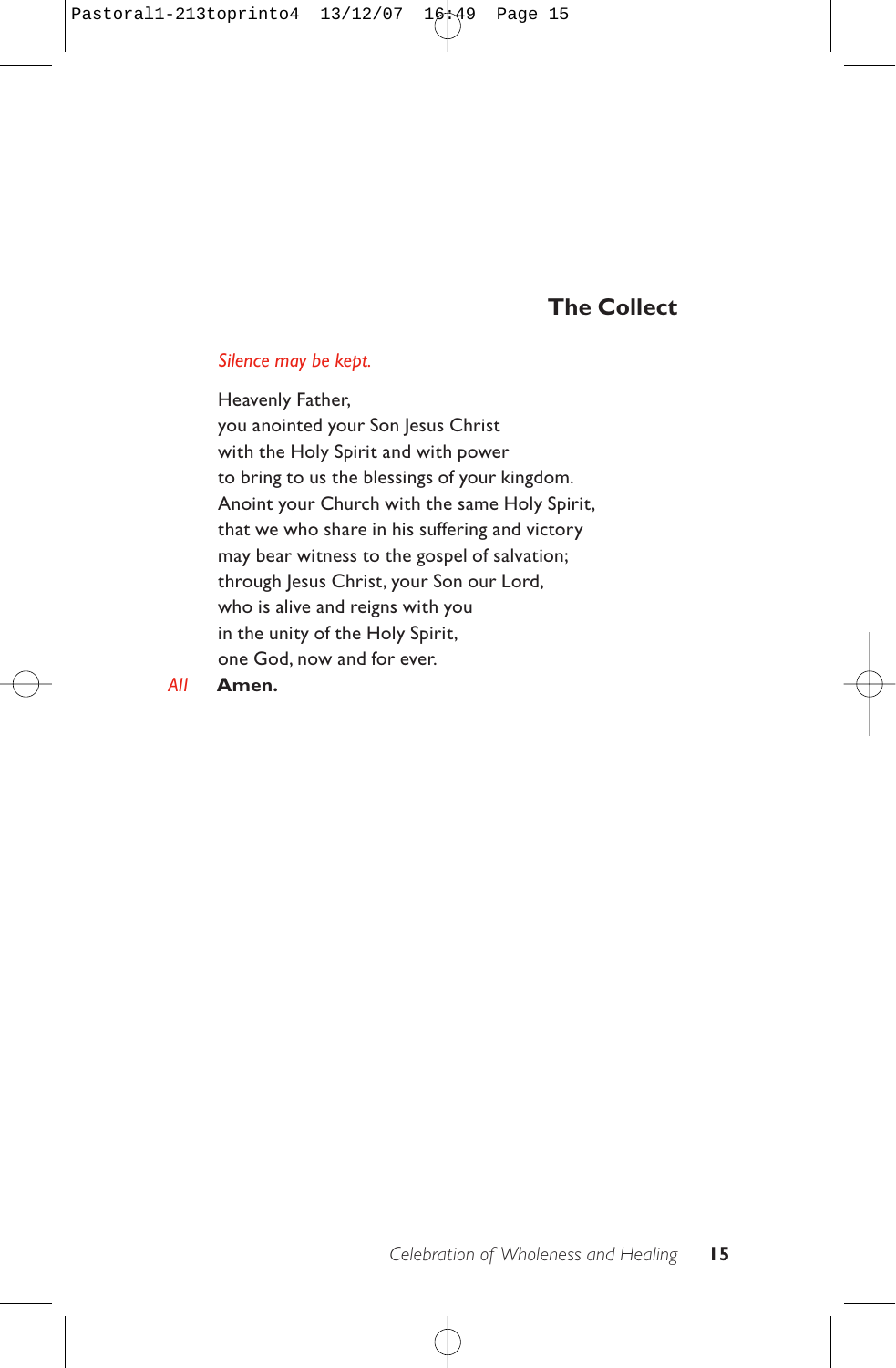# *¶ The Liturgy of the Word*

*If this celebration takes place on a Sunday or Principal Festival the readings of the day are normally used. For other occasions a table of readings is provided on pages 44–45.*

*Either one or two readings from Scripture precede the Gospel reading. At the end of each, the reader may say*

This is the word of the Lord.

### *All* **Thanks be to God.**

*The psalm or canticle follows the first reading, and other hymns and songs may be used between the readings.*

## **Gospel Reading**

*An acclamation may herald the Gospel reading.*

*When the Gospel is announced, the reader says*

Hear the Gospel of our Lord Jesus Christ according to *N*.

*All* **Glory to you, O Lord.**

### *At the end*

This is the Gospel of the Lord.

*All* **Praise to you, O Christ.**

### **Sermon**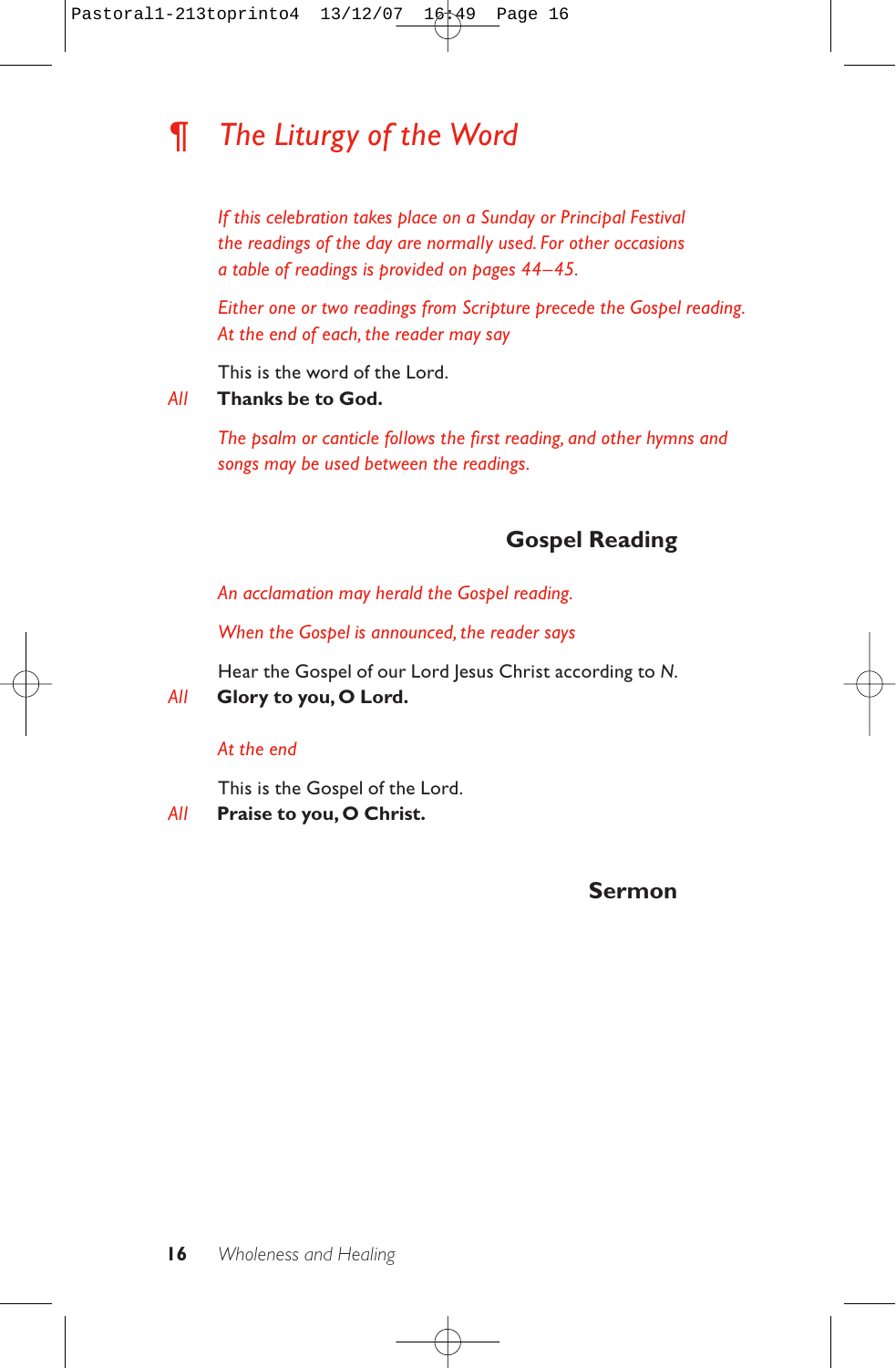# *¶ Prayer and Penitence*

*As an introduction to this section, a minister may use one of the forms on pages 42–43, if it has not already been used at the beginning of the service.*

## **Prayers of Intercession**

*At the Prayers of Intercession, the following Litany of Healing may be used. Additional petitions, including names, may be included.*

God the Father, your will for all people is health and salvation.

### *All* **We praise and bless you, Lord.**

God the Son, you came that we might have life, and might have it more abundantly.

### *All* **We praise and bless you, Lord.**

God the Holy Spirit, you make our bodies the temple of your presence.

## *All* **We praise and bless you, Lord.**

Holy Trinity, one God, in you we live and move and have our being.

## *All* **We praise and bless you, Lord.**

Lord, grant your healing grace to all who are sick, injured or disabled,

that they may be made whole.

## *All* **Hear us, Lord of life.**

Grant to all who are lonely, anxious or depressed a knowledge of your will and an awareness of your presence.

### *All* **Hear us,Lord of life.**

Grant to all who minister to those who are suffering wisdom and skill, sympathy and patience.

## *All* **Hear us, Lord of life.**

Mend broken relationships, and restore to those in distress soundness of mind and serenity of spirit.

### *All* **Hear us, Lord of life.**

Sustain and support those who seek your guidance and lift up all who are brought low by the trials of this life.

## *All* **Hear us,Lord of life.**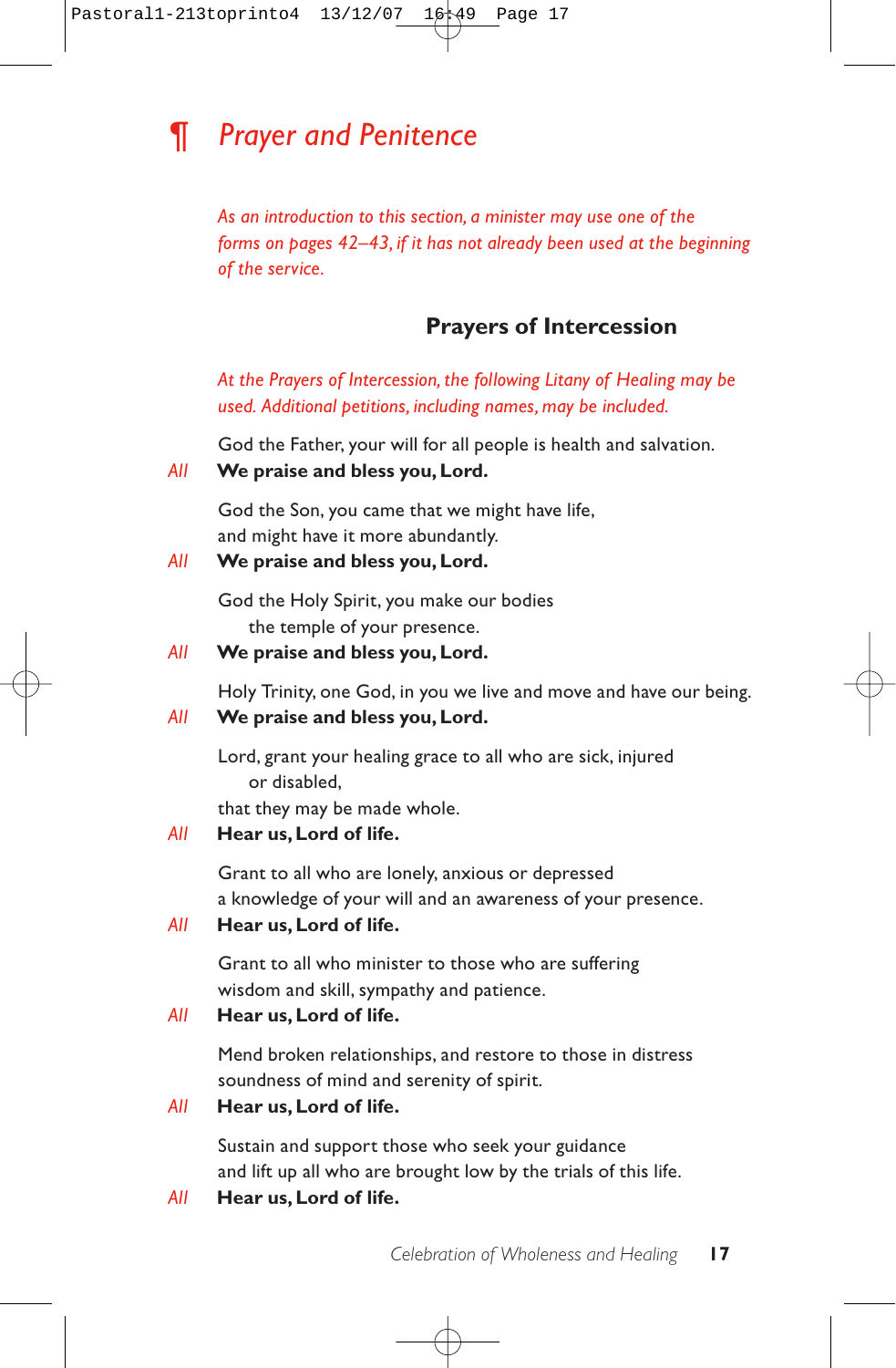Grant to the dying peace and a holy death, and uphold by the grace and consolation of your Holy Spirit those who are bereaved.

*All* **Hear us, Lord of life.**

Restore to wholeness whatever is broken by human sin, in our lives, in our nation, and in the world.

*All* **Hear us, Lord of life.**

You are the Lord who does mighty wonders.

### *All* **You have declared your power among the peoples.**

With you, Lord, is the well of life

### *All* **and in your light do we see light.**

Hear us, Lord of life:

## *All* **heal us, and make us whole.**

Let us pray.

*A period of silence follows.*

O Lord our God, accept the fervent prayers of your people; in the multitude of your mercies look with compassion

upon us and all who turn to you for help; for you are gracious, O lover of souls, and to you we give glory, Father, Son, and Holy Spirit, now and for ever.

*All* **Amen.**

## **Prayers of Penitence**

The gospel calls us to turn away from sin and be faithful to Christ. As we offer ourselves to him in penitence and faith, we renew our confidence and trust in his mercy.

Cast your burden upon the Lord

### *All* **and he will sustain you.**

In returning and rest

*All* **you shall be saved.**

In quietness and trust

### *All* **shall be your strength.**

*There follows a period of silent reflection and self-examination.*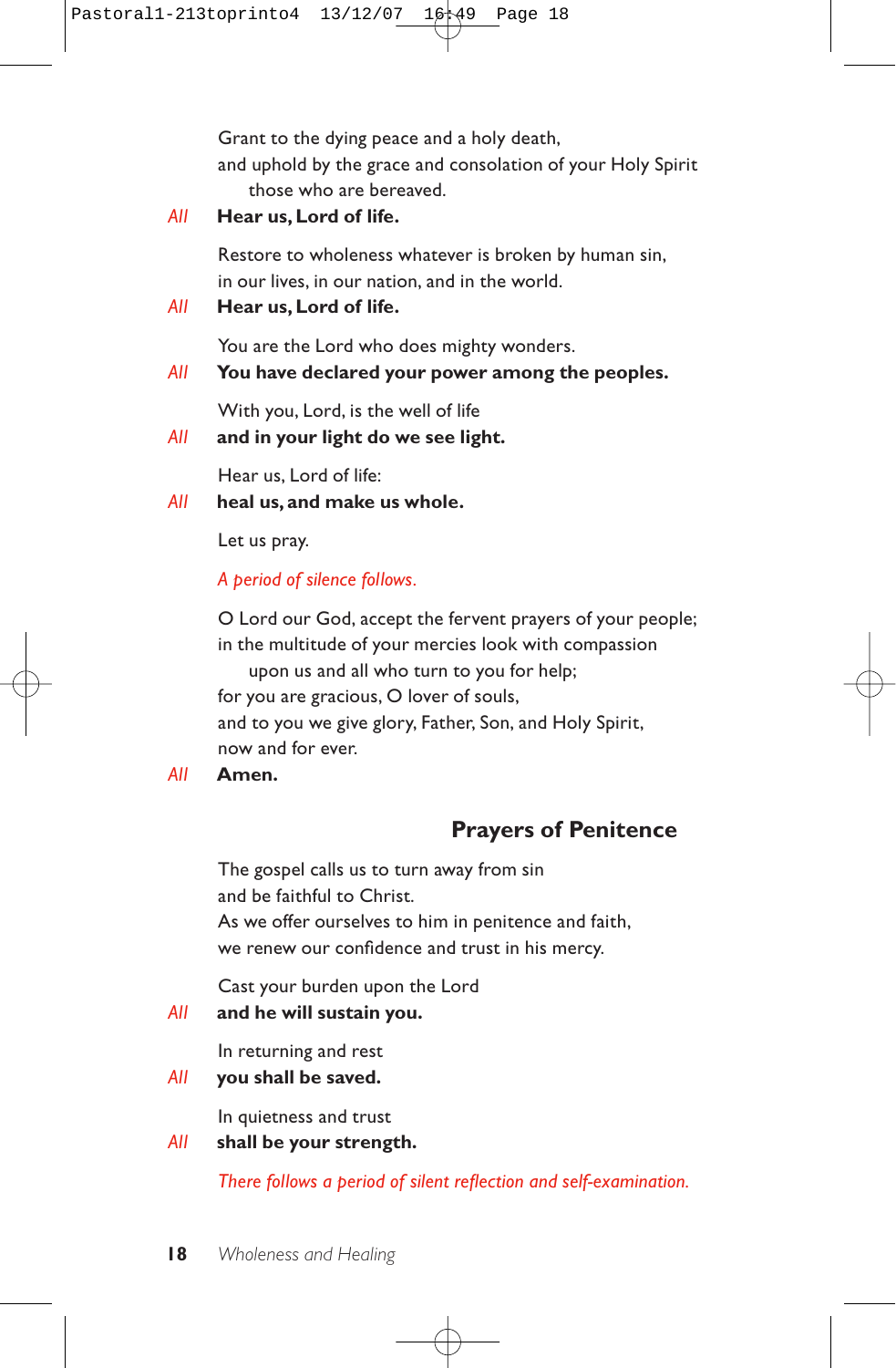### *One or other of the following or another suitable form may be used*

You raise the dead to life in the Spirit: Lord, have mercy.

- *All* **Lord, have mercy.** You bring pardon and peace to the sinner: Christ, have mercy. *All* **Christ, have mercy.**
	- You bring light to those in darkness: Lord, have mercy.

## *All* **Lord, have mercy.**

#### *(or)*

*All* **Most merciful God, Father of our Lord lesus Christ. we confess that we have sinned in thought, word and deed. We have not loved you with our whole heart. We have not loved our neighbour as ourselves. In your mercy forgive what we have been, help us to amend what we are, and direct what we shall be; that we may do justly, love mercy, and walk humbly with you, our God. Amen.**

## **Absolution**

#### *The president says the Absolution, using this or any other authorized form*

God, the Father of mercies, has reconciled the world to himself through the death and resurrection of his Son, Jesus Christ, not holding our sins against us, but sending his Holy Spirit to shed abroad his love among us. By the ministry of reconciliation entrusted by Christ to his Church, receive his pardon and peace to stand before him in his strength alone this day and for evermore.

### *All* **Amen.**

*A hymn or chant may be sung.*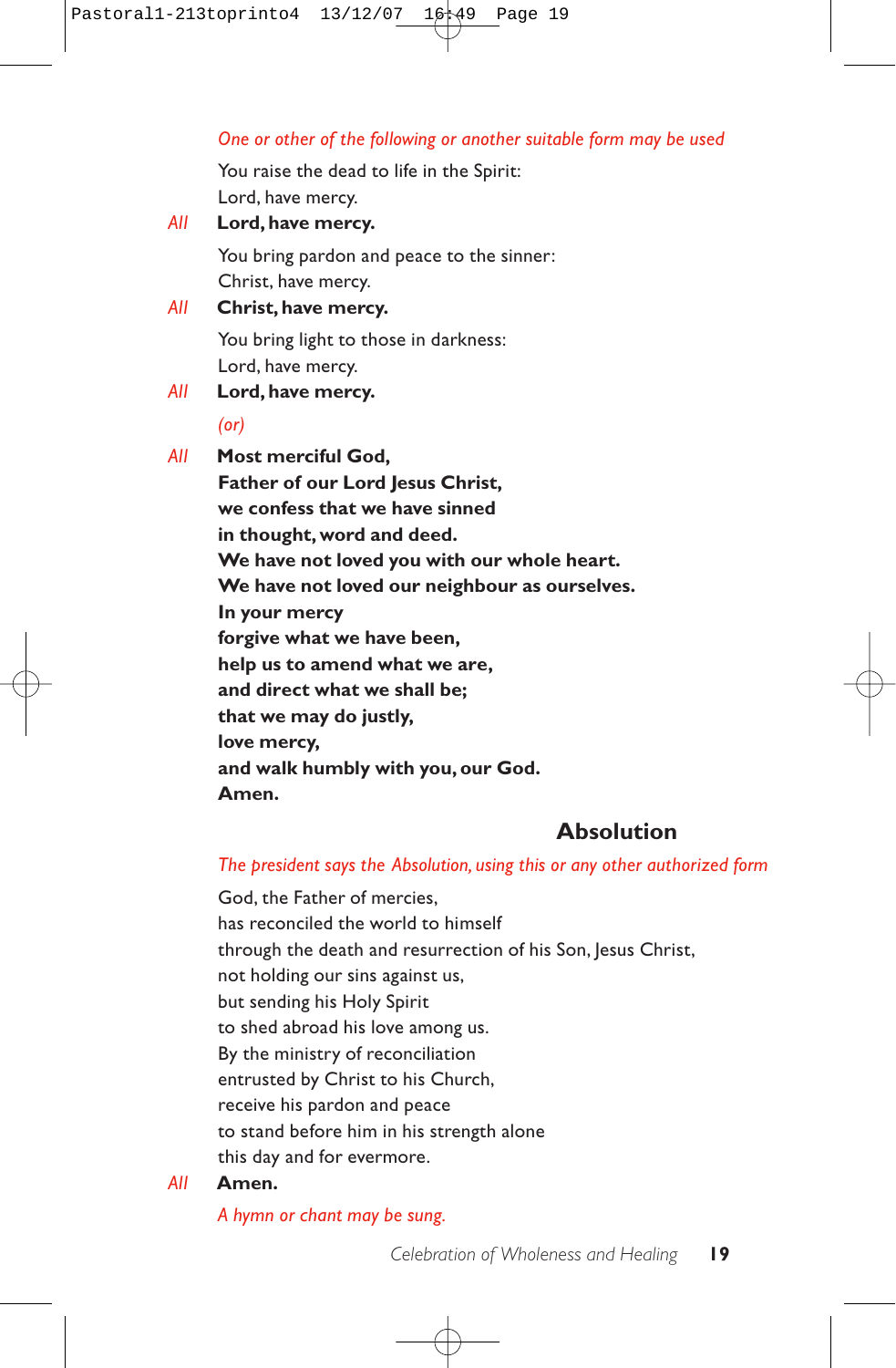# *¶ Laying on of Hands and Anointing*

#### *Oil for anointing is brought before the president.*

Our help is in the name of the Lord

*All* **who has made heaven and earth.**

Blessed be the name of the Lord:

- *All* **now and for ever. Amen.**
	- *(or)*

Praise God who made heaven and earth,

#### *All* **who keeps his promise for ever.**

Let us give thanks to the Lord our God,

## *All* **who is worthy of all thanksgiving and praise.**

Blessed are you, sovereign God, gentle and merciful, creator of heaven and earth. Your Word brought light out of darkness, and daily your Spirit renews the face of the earth.

When we turned away from you in sin, your anointed Son took our nature and entered our suffering to bring your healing to those in weakness and distress. He broke the power of evil and set us free from sin and death that we might become partakers of his glory.

His apostles anointed the sick in your name, bringing wholeness and joy to a broken world. By your grace renewed each day you continue the gifts of healing in your Church that your people may praise your name for ever. By the power of your Spirit may your blessing rest on those who are anointed with this oil in your name; may they be made whole in body, mind and spirit.

Hear the prayer we offer for all your people. Remember in your mercy those for whom we pray: heal the sick, raise the fallen, strengthen the fainthearted and enfold in your love the fearful and those who have no hope.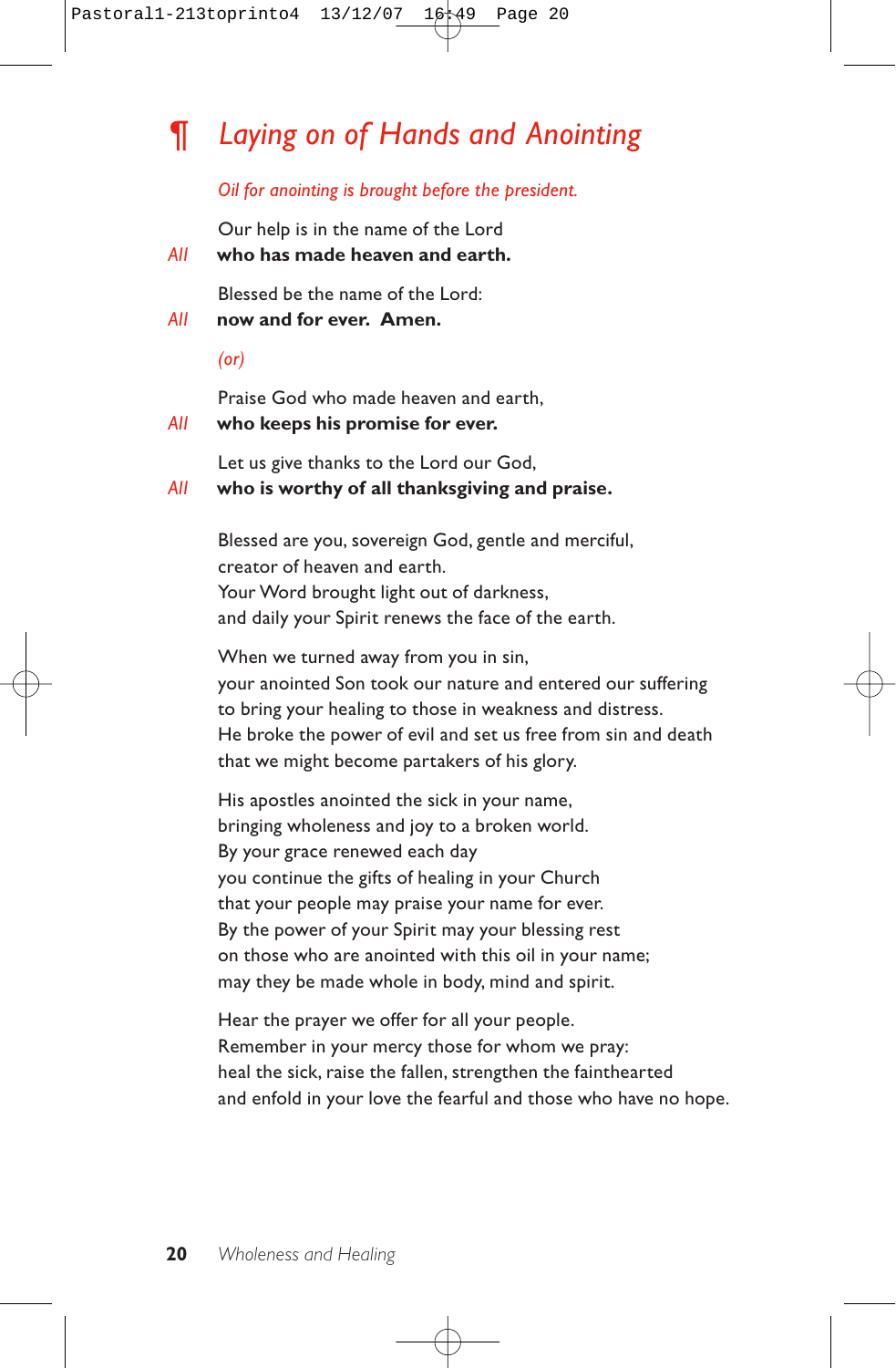In the fullness of time complete your gracious work. Reconcile all things in Christ and make them new, that we may be restored in your image, renewed in your love, and serve you as sons and daughters in your kingdom.

Through your anointed Son, Jesus Christ, our Lord, to whom with you and the Holy Spirit we lift our voices of thanks and praise:

*All* **Blessed be God, our strength and our salvation, now and for ever. Amen.**

### *Alternative prayers may be used (pages 46–47).*

## *The laying on of hands is administered, using these or other suitable words*

In the name of God and trusting in his might alone, receive Christ's healing touch to make you whole.

May Christ bring you wholeness of body, mind and spirit, deliver you from every evil, and give you his peace**.**

### *All* **Amen.**

## *Anointing may be administered. The minister says*

*N,* I anoint you in the name of God who gives you life. Receive Christ's forgiveness, his healing and his love.

May the Father of our Lord Jesus Christ grant you the riches of his grace, his wholeness and his peace**.**

#### *All* **Amen.**

## *After the laying on of hands and anointing, the president says*

The almighty Lord,

who is a strong tower for all who put their trust in him, whom all things in heaven, on earth, and under the earth obey, be now and evermore your defence.

May you believe and trust that the only name under heaven given for health and salvation

is the name of our Lord Jesus Christ.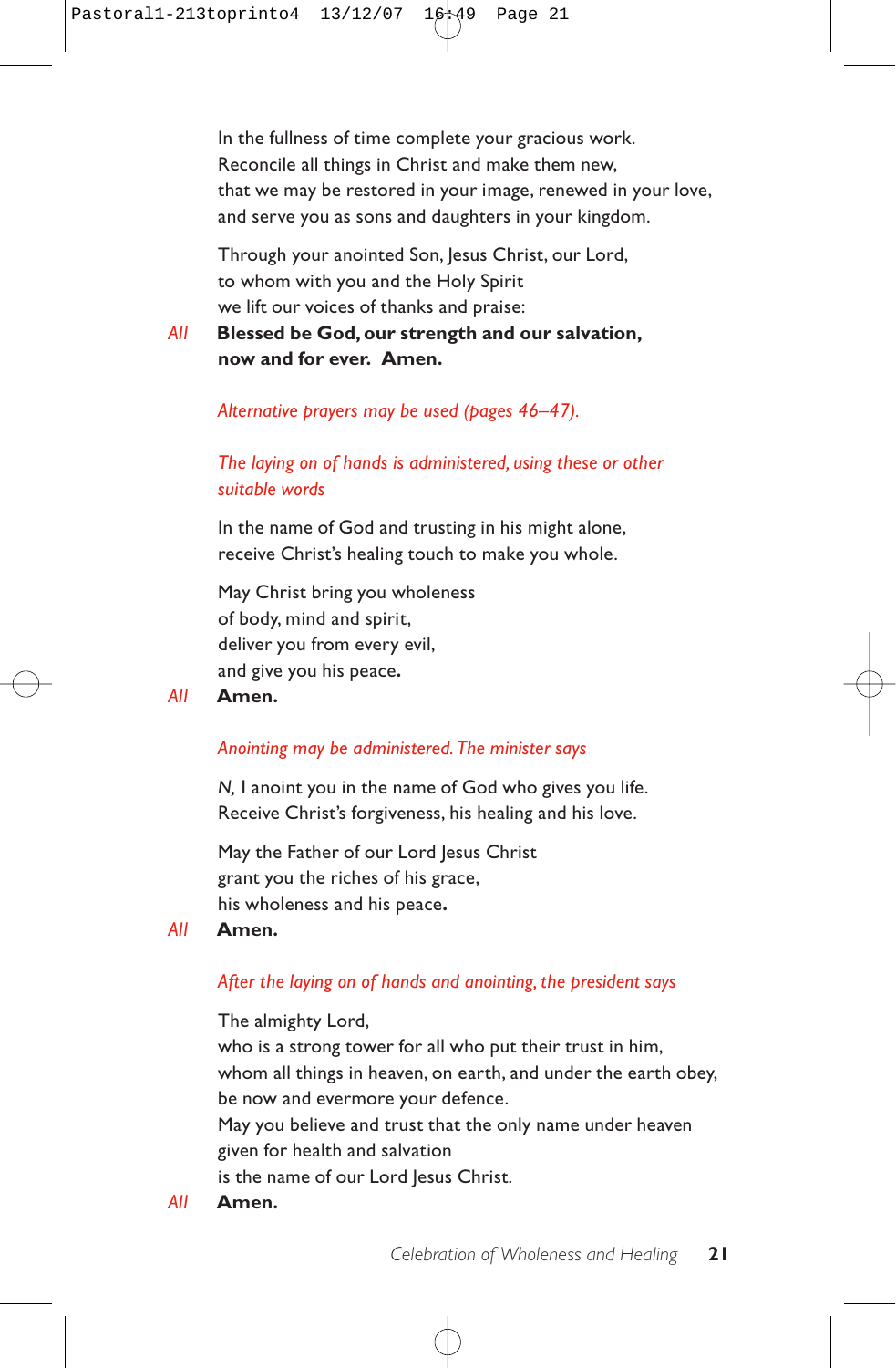*Unless the Liturgy of the Sacrament follows immediately, the president introduces the Lord's Prayer*

In confidence let us pray to the Father for the coming of the kingdom among us:

*All* **Our Father in heaven, hallowed be your name, your kingdom come, your will be done, on earth as in heaven. Give us today our daily bread. Forgive us our sins as we forgive those who sin against us. Lead us not into temptation but deliver us from evil. For the kingdom, the power, and the glory are yours now and for ever. Amen.**

#### *(or)*

*All* **Our Father, who art in heaven, hallowed be thy name; thy kingdom come; thy will be done; on earth as it is in heaven. Give us this day our daily bread. And forgive us our trespasses, as we forgive those who trespass against us. And lead us not into temptation; but deliver us from evil. For thine is the kingdom, the power and the glory, for ever and ever. Amen.**

> *If the Liturgy of the Sacrament follows, the president continues with the Peace (see Note 2 on page 24).*

*A hymn or song of thanksgiving may be sung.*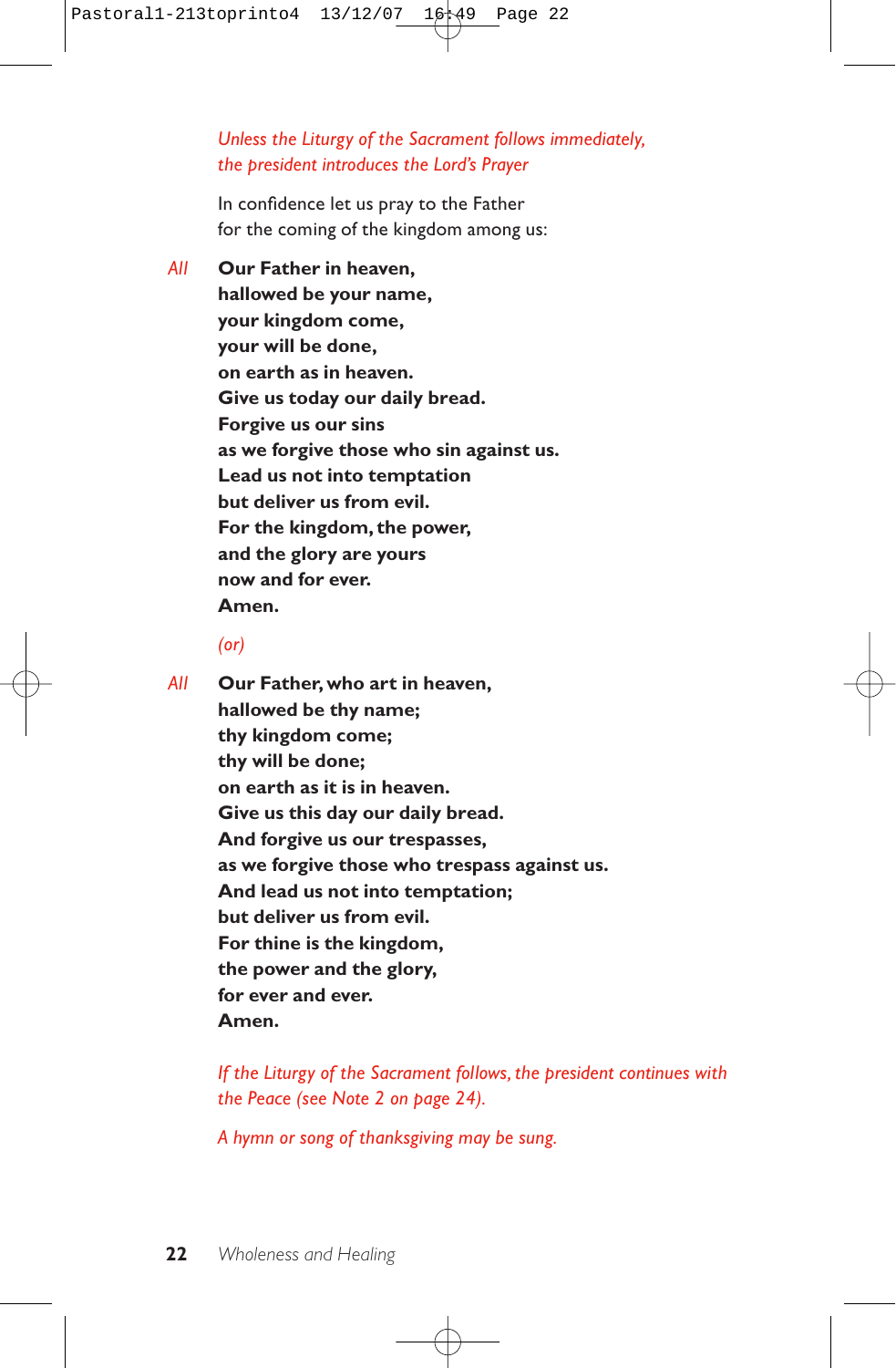

#### *The president may say*

God who said: 'Let light shine out of darkness'

- *All* **has caused his light to shine within us** to give the light of the knowledge of the glory of God
- *All* **revealed in the face of Jesus Christ.** We have this treasure in earthen vessels
- *All* **to show that the power belongs to God.**

#### *A minister says*

Hear the words of the Gospel according to *N.*

*All* **Glory to you, O Lord.**

*A short passage from the Gospels is read (suggested passages are given on page 45).*

#### *At the end*

This is the Gospel of the Lord.

#### *All* **Praise to you, O Christ.**

## **The Peace and Dismissal**

God has made us one in Christ. He has set his seal upon us and, as a pledge of what is to come, has given the Spirit to dwell in our hearts. The peace of the Lord be always with you

*All* **and also with you.**

#### *A minister says*

Go in the joy and peace of Christ. [Alleluia, alleluia.] *All* **Thanks be to God. [Alleluia, alleluia.]**

*A sign of peace may be exchanged.*

*The ministers and people depart.*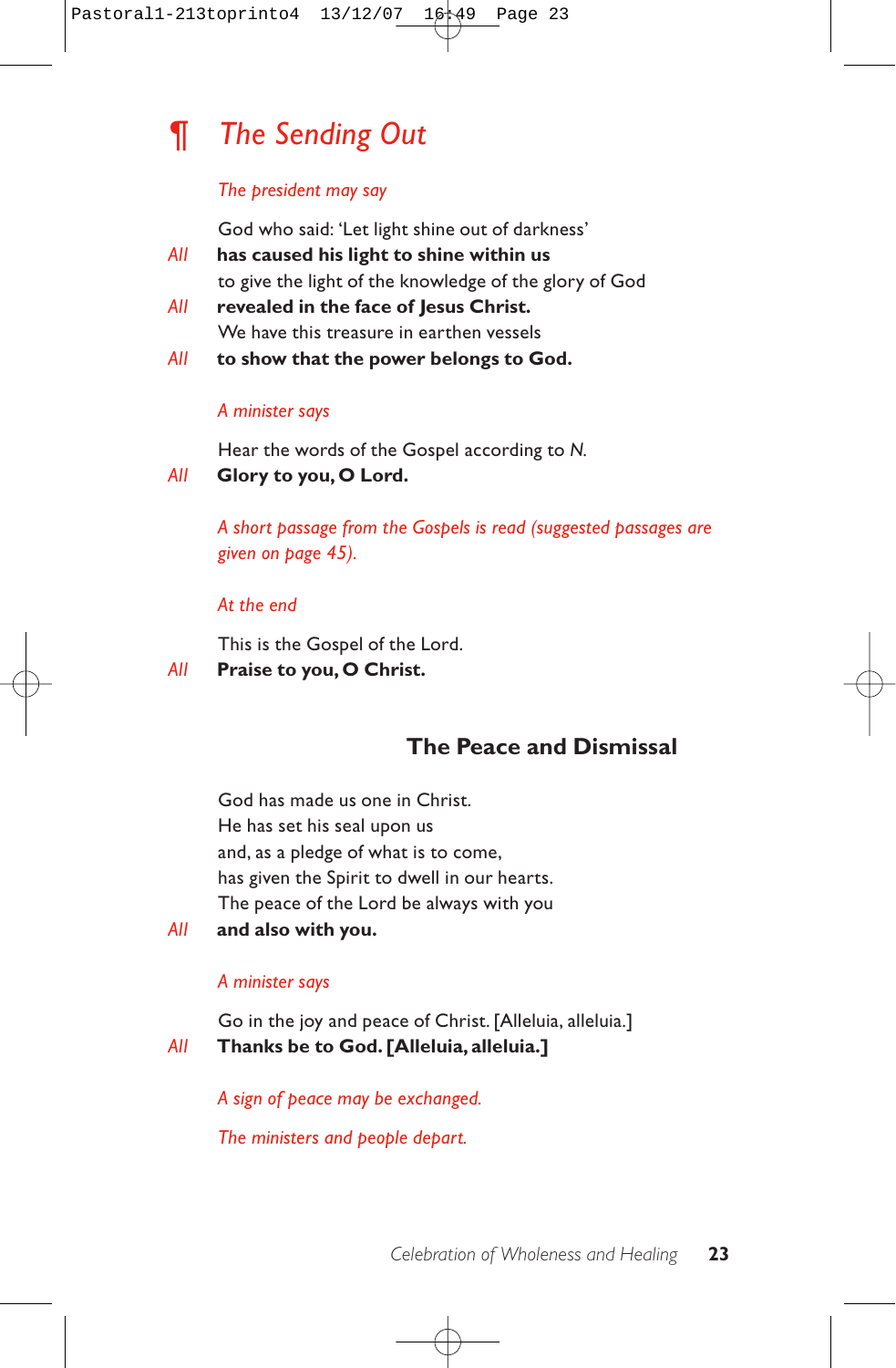## **Notes**

## **1 Occasion**

This Order is most suitable for use at a diocesan or deanery occasion.When the ministry of healing is a regular part of a parish's pattern of worship, the rites for the Laying on of Hands with Prayer and Anointing at a Celebration of Holy Communion (pages 26–40) and Prayer for Individuals in Public Worship (pages 48–49) will be more appropriate.

## **2 Holy Communion**

When this Order is used within the setting of a celebration of Holy Communion, the Peace follows the Laying on of Hands and Anointing, followed by the Preparation of the Gifts and the Eucharistic Prayer. A Proper Preface, the Post Communion and the blessing from the rite for the Laying on of Hands with Prayer and Anointing at a Celebration of Holy Communion may be used (pages 26–39).

## **3 Extended Celebration**

When this Order is used for an extended celebration over a number of hours or a whole day, the Liturgy of the Word may be followed by an extended study period and a time for reflection. Prayer and Penitence may be introduced by the reading of a passage from the Gospels and the period of silence at the Prayers of Penitence may be prolonged. After the conclusion of the Laying on of Hands and Anointing, or after the distribution of communion if Holy Communion is celebrated, there may be a longer period of silence or thanksgiving.

## **4 Ministries**

The president of the rite is the bishop, or a priest, who presides over the whole rite. The president may invite others to share in the prayers and the Laying on of Hands, and may delegate the ministry of Anointing to other ministers authorized for this ministry under Canon B 37.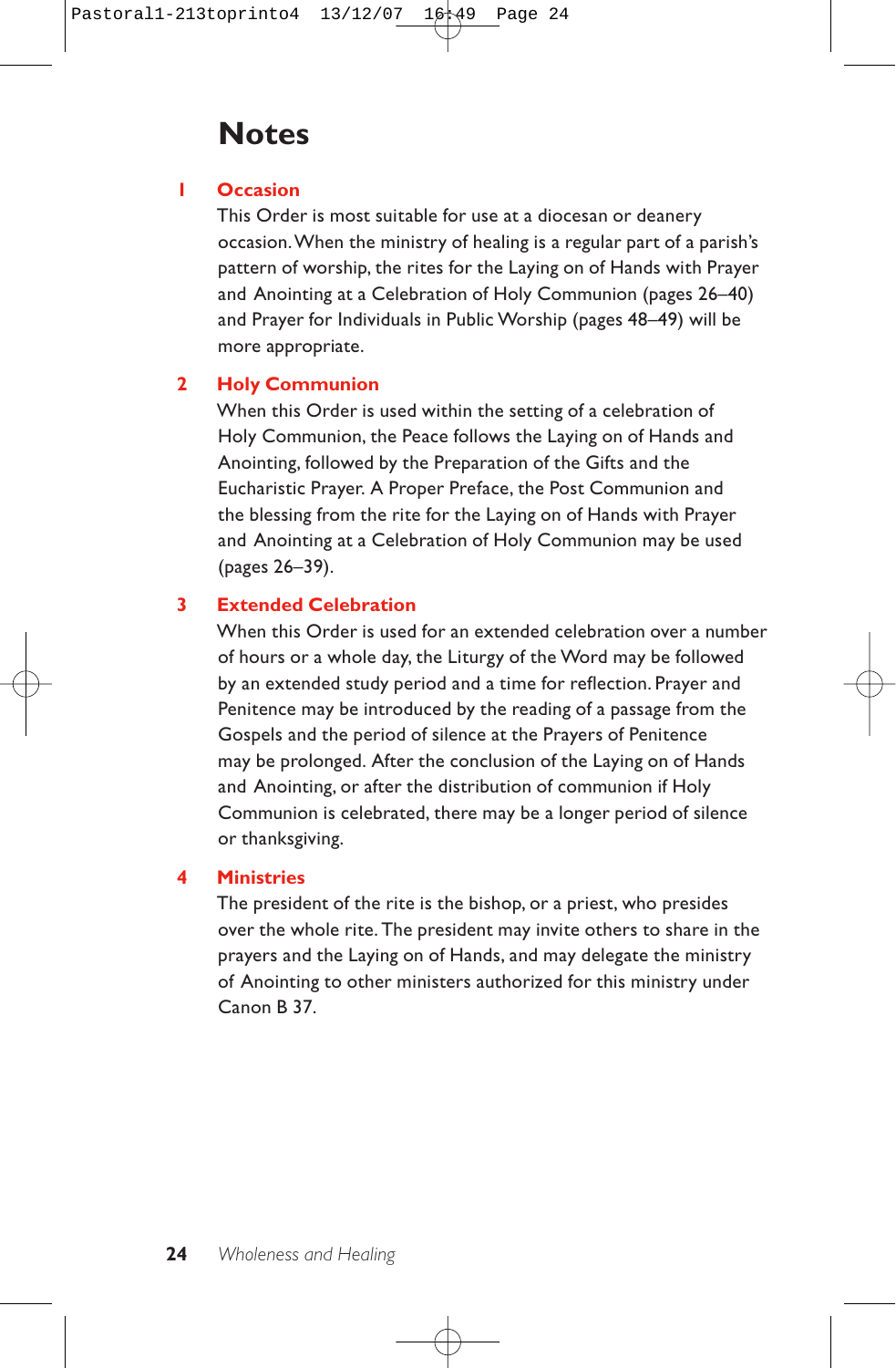### **5 Oil**

The oil to be used at this celebration should be pure olive oil and normally be consecrated during this service by the bishop (or priest) who presides, rather than having been previously blessed. This will not only ensure an adequate supply of oil, but provide a prayer of thanksgiving at the heart of the rite. If preferred, the prayer may be used in the responsive form on pages 46–47. If oil which has previously been blessed is used, then the form of thanksgiving in the rite for Laying on of Hands with Prayer and Anointing at a Celebration of Holy Communion (page 33) may be used.

### **6 Introduction to Prayer over the Oil**

Alternative versicles and responses are suggested at the beginning of the prayer over oil for anointing on page 20 (and page 46). The introductory dialogue printed first has traditionally been a distinctively episcopal text.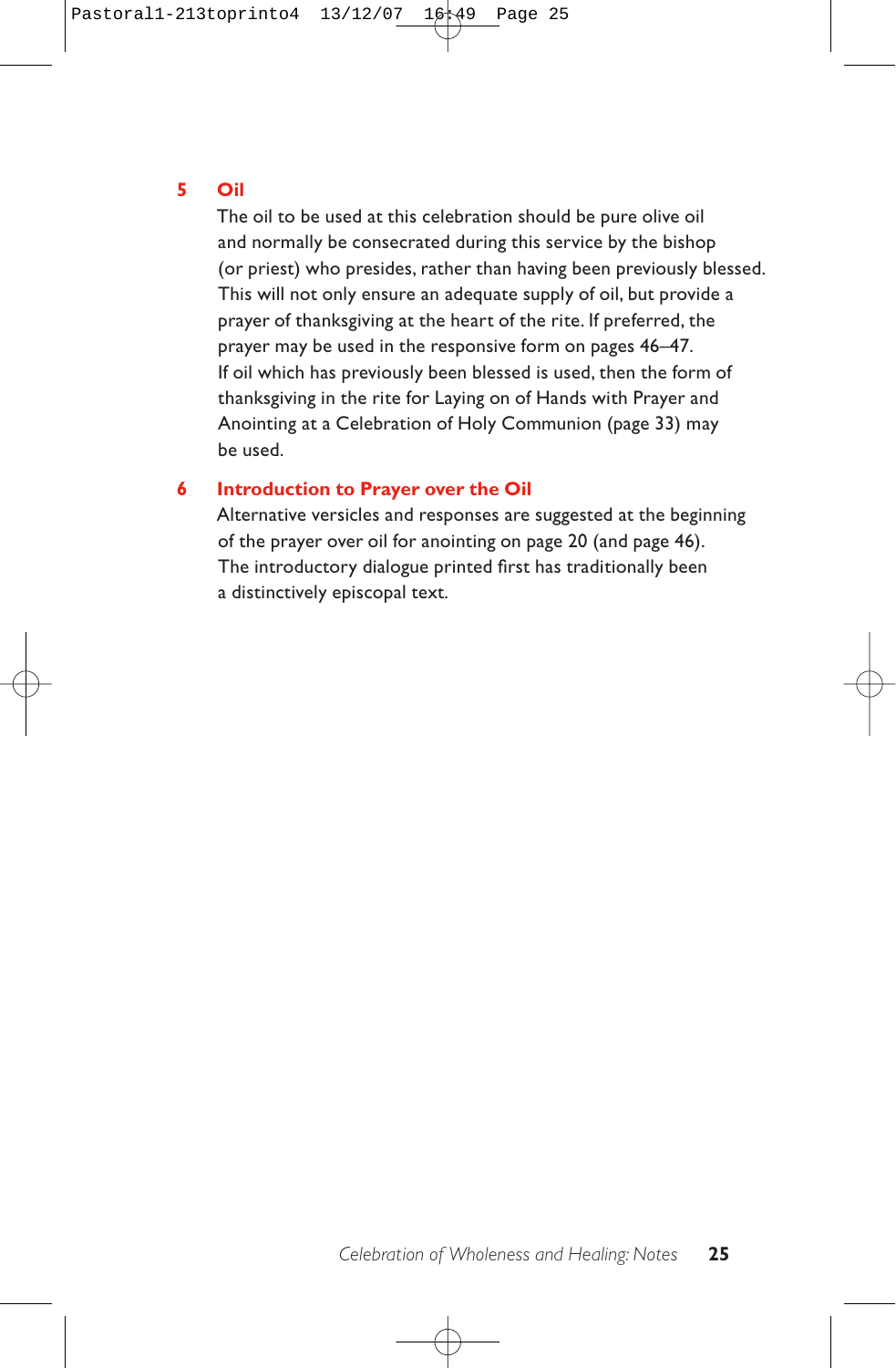# **Laying on of Hands with Prayer and Anointing at a Celebration of Holy Communion**

(suitable for occasional use as part of the regular liturgical life of a parish)

# *Structure*

*Optional parts of the service are indicated in square brackets.*

## ¶ **The Gathering**

The Greeting Prayers of Penitence The Collect

## ¶ **The Liturgy of the Word**

Readings and Psalm Gospel Reading Sermon

## ¶ **Prayers of Intercession** [Litany of Healing]

## ¶ **Laying on of Hands and Anointing** † Prayer Laying on of Hands [Anointing]

## ¶ **The Liturgy of the Sacrament**

The Peace Preparation of the Table Taking of the Bread and Wine The Eucharistic Prayer The Lord's Prayer Breaking of the Bread Giving of Communion Prayer after Communion

### ¶ **The Dismissal** Blessing

The Dismissal

*† Where this is offered as part of regular Sunday worship, it may be done during the Giving of Communion.*

## *For Notes, see page 40.*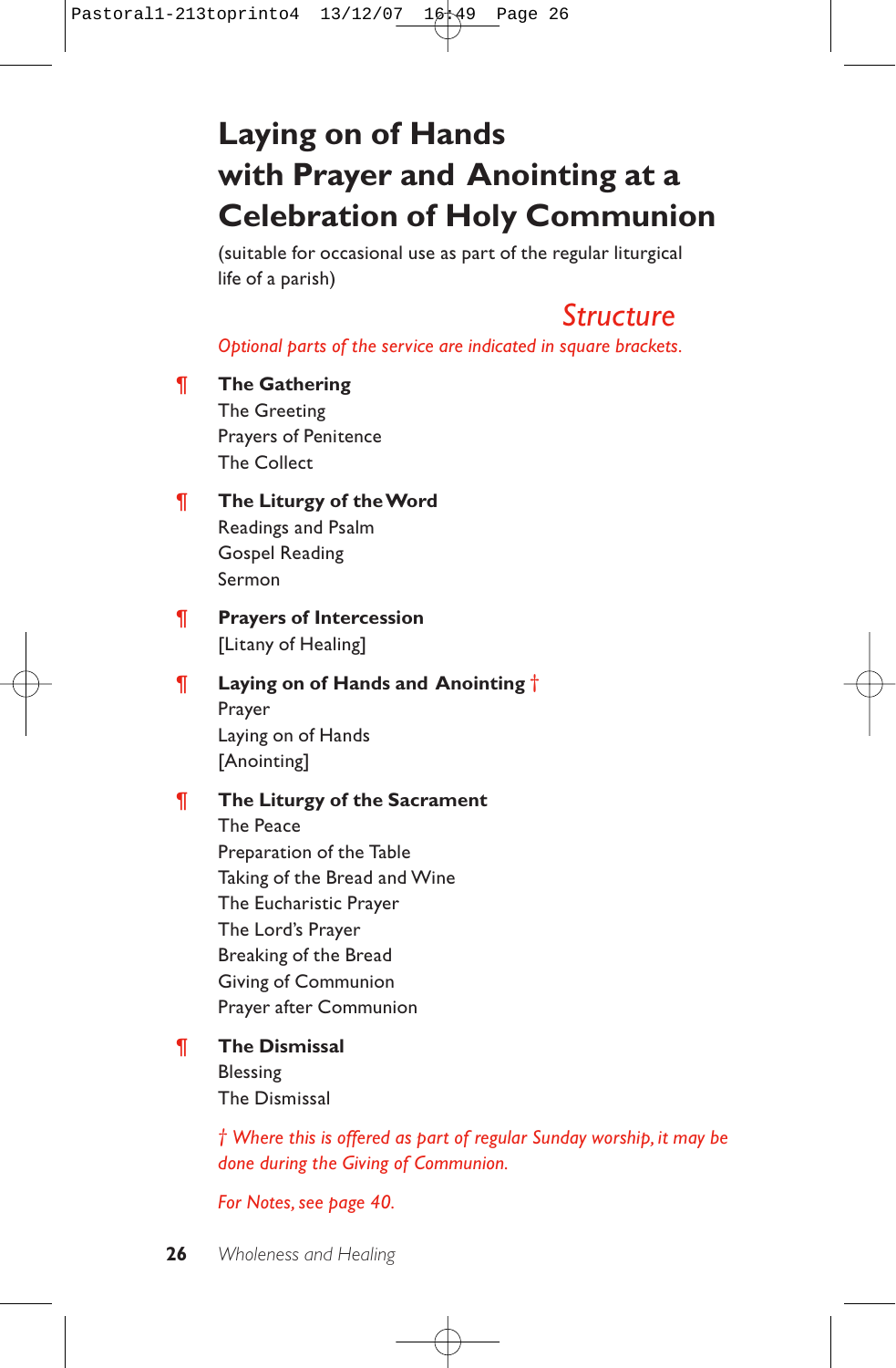# **Laying on of Hands with Prayer and Anointing at a Celebration of Holy Communion**

*An authorized Order for the Celebration of Holy Communion is used.*

# *¶ The Gathering*

*At the entry of the ministers a hymn may be sung.*

*The president may say*

In the name of the Father, and of the Son, and of the Holy Spirit.

*All* **Amen.**

## **The Greeting**

#### *The president greets the people*

The Lord be with you *All* **and also with you.**

*(or)*

Grace, mercy and peace from God our Father and the Lord Jesus Christ be with you

*All* **and also with you.**

*From Easter Day to Pentecost this acclamation follows*

Alleluia. Christ is risen.

*All* **He is risen indeed. Alleluia.**

*The president may introduce the service using one of the forms from pages 42–43, or other suitable words.*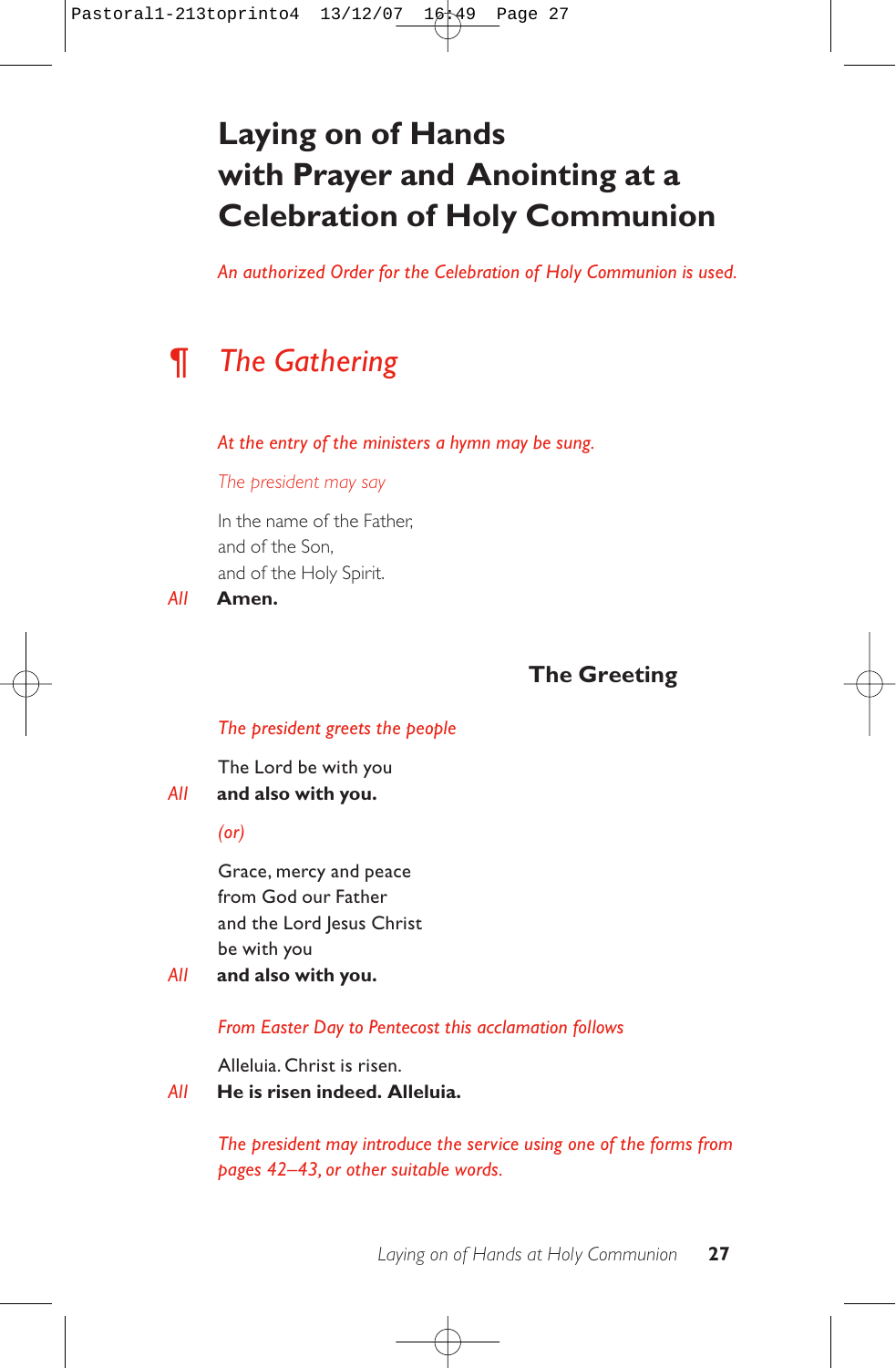### *This prayer may be said*

*All* **Almighty God,**

**to whom all hearts are open, all desires known, and from whom no secrets are hidden: cleanse the thoughts of our hearts by the inspiration of your Holy Spirit, that we may perfectly love you, and worthily magnify your holy name; through Christ our Lord. Amen.**

## **Prayers of Penitence**

*A minister uses a seasonal invitation to confession or other suitable words.*

*This form of the Kyrie eleison or an authorized confession may be used* 

Lord Jesus, you heal the sick: Lord, have mercy.

### *All* **Lord, have mercy.**

Lord Jesus, you forgive sinners: Christ, have mercy.

### *All* **Christ, have mercy.**

Lord Jesus, you give yourself to heal us and bring us strength: Lord, have mercy.

### *All* **Lord, have mercy.**

### *The president says*

Almighty God, who forgives all who truly repent, have mercy upon *you*, pardon and deliver *you* from all *your* sins, confirm and strengthen *you* in all goodness, and keep *you* in life eternal; through Jesus Christ our Lord.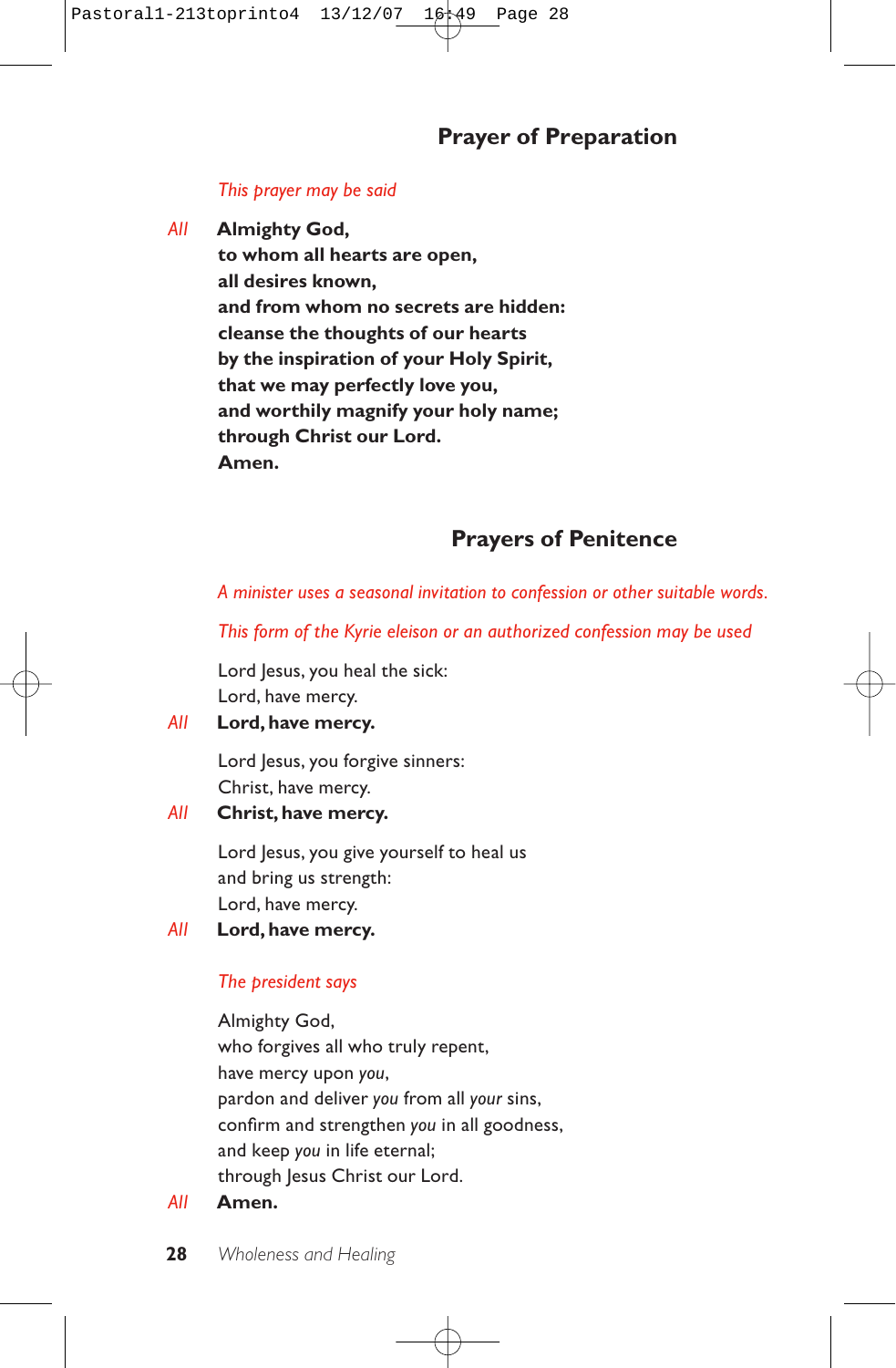*The Gloria in excelsis may be used.*

## **The Collect**

*The president introduces a period of silent prayer with the words 'Let us pray' or a more specific bidding.*

*On a Sunday or Principal Festival, the Collect of the Day is used; otherwise this Collect may be used*

Heavenly Father, you anointed your Son Jesus Christ with the Holy Spirit and with power to bring to us all the blessings of your kingdom. Anoint your Church with the same Holy Spirit, that we who share in his suffering and victory may bear witness to the gospel of salvation; through Jesus Christ, your Son our Lord, who is alive and reigns with you in the unity of the Holy Spirit, one God, now and for ever.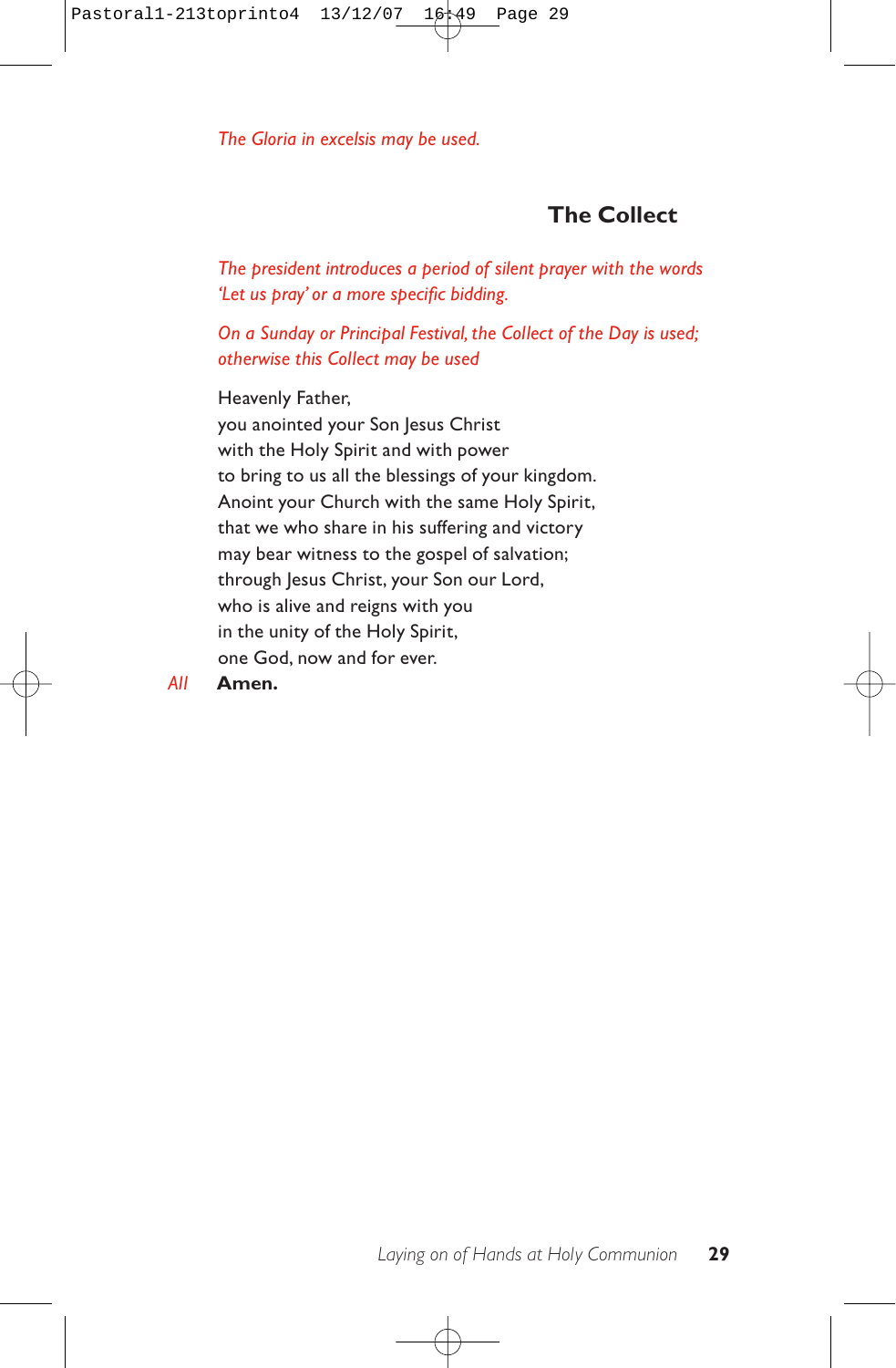# *¶ The Liturgy of the Word*

## **Readings**

*The readings and psalmody are either those of the day, or from the table of readings on pages 44–45.*

*Either one or two readings from Scripture precede the Gospel reading.*

*At the end of each the reader may say*

This is the word of the Lord.

*All* **Thanks be to God.**

*The psalm or canticle follows the first reading; other hymns and songs may be used between the readings.*

## **Gospel Reading**

*An acclamation may herald the Gospel reading.*

*When the Gospel is announced the reader says*

Hear the Gospel of our Lord Jesus Christ according to *N*.

*All* **Glory to you, O Lord.**

### *At the end*

This is the Gospel of the Lord.

*All* **Praise to you, O Christ.**

## **Sermon**

*A Creed or authorized Affirmation of Faith may be used.*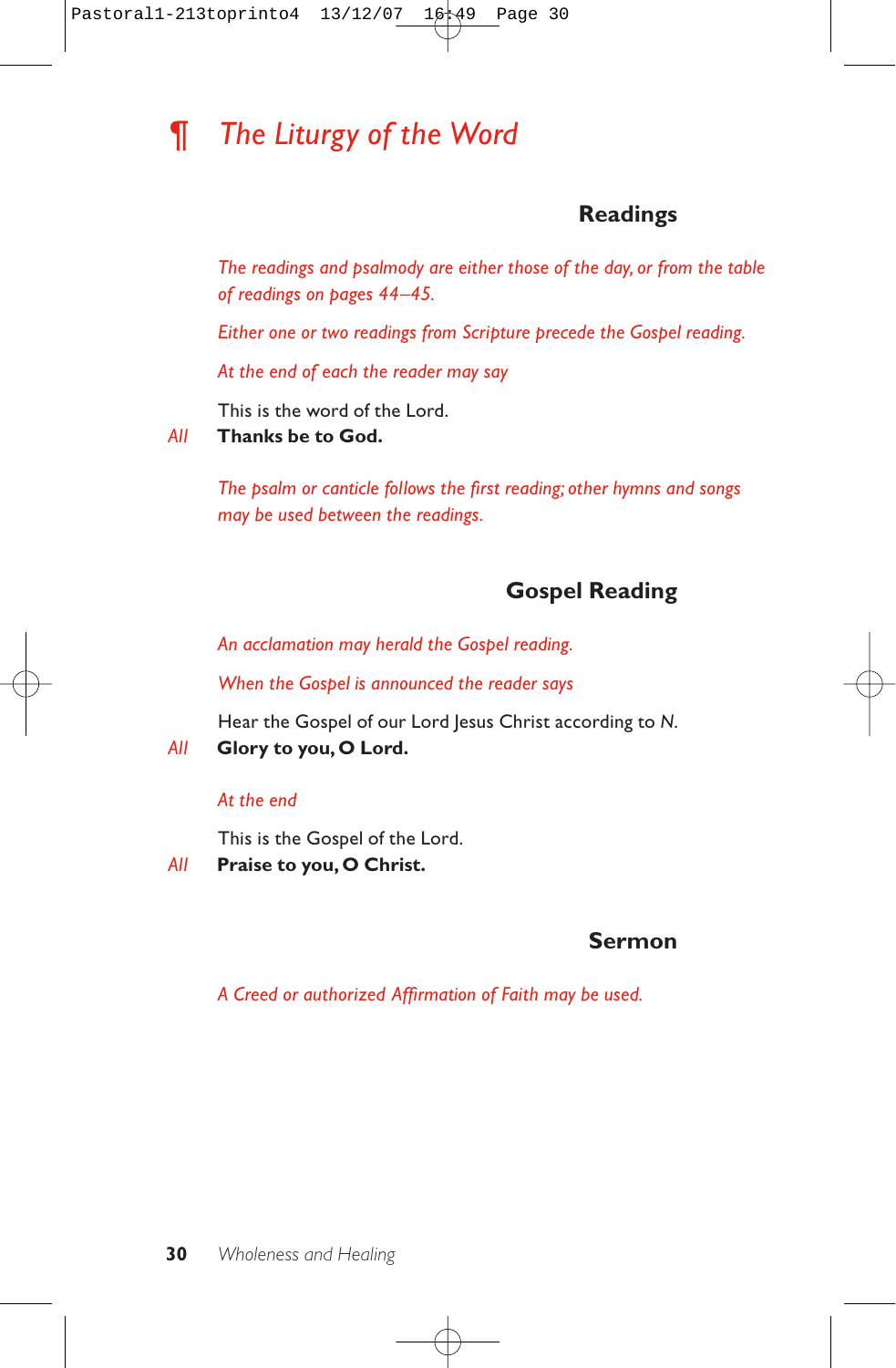# *¶ Prayers of Intercession*

*The following Litany of Healing may be used. Additional petitions, including names, may be included.*

God the Father, your will for all people is health and salvation.

## *All* **We praise and bless you, Lord.**

God the Son, you came that we might have life, and might have it more abundantly.

## *All* **We praise and bless you, Lord.**

God the Holy Spirit, you make our bodies the temple of your presence.

## *All* **We praise and bless you, Lord.**

Holy Trinity, one God, in you we live and move and have our being.

### *All* **We praise and bless you, Lord.**

Lord, grant your healing grace to all who are sick, injured or disabled,

that they may be made whole.

### *All* **Hear us, Lord of life.**

Grant to all who are lonely, anxious or depressed a knowledge of your will and an awareness of your presence.

#### *All* **Hear us, Lord of life.**

Grant to all who minister to those who are suffering wisdom and skill, sympathy and patience.

### *All* **Hear us, Lord of life.**

Mend broken relationships, and restore to those in distress soundness of mind and serenity of spirit.

## *All* **Hear us, Lord of life.**

Sustain and support those who seek your guidance and lift up all who are brought low by the trials of this life.

### *All* **Hear us, Lord of life.**

Grant to the dying peace and a holy death, and uphold by the grace and consolation of your Holy Spirit those who are bereaved.

#### *All* **Hear us,Lord of life.**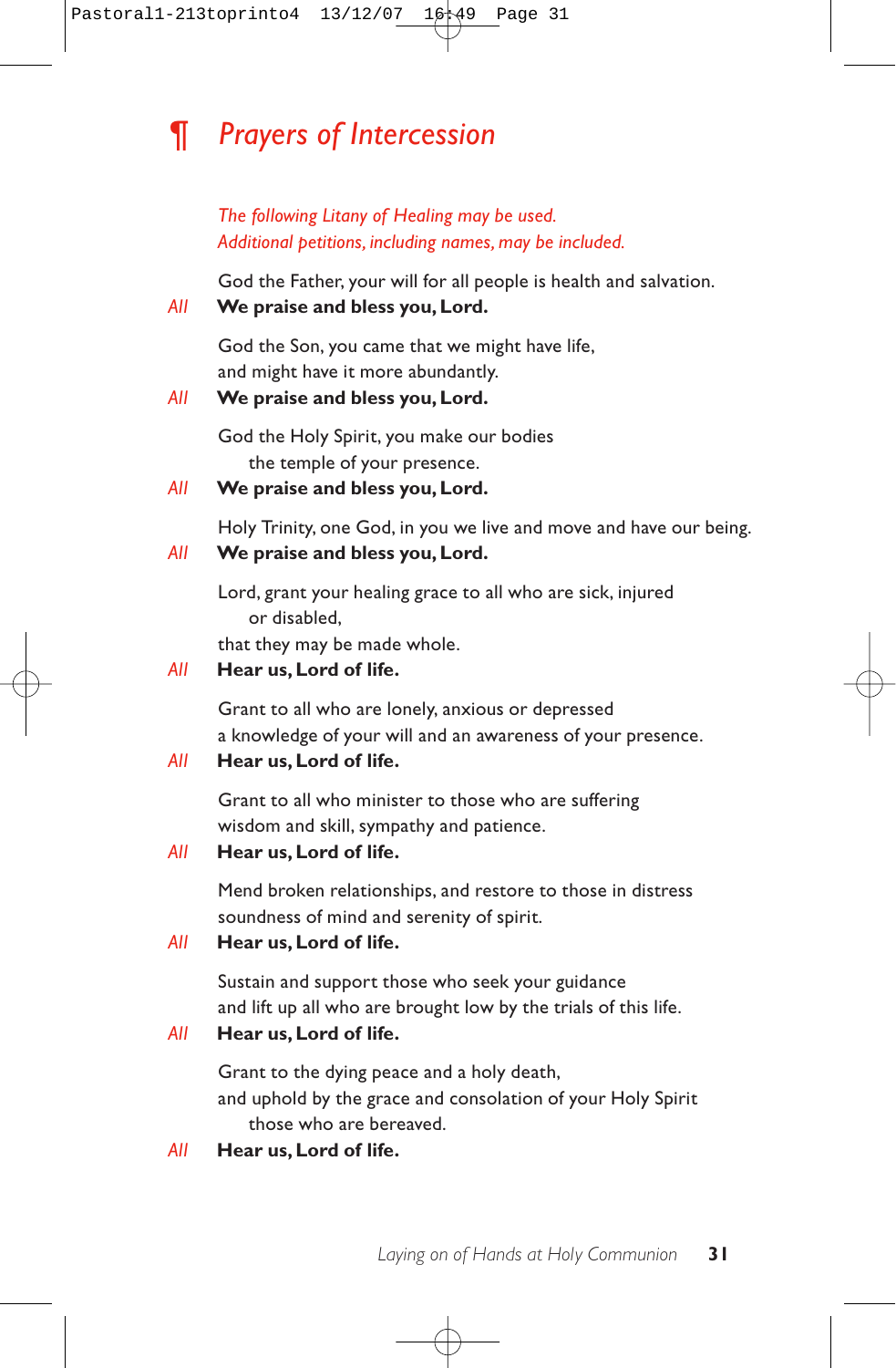Restore to wholeness whatever is broken by human sin, in our lives, in our nation, and in the world.

*All* **Hear us, Lord of life.**

You are the Lord who does mighty wonders.

*All* **You have declared your power among the peoples.**

With you, Lord, is the well of life

*All* **and in your light do we see light.**

Hear us, Lord of life:

*All* **heal us, and make us whole.**

Let us pray.

*A period of silence follows.*

O Lord our God, accept the fervent prayers of your people; in the multitude of your mercies look with compassion upon us and all who turn to you for help; for you are gracious, O lover of souls, and to you we give glory, Father, Son, and Holy Spirit, now and for ever.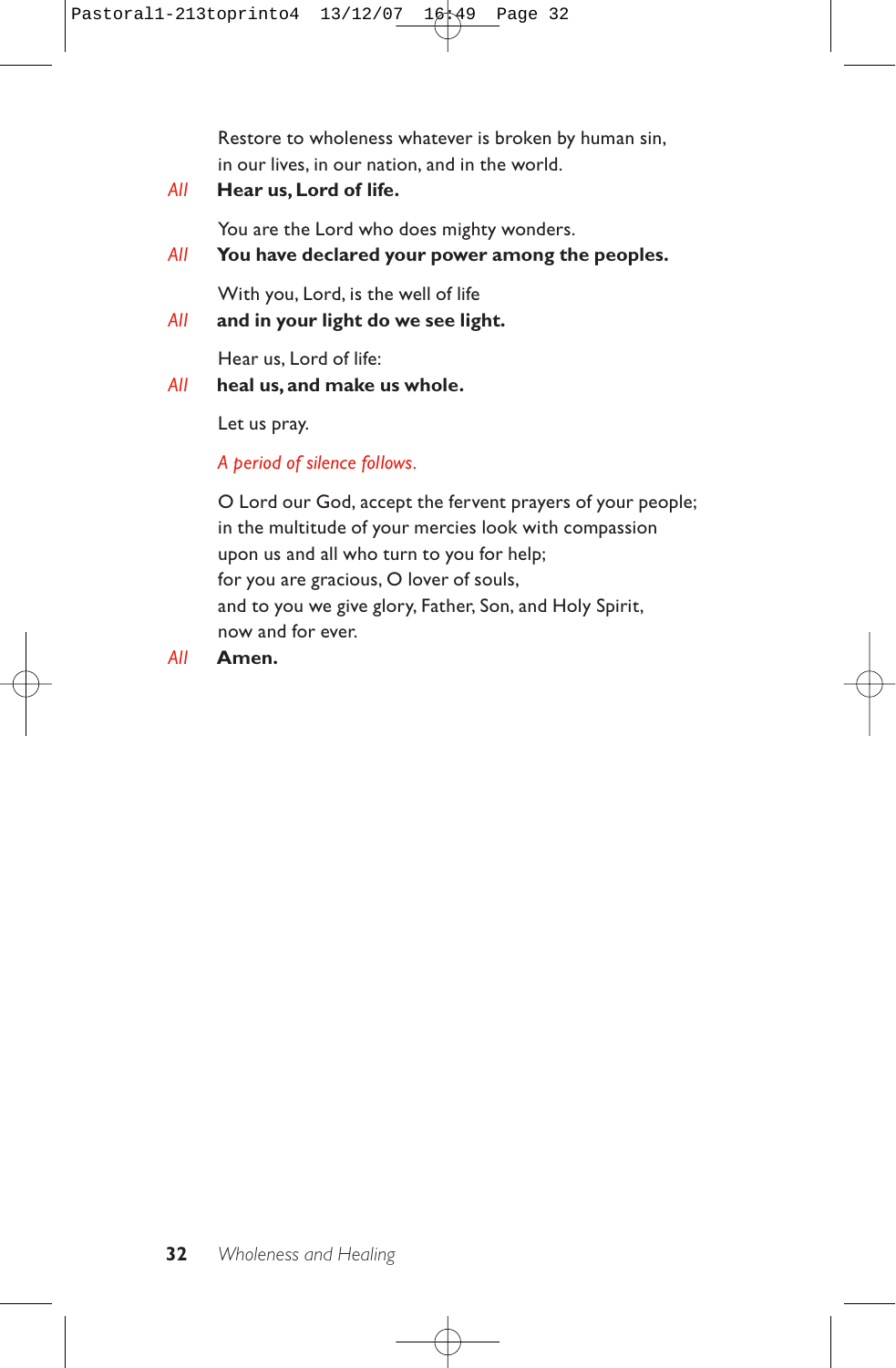# *¶ Laying on of Hands and Anointing*

*If Anointing is to be administered, oil may be brought before the president.*

*The president says*

Praise God who made heaven and earth, *All* **who keeps his promise for ever.**

Let us give thanks to the Lord our God, *All* **who is worthy of all thanksgiving and praise.**

> Blessed are you, sovereign God, gentle and merciful, creator of heaven and earth. Your Word brought light out of darkness, and daily your Spirit renews the face of the earth.

Your anointed Son brought healing to those in weakness and distress.

He broke the power of evil and set us free from sin and death that we might praise your name for ever.

By the power of your Spirit may your blessing rest on those who are anointed with this oil in your name; may they be made whole in body, mind and spirit, restored in your image, renewed in your love, and serve you as sons and daughters in your kingdom.

Through your anointed Son, Jesus Christ, our Lord, to whom with you and the Holy Spirit we lift our voices of thanks and praise:

*All* **Blessed be God, our strength and our salvation, now and for ever. Amen.**

### *The Laying on of Hands is administered using these or other suitable words*

In the name of God and trusting in his might alone, receive Christ's healing touch to make you whole.

May Christ bring you wholeness of body, mind and spirit, deliver you from every evil, and give you his peace.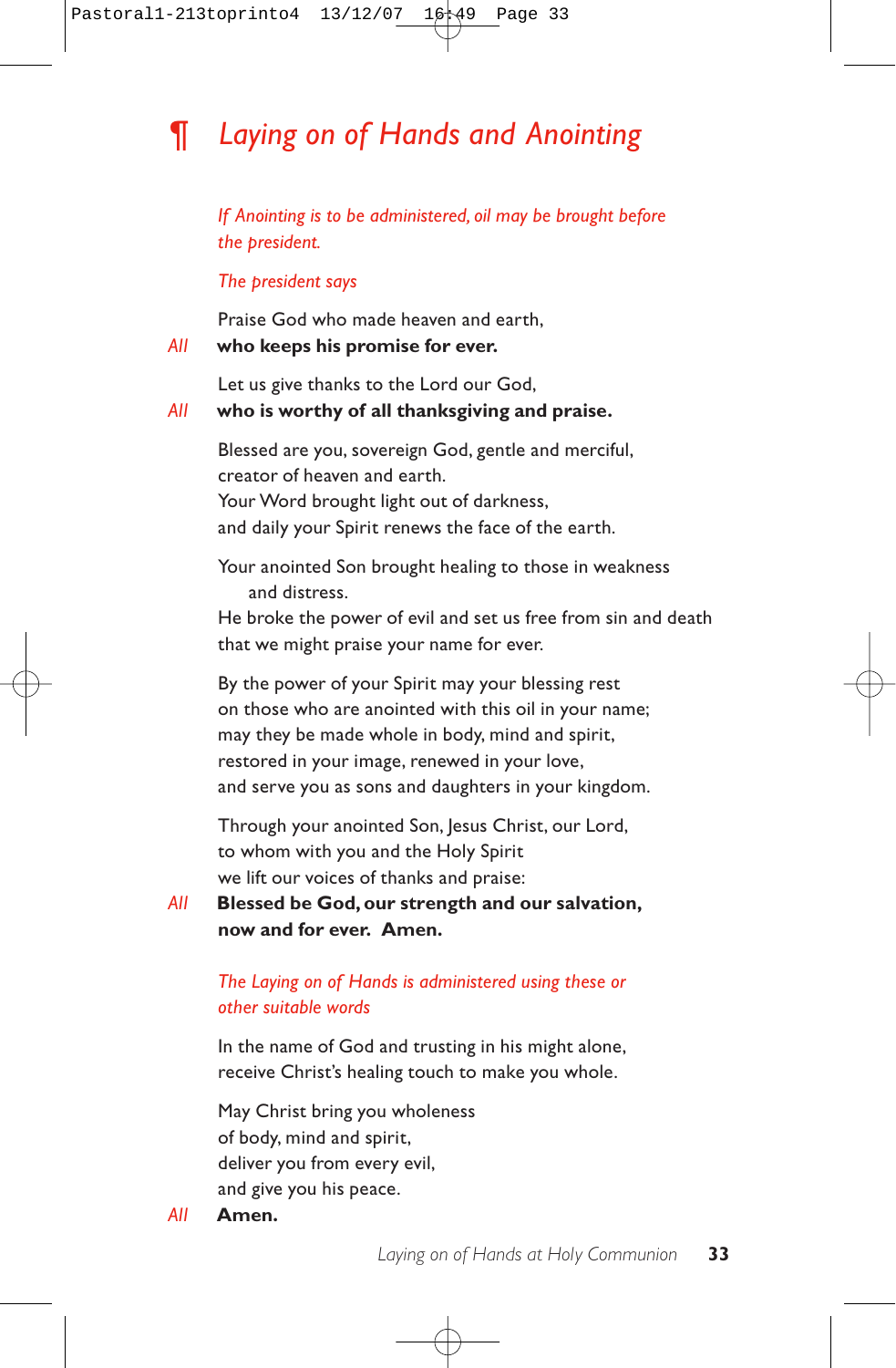### *Anointing may be administered. The minister says*

*N,* I anoint you in the name of God who gives you life. Receive Christ's forgiveness, his healing and his love.

May the Father of our Lord Jesus Christ grant you the riches of his grace, his wholeness and his peace.

### *All* **Amen.**

## *After the Laying on of Hands and Anointing, the president says*

The almighty Lord,

who is a strong tower for all who put their trust in him, whom all things in heaven, on earth, and under the earth obey, be now and evermore your defence. May you believe and trust that the only name under heaven given for health and salvation is the name of our Lord Jesus Christ.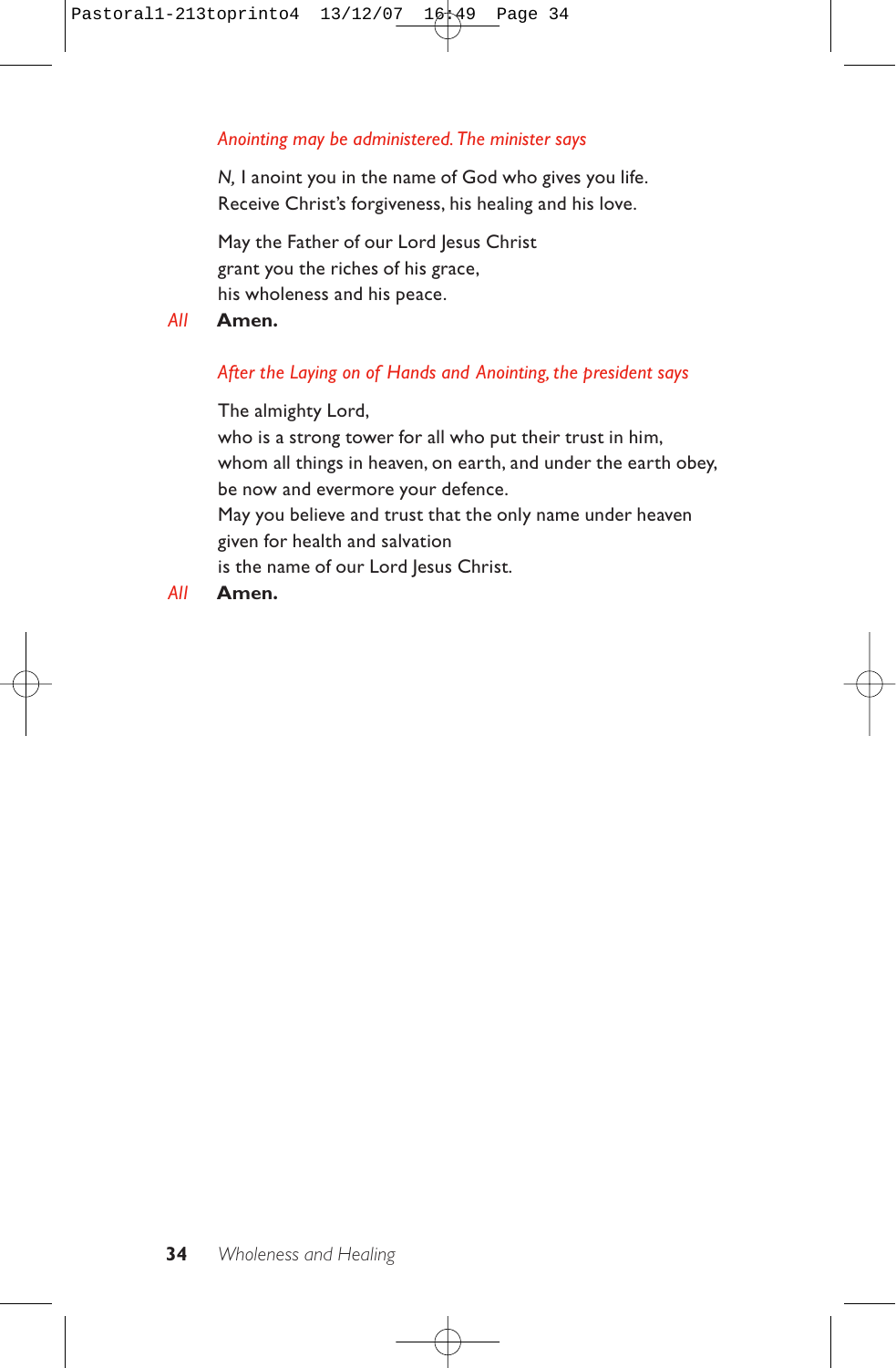# *¶ The Liturgy of the Sacrament*

## **The Peace**

*The president may introduce the Peace with a suitable sentence. The following may be used*

God has made us one in Christ. He has set his seal upon us and as a pledge of what is to come has given the Spirit to dwell in our hearts.

The peace of the Lord be always with you

#### *All* **and also with you.**

*These words may be added*

Let us offer one another a sign of peace.

*All may exchange a sign of peace.*

*The service continues with the Preparation of the Table. Presidential texts for the rest of the service are to be found in Common Worship: Services and Prayers for the Church of England (pages 155–335) and the President's edition (pages 381–524).*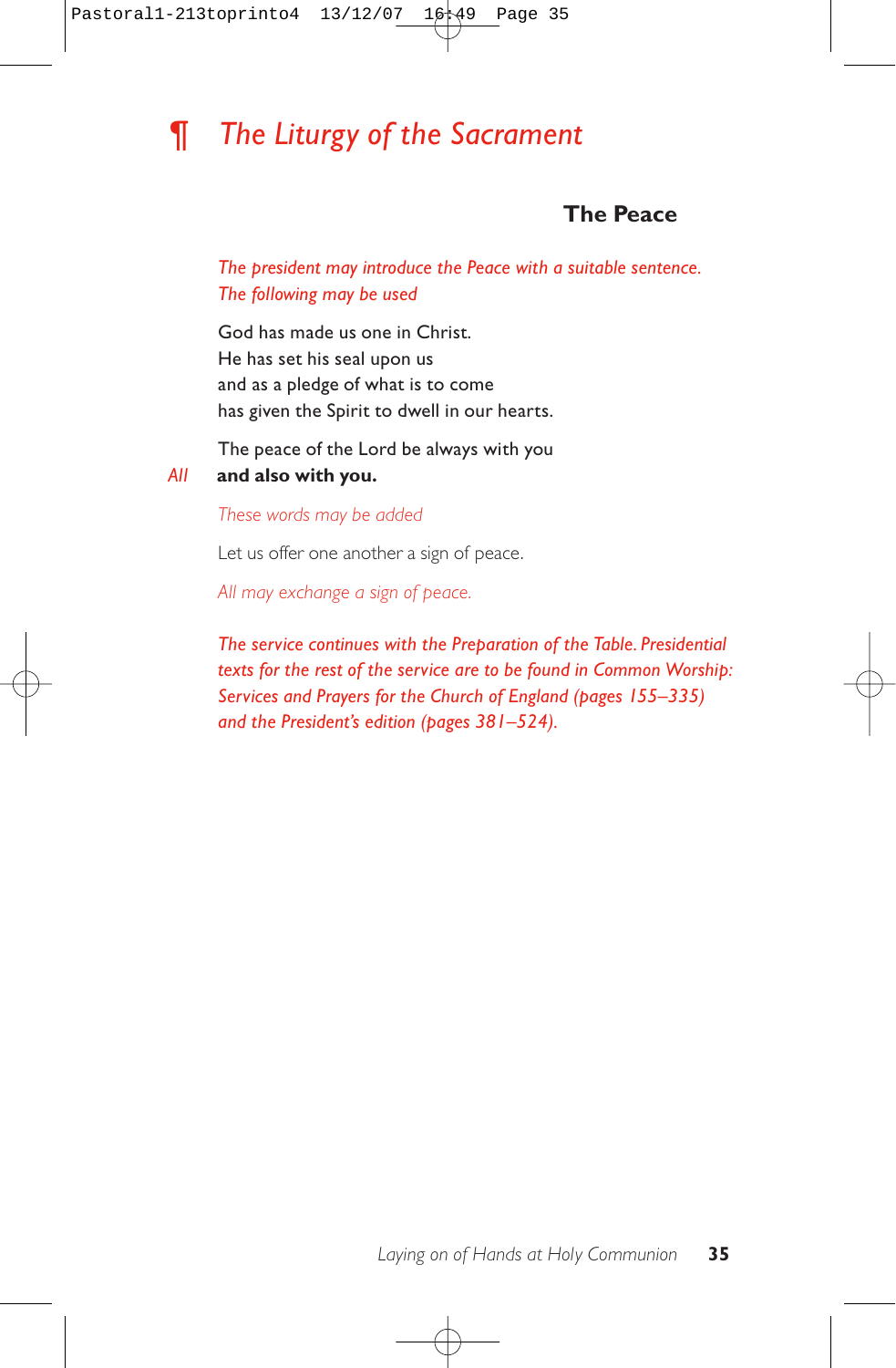# **Preparation of the Table Taking of the Bread and Wine**

## **The Eucharistic Prayer**

## *An authorized Eucharistic Prayer is used.*

*One of these Proper Prefaces may be used.*

## *Short Proper Prefaces*

## *For general use*

**1** And now we give you thanks because you call us out of darkness into your marvellous light, and by the power of your redeeming love you make us whole, that we may be the first fruits of your new creation.

## *(traditional language)*

And now we give thee thanks because thou dost call us out of darkness into thy marvellous light, and by the power of thy redeeming love dost make us whole, that we may be the first fruits of thy new creation.

**2** And now we give you thanks that, taking upon himself our human nature, he shared our joy and our tears, bore all our sickness, and carried all our sorrows. Through death he brought us to the life of his glorious resurrection, giving for frailty eternal strength, and restoring in us the image of your glory.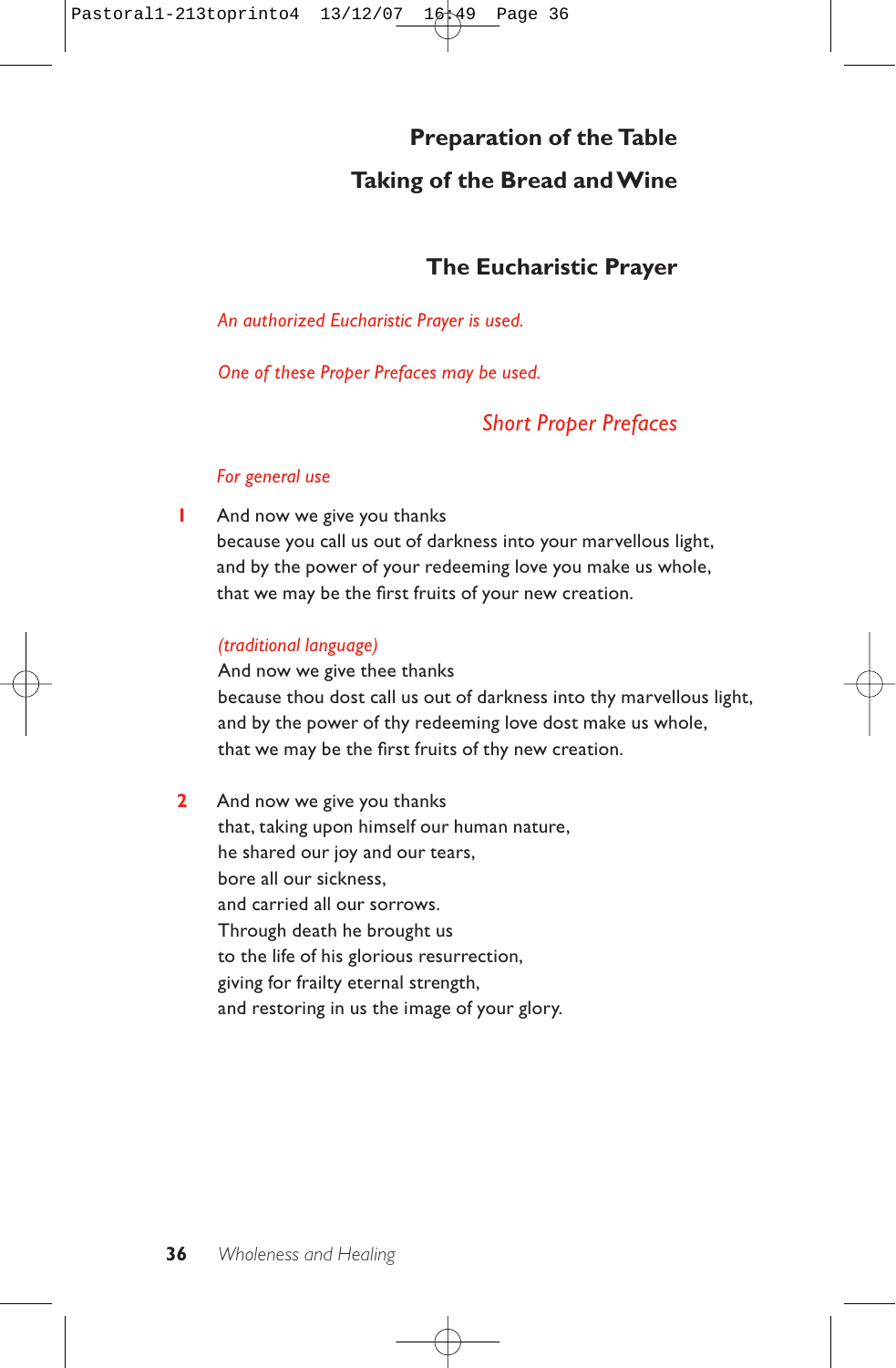- **3** And now we give you thanks that you have shown the greatness of your love for us by sending him to share our human nature and accomplish our forgiveness. He embraces us in our weakness, he suffers with the sick and the rejected, and, bringing your healing to the world, he rescues us from every evil.
- **4** And now we give you thanks that through him the sick are healed: the blind regain their sight, the deaf hear, the lame walk, and the outcast are brought home; the poor receive good news and the dead are raised to life.

## **5** *For use in particular sickness (especially when the sick have been anointed)*  And now we give you thanks

because you provide medicine to heal our sickness, and the leaves of the tree of life for the healing of the nations, anointing us with your healing power so that we may be the first fruits of your new creation.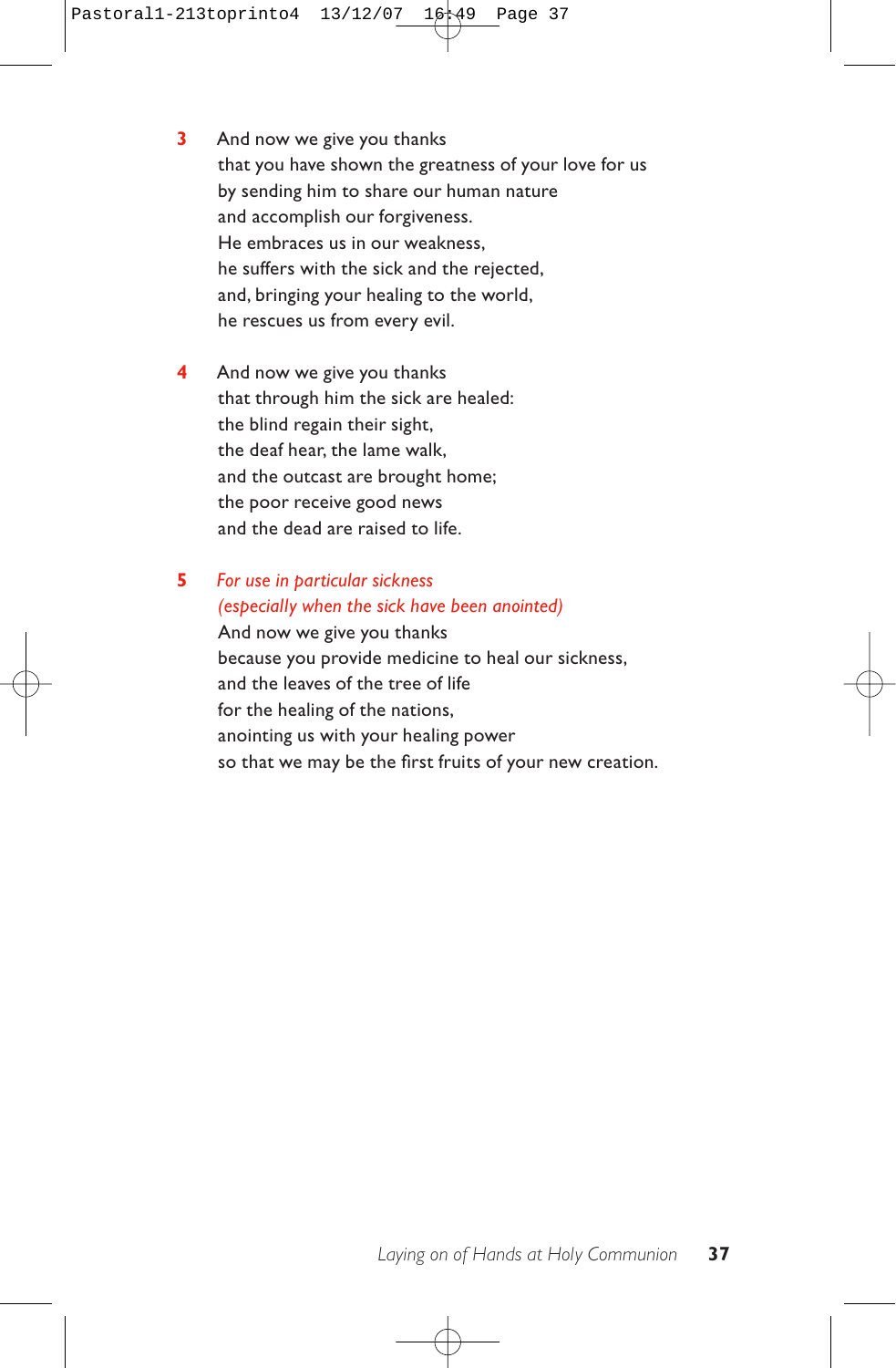## *Extended Proper Preface*

#### *For general use*

It is right to give you thanks in sickness and in health, in suffering and in joy, through Christ our Saviour and Redeemer, who as the Good Samaritan tends the wounds of body and spirit. He stands by us and pours out for our healing the oil of consolation and the wine of renewed hope, turning the darkness of our pain into the dawning light of his kingdom. And now we join with saints and angels for ever praising you and *saying*:

> **The Lord's Prayer Breaking of the Bread Giving of Communion**

## **Prayer after Communion**

#### *The following Post Communion may be used*

God of all compassion, by the dying and rising of your Christ you restore us to yourself and enfold us in your love. May we who have been refreshed with the bread of life and the cup of salvation be renewed by your healing Spirit and made ready for the coming of your kingdom; through Jesus Christ our Lord.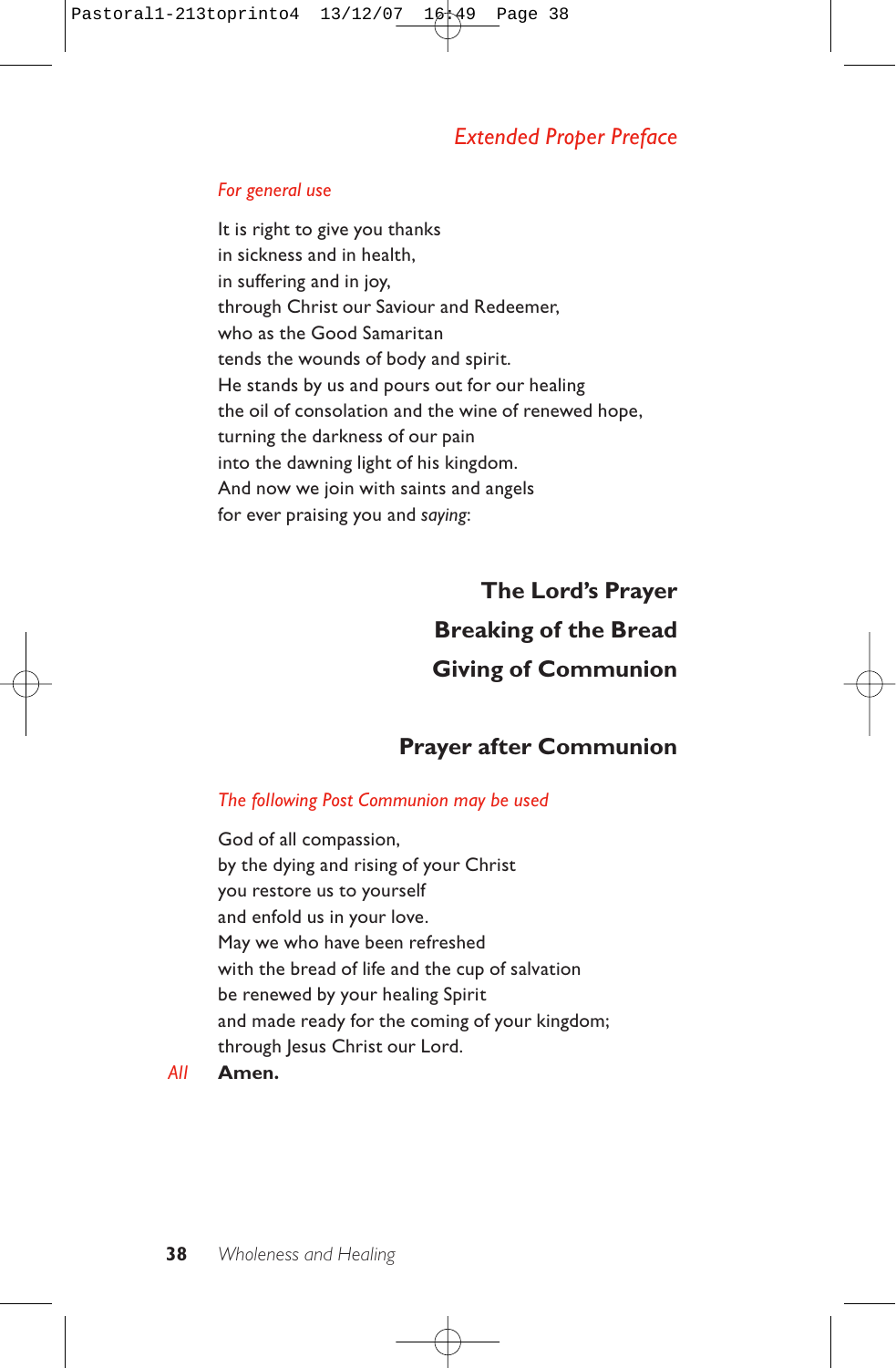

## **Blessing**

*The president may use the seasonal blessing, or another suitable blessing, or*

May God the holy and undivided Trinity preserve you in body, mind and spirit, and bring you safe to that heavenly country where peace and harmony reign; and the blessing of God almighty, the Father, the Son, and the Holy Spirit, be among you and remain with you always.

*All* **Amen.**

**The Dismissal**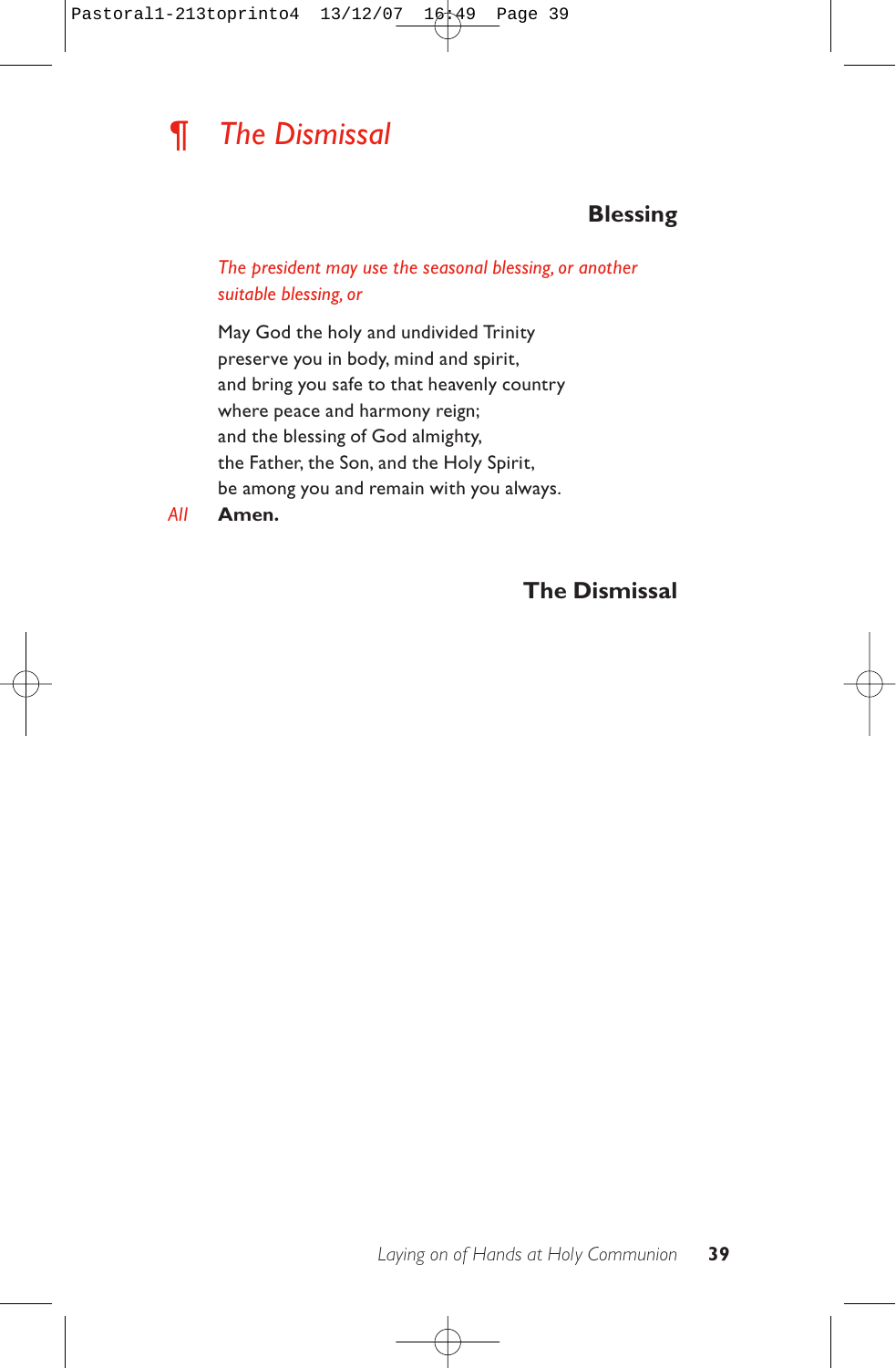## **Notes**

## **1 Ministries**

The president of the celebration of Holy Communion also presides over the ministry of Laying on of Hands and Anointing of the sick. The president may invite others to share in the prayers and the laying on of hands, and may delegate the ministry of anointing to other ministers authorized for this ministry under Canon B 37.

## **2 Oil**

Canon B 37 provides that the priest should use 'pure olive oil consecrated by the bishop of the diocese or otherwise by the priest', for which forms are provided in the rite for a celebration of Wholeness and Healing on pages 20–21, and also on pages 46–47.

## **3 Holy Communion**

Holy Communion is celebrated in accordance with any authorized rite making use of the special provisions included here.

## **4 Celebration at Home or in Hospital**

Where this rite is celebrated at home or in hospital it should be adapted to the form of Holy Communion being followed. The Laying on of Hands and Anointing in this rite or the shorter form on pages 92–93 may be used at the Prayers.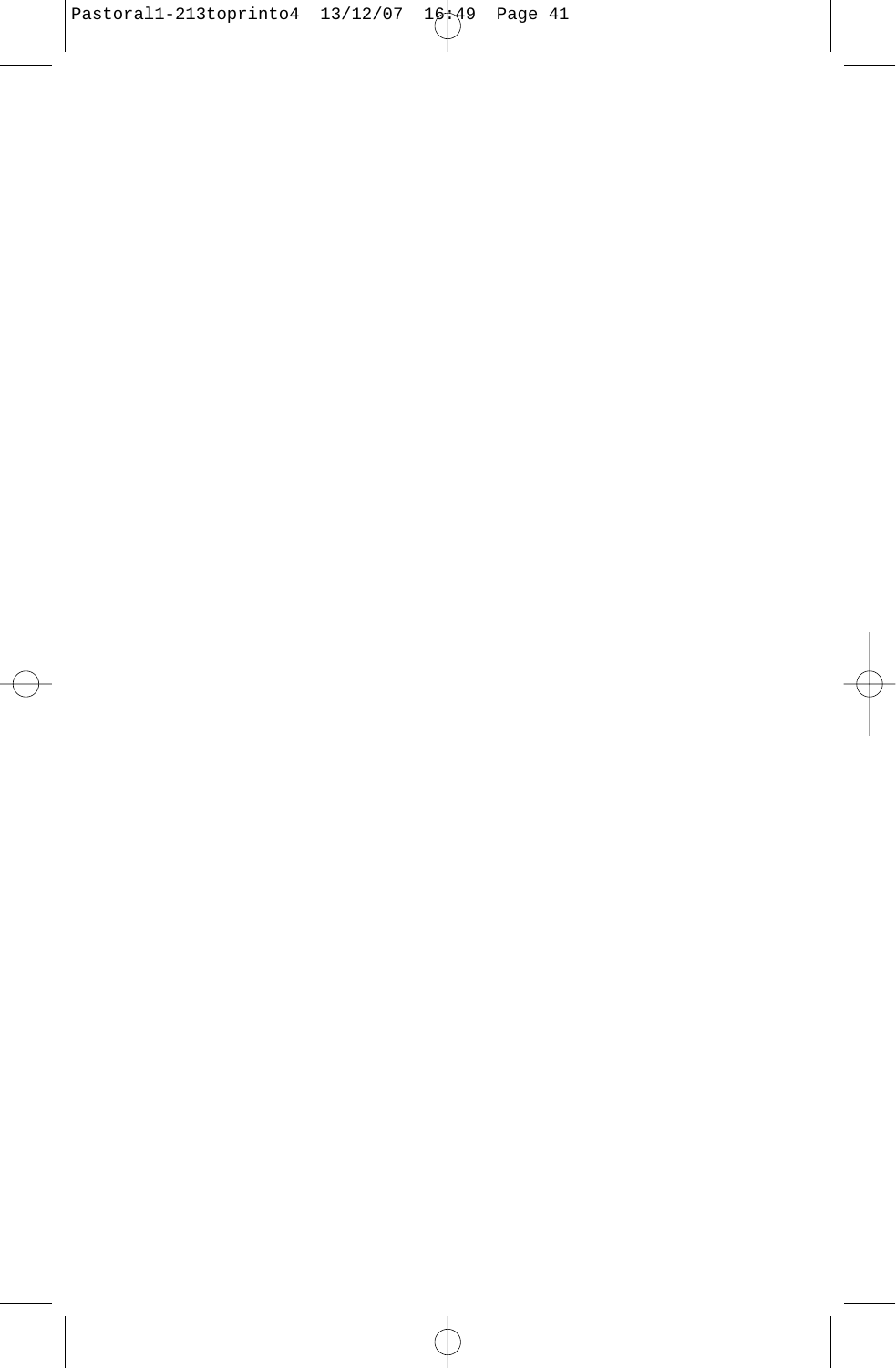# **Supplementary Texts**

# *¶ Introductions*

*One of these may be used by the president, either at the Greeting, or to introduce the Prayers of Intercession before the Laying on of Hands and Anointing.*

- 1 We are gathered here in the name of our Lord Jesus Christ, who is present among us by his Spirit. He suffered for us on the cross to bring us healing and reconciliation. Having shared our weakness and learned obedience through suffering, he now lives as our great high priest and is able to save to the uttermost all who draw near to God through him.With our hope set on this great salvation we lay before God our weakness and our need.
- 2 Jesus sets before us the hope of the kingdom of God. All that is broken will be bound up in God's healing love. All that is marred by weakness and sin will be transformed by God's reconciling love.

In his humanity, Jesus took on himself our weakness and bore our sins. The Holy Spirit is present in the struggles and groaning of a world subject to decay, bringing to birth the freedom and glory of God's new creation. It is in this hope that we bring to God our prayers and our penitence, and look to God for the new life of the kingdom.

3 Christ taught his disciples to love one another. In his community of love, in praying together, in sharing all things and in caring for the sick, they recalled his words: 'In so far as you did this to one of these, you did it to me.' We gather today to witness to this teaching and to pray in the name of Jesus the healer that the sick may be restored to health and that all among us may know his saving power.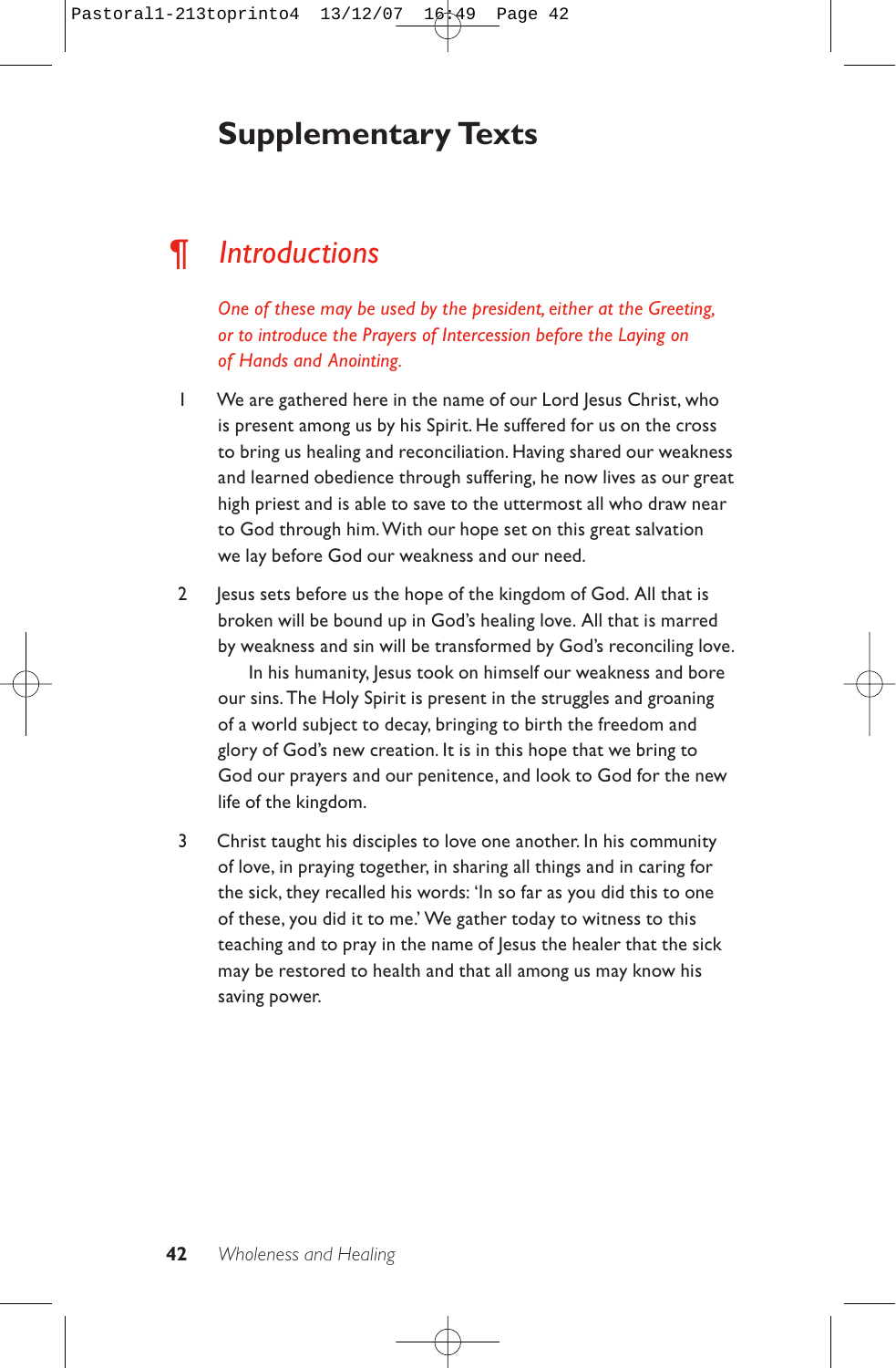4 Our Lord Jesus Christ went about preaching the gospel and healing. He commanded his disciples to lay hands on the sick that they might be healed. Following his example, and in obedience to his command, we shall lay hands [on *N*], praying that the Lord will grant healing and peace according to his loving and gracious will.

Saint James writes, 'Is any among you sick? Let him call for the elders of the church, and let them pray over him, anointing him with oil in the name of the Lord; and the prayer of faith will save the sick man, and the Lord will raise him up; and if he has committed sins he will be forgiven.' In fulfilment of this we shall anoint [*N*] with oil, praying that the Lord will grant healing and restoration and forgiveness according to his loving and gracious will.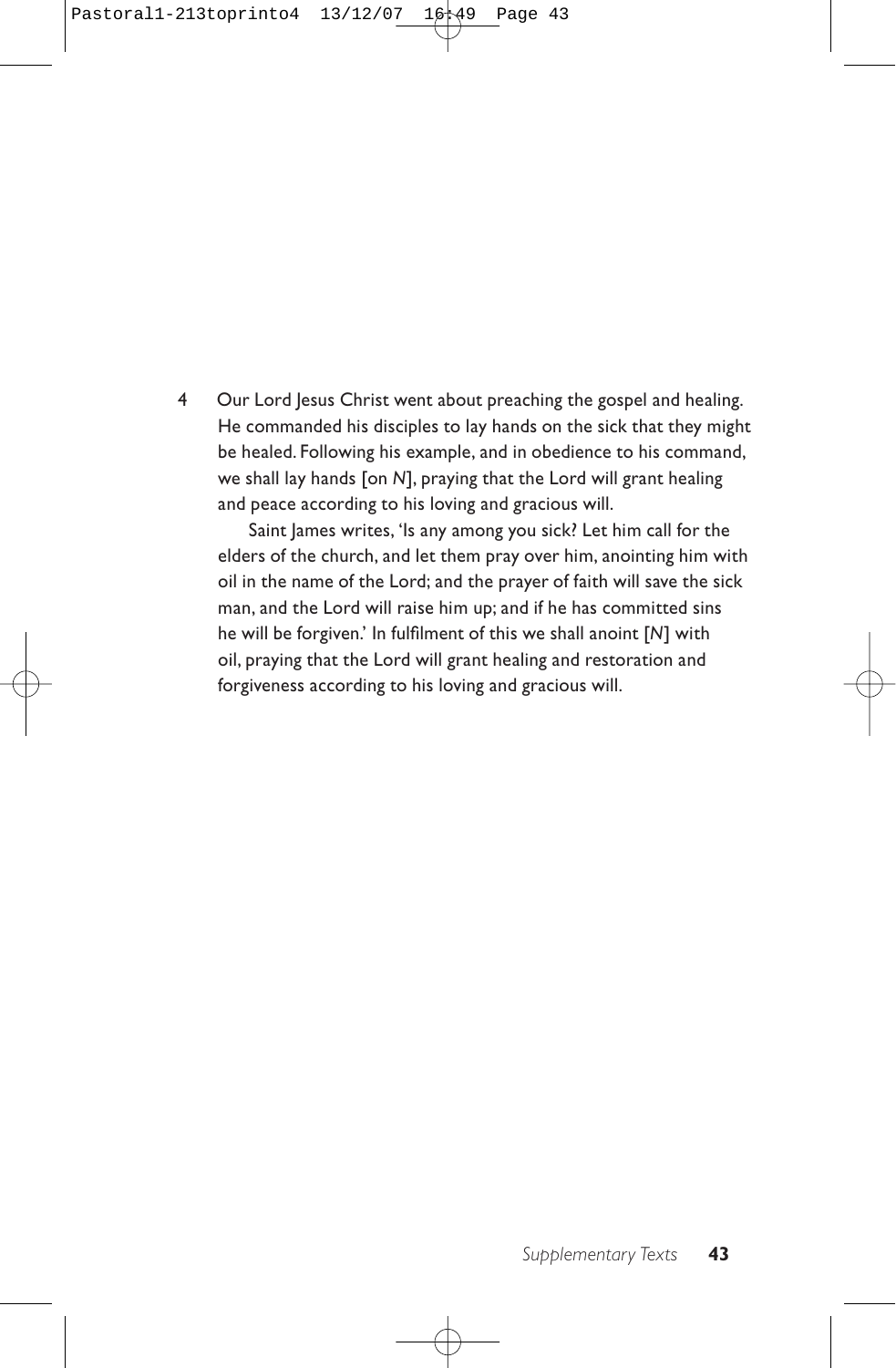

| <b>Old Testament</b>                                                                          | Psalm                                             |
|-----------------------------------------------------------------------------------------------|---------------------------------------------------|
| Advent<br>Isaiah 26.16-19                                                                     | Psalm 46.1-7                                      |
| <b>Christmas</b><br>Isaiah 55.1-3,10-11                                                       | Psalm 145.14-end                                  |
| Epiphany<br>Isaiah 42.1-7                                                                     | Psalm 27.1-6 or 1-10                              |
| Lent<br>Isaiah 53.3-6<br>Lamentations 3.17-24<br>2 Chronicles 28.15<br>or Jeremiah 17.5-10,14 | Psalm 103.1-5,8-14<br>Psalm 38.9-15<br>Psalm 23   |
| <b>Easter</b><br>  Kings 17.17-24                                                             | Psalm 30.6-12                                     |
| Pentecost<br>Isaiah 61.1-3                                                                    | Psalm 139.1-17 or 1-11                            |
| <b>All Saints</b><br>Ezekiel 47.1-12                                                          | Psalm 87                                          |
| <b>Eucharist</b><br>Isaiah 55.1-3,10-11                                                       | Psalm 145.14-end                                  |
| General<br>2 Kings 5.9-14<br>2 Kings 20.1-5<br><b>1 Samuel 16, 14-23</b>                      | Psalm 66.15-end<br>Psalm 130<br>Psalm 91.1-6,9-13 |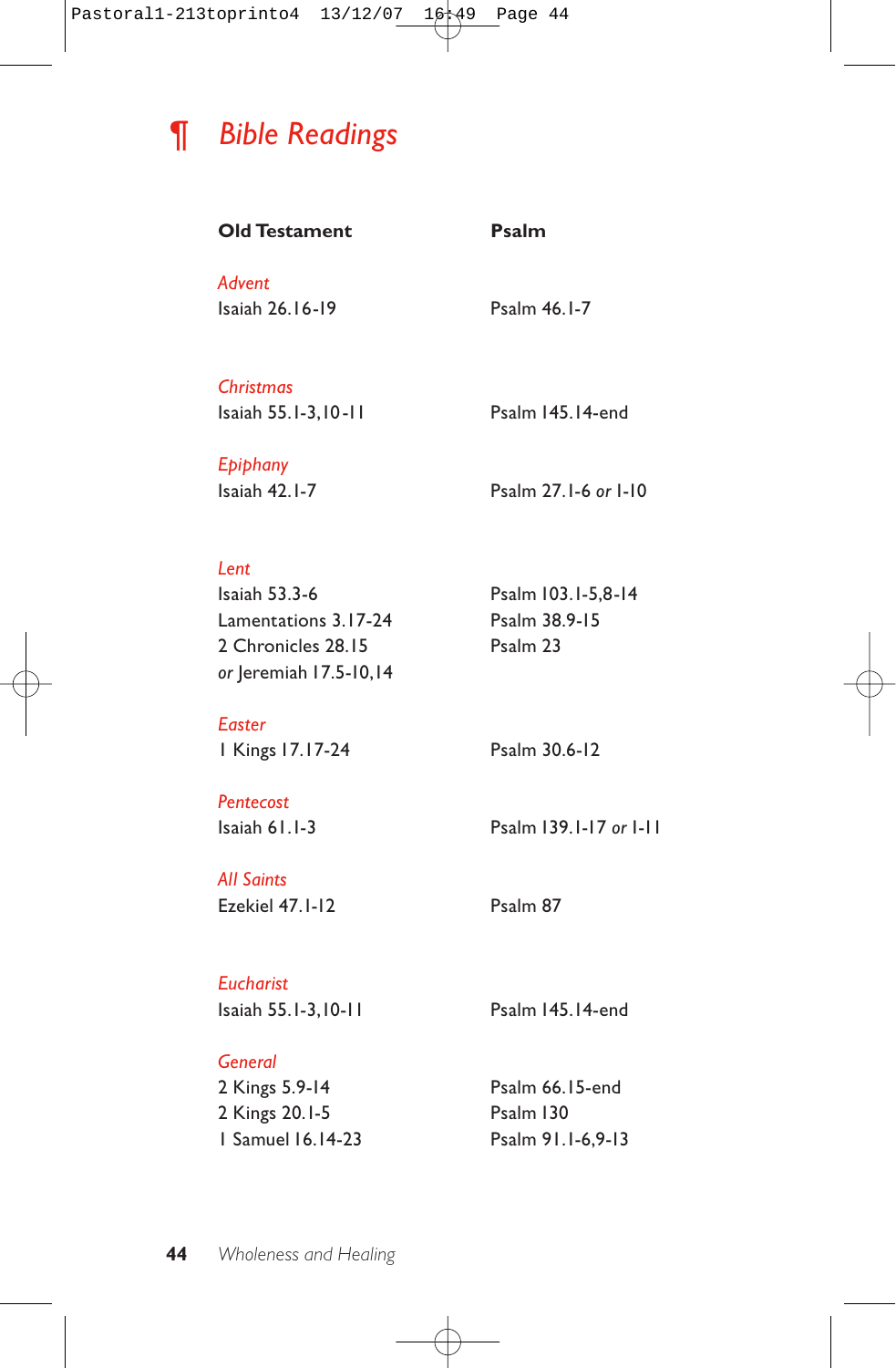| <b>New Testament</b>                                               | Gospel                                                     | <b>Dismissal Gospel</b>                                                                            |
|--------------------------------------------------------------------|------------------------------------------------------------|----------------------------------------------------------------------------------------------------|
| Advent<br>Romans 8.18-23                                           | Matthew 24.3-13                                            | Matthew 5.14-16<br>Birth pangs of new age                                                          |
| <b>Christmas</b><br>Colossians 3.14-17                             | John 6.47-51                                               | John 6.63-64,66-69<br><b>Bread of Life</b>                                                         |
| Epiphany<br>Acts 9.10-19a                                          | John 9.1-7                                                 | John 9.34b-38<br>The opening of eyes                                                               |
| Lent<br>Romans 5.6-11<br>2 Corinthians 12.7b-10                    | Mark 2.1-12<br>Mark 14.32-38                               | Mark 5.18-20<br>Sin & forgiveness<br>Mark 13.34-36                                                 |
| James 5.14-16                                                      | Mark 6.7-13                                                | Powerlessness & grace<br>Anointing<br>Mark 6.54-56                                                 |
| Easter<br>Acts 20.7-12                                             | Mark 5.35-end                                              | Mark 6.7-13<br>Resurrection                                                                        |
| Pentecost<br>Romans 8.12-17                                        | Luke 4.16-21                                               | Luke 4.33-37<br>Power of the Spirit                                                                |
| <b>All Saints</b><br>Revelation 21.22; 22.5                        | Matthew 28.16-20 Matthew 28.9-10                           | Healing of the nations                                                                             |
| <b>Eucharist</b><br>Colossians 3.14-17                             | John 6.47-51                                               | John 6.63,64,66-69<br><b>Bread of Life</b>                                                         |
| <b>General</b><br>Romans 10.5-11<br>James 5.13-16<br>Acts 10.36-43 | Luke 17.11-19<br>Mark 9.16-29<br>Mark 1.21-28<br>or 5.1-20 | Luke 17.20-21 Cleansing & response<br>Mark 9.38-40<br>Prayer<br>Mark 5.25-34<br><b>Deliverance</b> |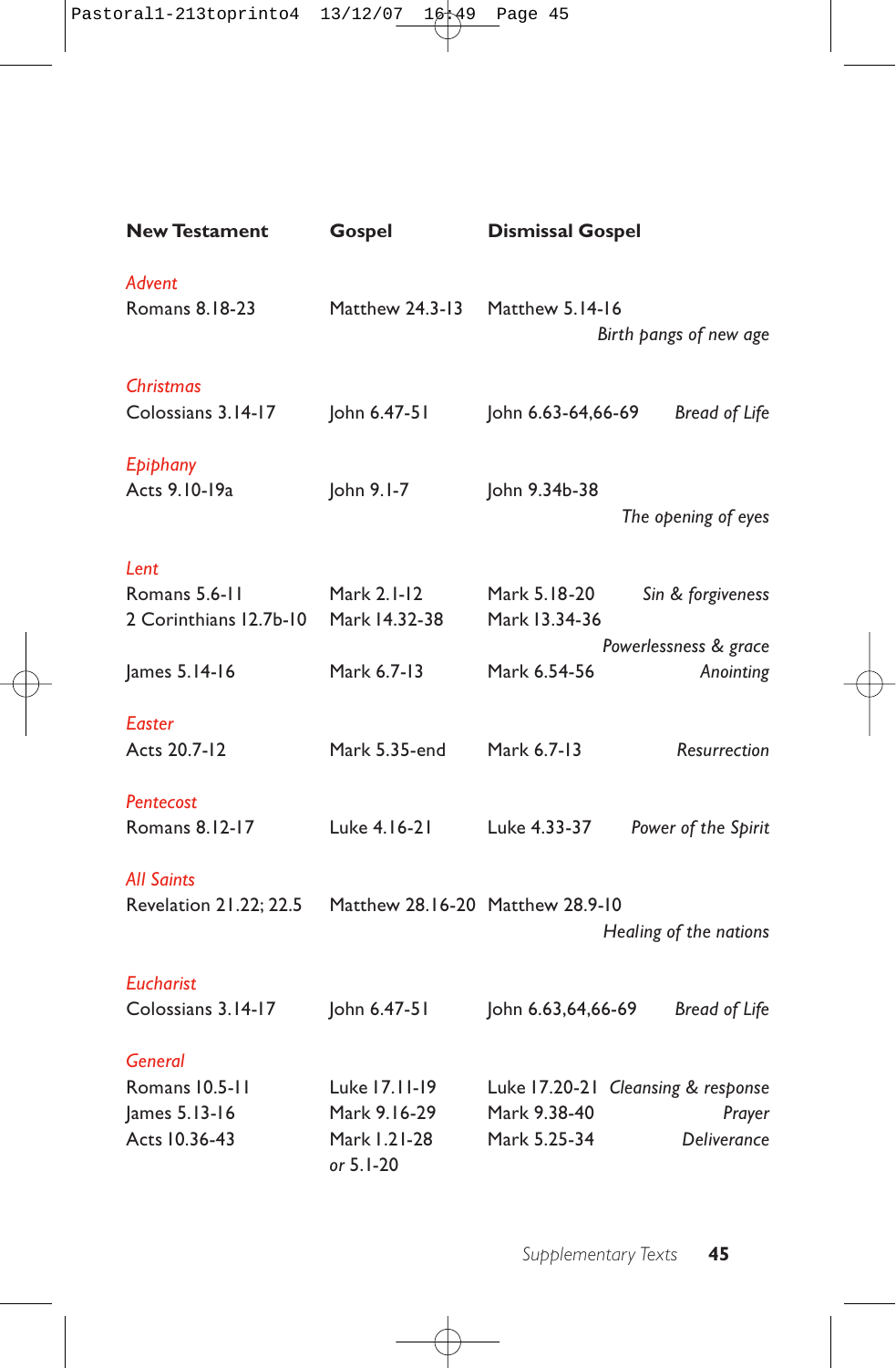# *¶ Prayers over the Oil*

*Either of these forms may be used.*

## **A Responsive Form of Prayer over the Oil**

Our help is in the name of the Lord

*All* **who has made heaven and earth.**

Blessed be the name of the Lord:

*All* **now and for ever. Amen.**

*(or)*

Praise God who made heaven and earth,

### *All* **who keeps his promise for ever.**

Let us give thanks to the Lord our God,

## *All* **who is worthy of all thanksgiving and praise.**

Blessed are you, sovereign God, gentle and merciful, creator of heaven and earth. Your Word brought light out of darkness, and daily your Spirit renews the face of the earth.

### *All* **To you be glory and praise for ever.**

When we turned away from you in sin, your anointed Son took our nature and entered our suffering to bring your healing to those in weakness and distress. He broke the power of evil and set us free from sin and death that we might become partakers of his glory.

## *All* **To you be glory and praise for ever.**

His apostles anointed the sick in your name, bringing wholeness and joy to a broken world. By your grace renewed each day you continue the gifts of healing in your Church that your people may praise your name for ever.

### *All* **To you be glory and praise for ever.**

By the power of your Spirit may your blessing rest on those who are anointed with this oil in your name; may they be made whole in body, mind and spirit.

*All* **Hear us, good Lord.**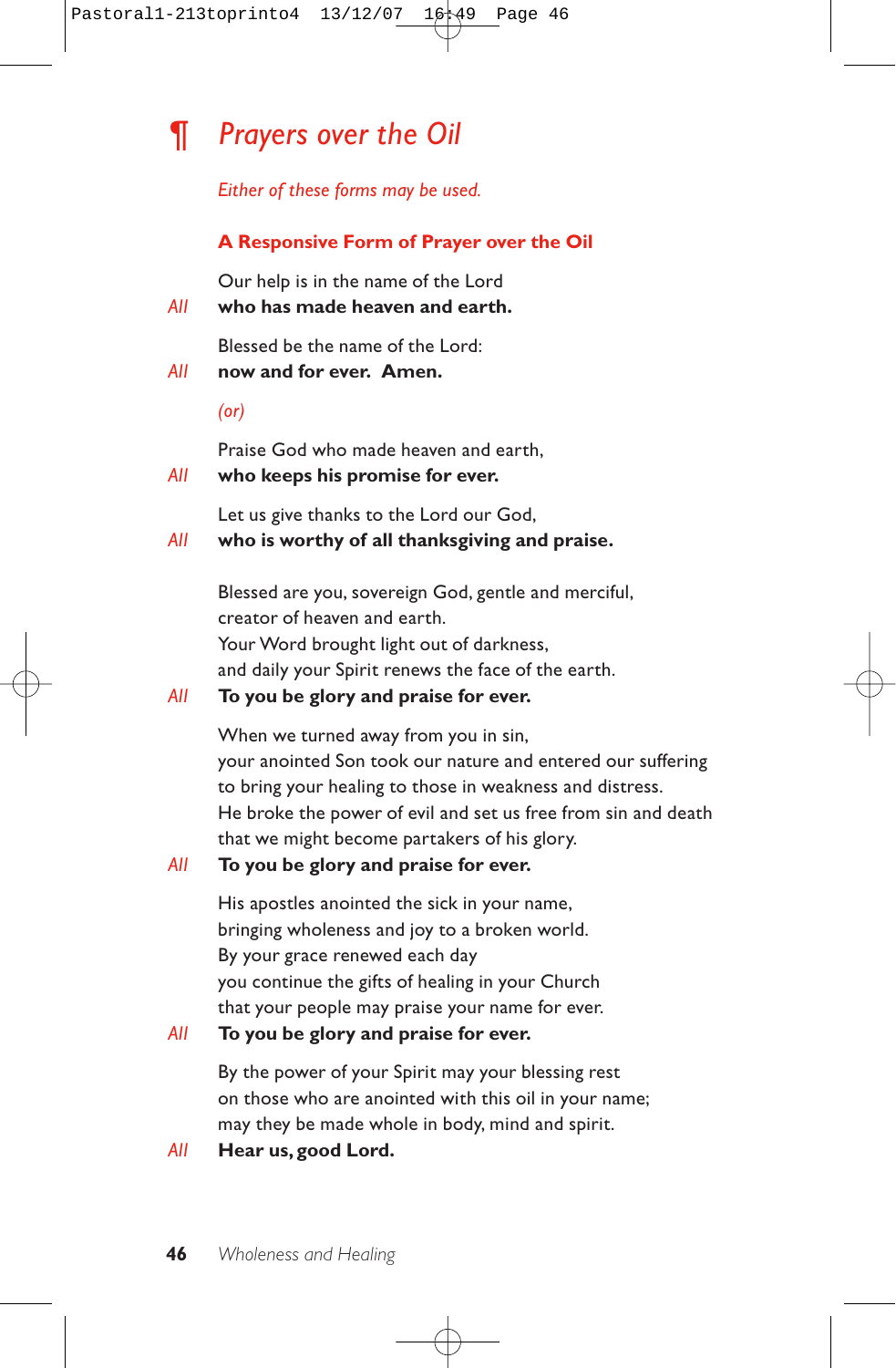Hear the prayer we offer for all your people. Remember in your mercy those for whom we pray: heal the sick, raise the fallen, strengthen the faint-hearted and enfold in your love the fearful and those who have no hope.

*All* **Hear us, good Lord.**

In the fullness of time complete your gracious work. Reconcile all things in Christ and make them new, that we may be restored in your image, renewed in your love, and serve you as sons and daughters in your kingdom.

*All* **Hear us, good Lord.**

Through your anointed Son, Jesus Christ, our Lord, to whom with you and the Holy Spirit we lift our voices of thanks and praise:

*All* **Blessed be God, our strength and our salvation, now and for ever. Amen.**

## **A Short Form of Prayer over the Oil**

Lord, holy Father, giver of health and salvation, as your apostles anointed those who were sick and healed them, so continue the ministry of healing in your Church. Sanctify this oil, that those who are anointed with it may be freed from suffering and distress, find inward peace, and know the joy of your salvation, through your Son, our Saviour Jesus Christ.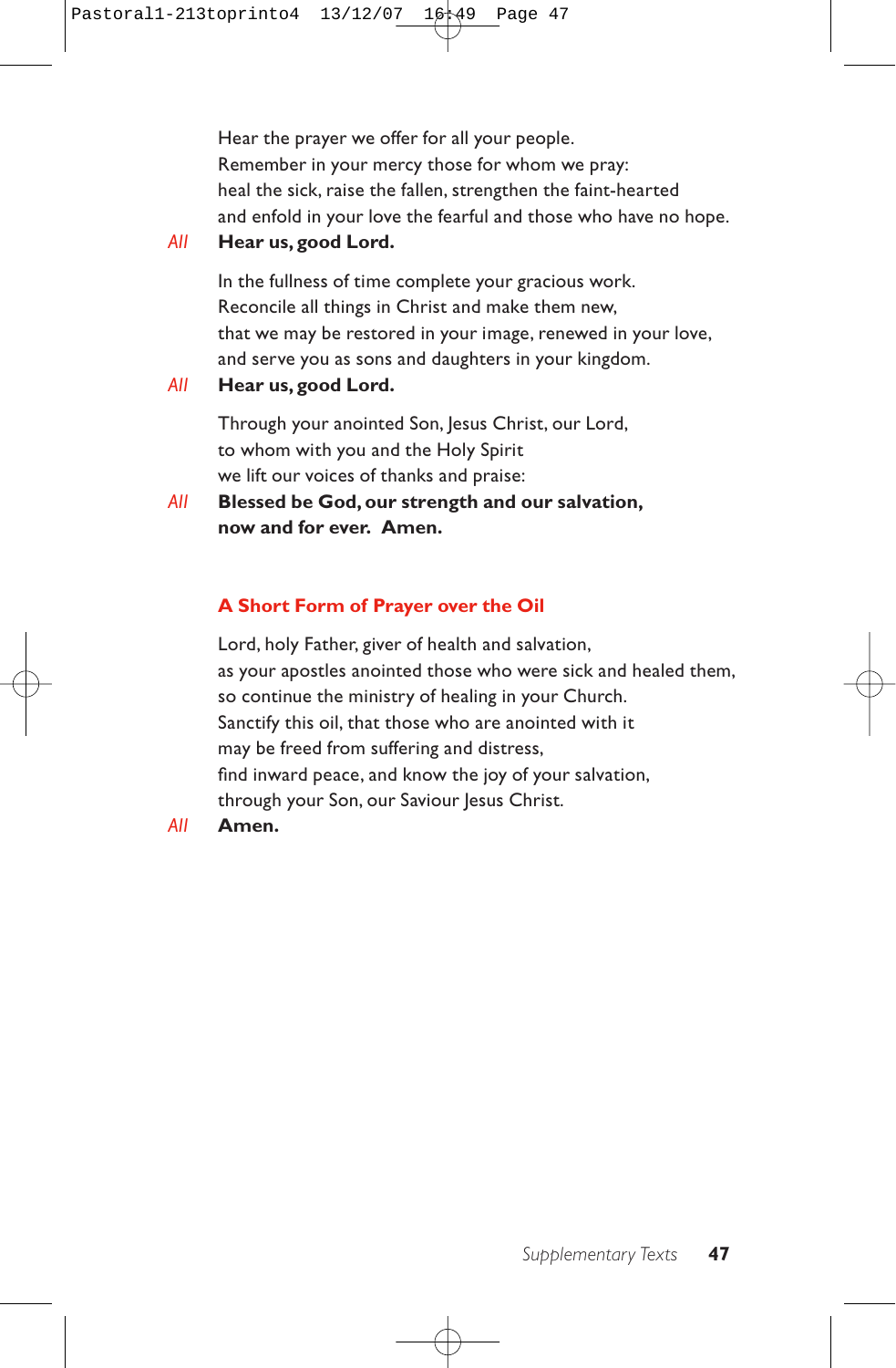# **Prayer for Individuals in Public Worship**

- **1** A ministry of prayer for individuals may be offered in the context of public worship and should be introduced under the procedures required by Canon B 3. Suitable forms of prayer, including any approved under Canon B 4, may be used.
- **2** This public ministry of prayer may be accompanied by laying on of hands, and may also be accompanied by anointing with oil. It may be helpful to make clear in advance the form of ministry that is intended, which may take a number of forms, such as prayer for individuals who do not explain their particular need; prayer following a brief explanation to those who will pray with them of a person's need or concern; or prayer following an explanation to the whole congregation of a person's need or concern. (The Laying on of Hands may be received on behalf of a third person who is not present.)
- **3** Those who will be ministering to individuals should be offered appropriate help in preparing for this ministry. Before the service it is normally appropriate for them to pray together for grace and discernment.
- **4** In the context of a celebration of Holy Communion this personal ministry may be offered at one of the following points:
	- ¶ as part of the Prayers of Intercession (which may, where appropriate, include prayers of penitence)
	- ¶ at the time of the giving of communion
	- ¶ at the end of the service.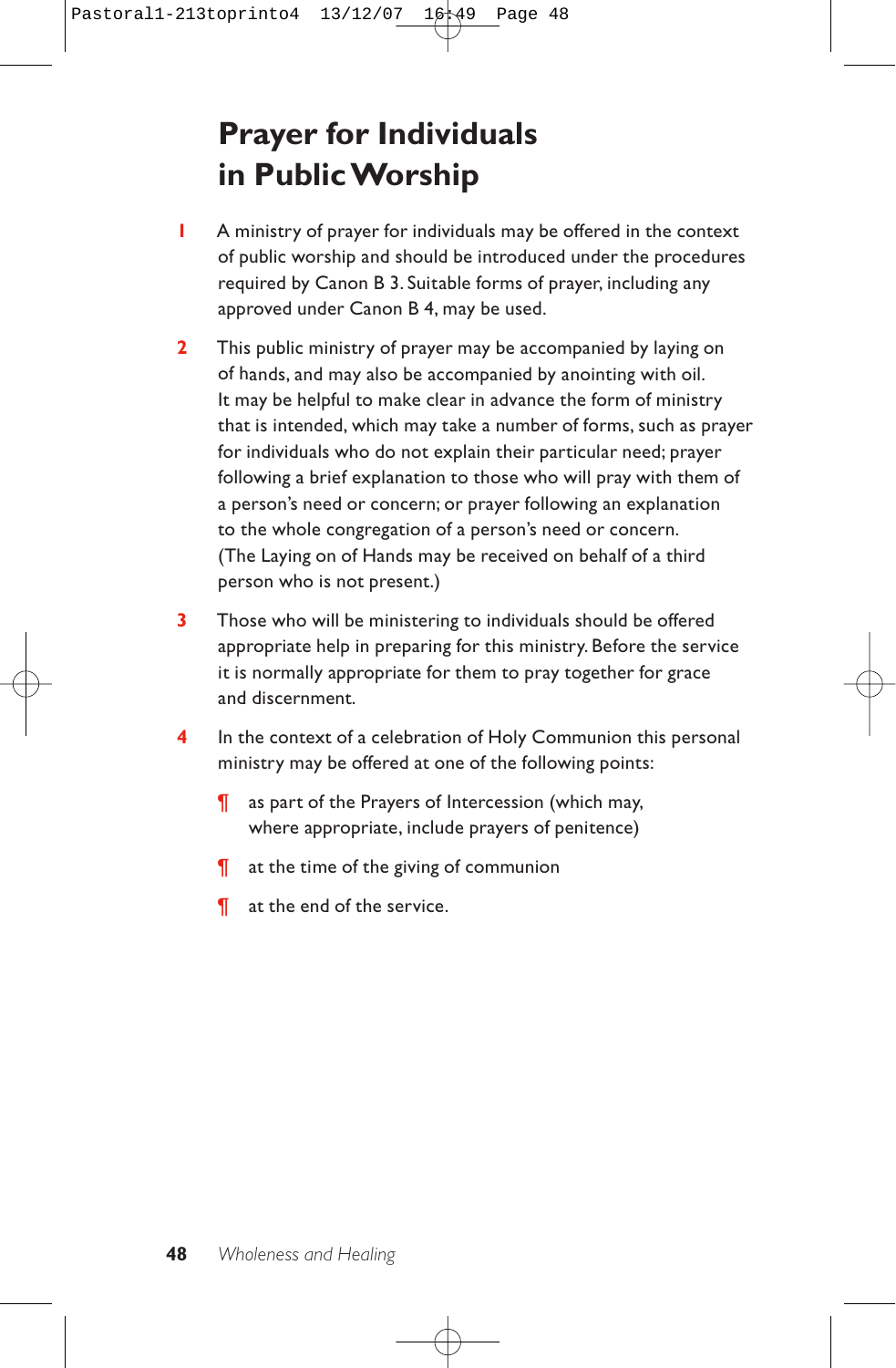- **5** The Order of the Celebration of Holy Communion may be varied as follows:
	- ¶ the Prayers of Penitence may be replaced by other suitable material
	- ¶ on occasion the Creed may be omitted or an authorized Affirmation of Faith may be used
	- ¶ when ministry to individuals is incorporated into the Prayers of Intercession, psalms of lament or hope or other appropriate material may be used as a form of introduction to such prayer.
- **6** Whichever pattern is adopted, care needs to be taken to integrate ministry to individuals with the corporate prayer of the whole people.Where ministry to individuals takes place during or after the distribution of communion it is important that the gift and promise of communion is not overshadowed by prayer for individual needs. In places where ministry to individuals during or after the distribution of communion is a regular pattern, it may sometimes be helpful to focus such prayer by including prayer for them earlier in the service and on occasion to change the pattern to include this ministry earlier in the service.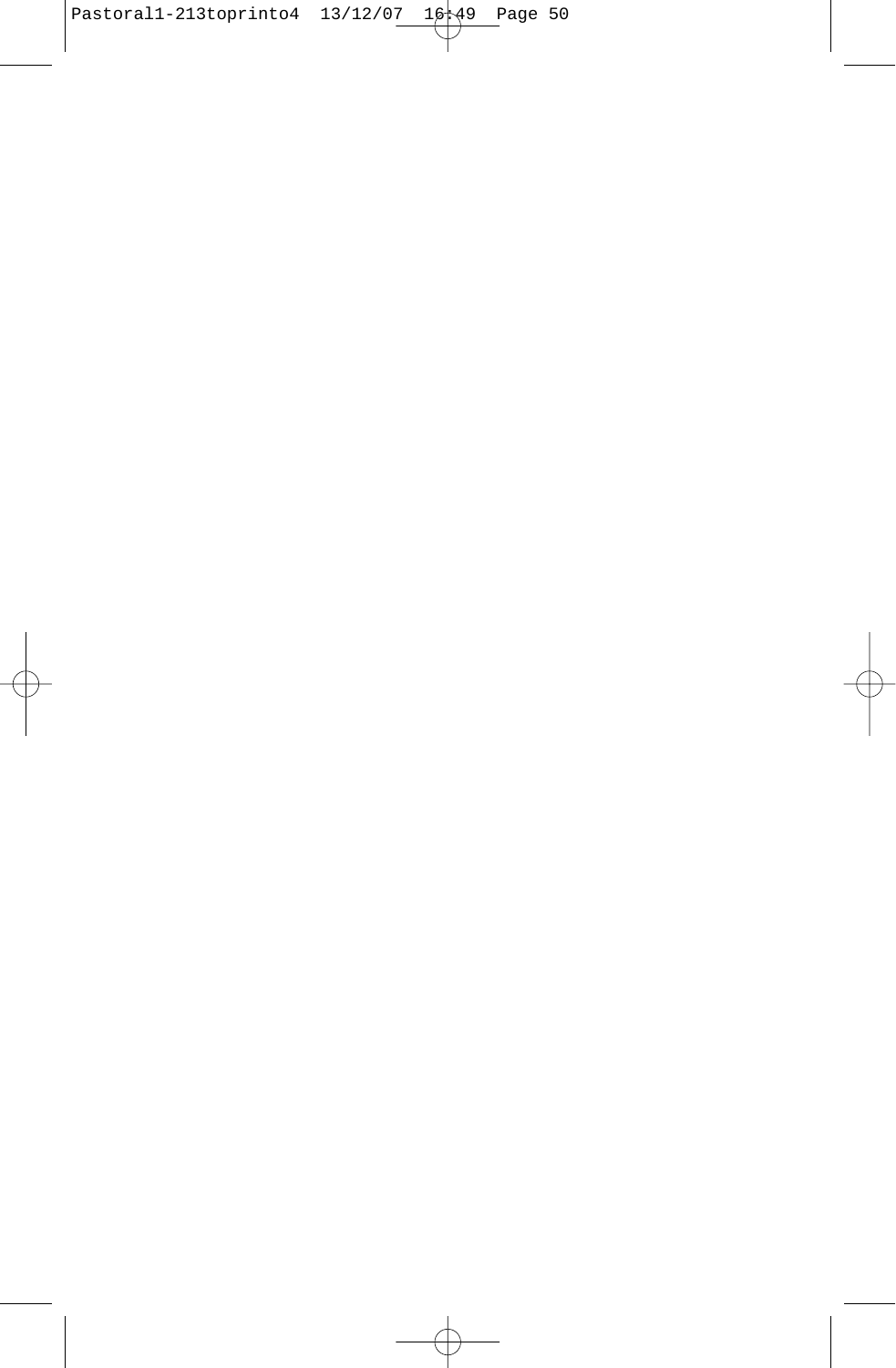# **Ministry to the Sick**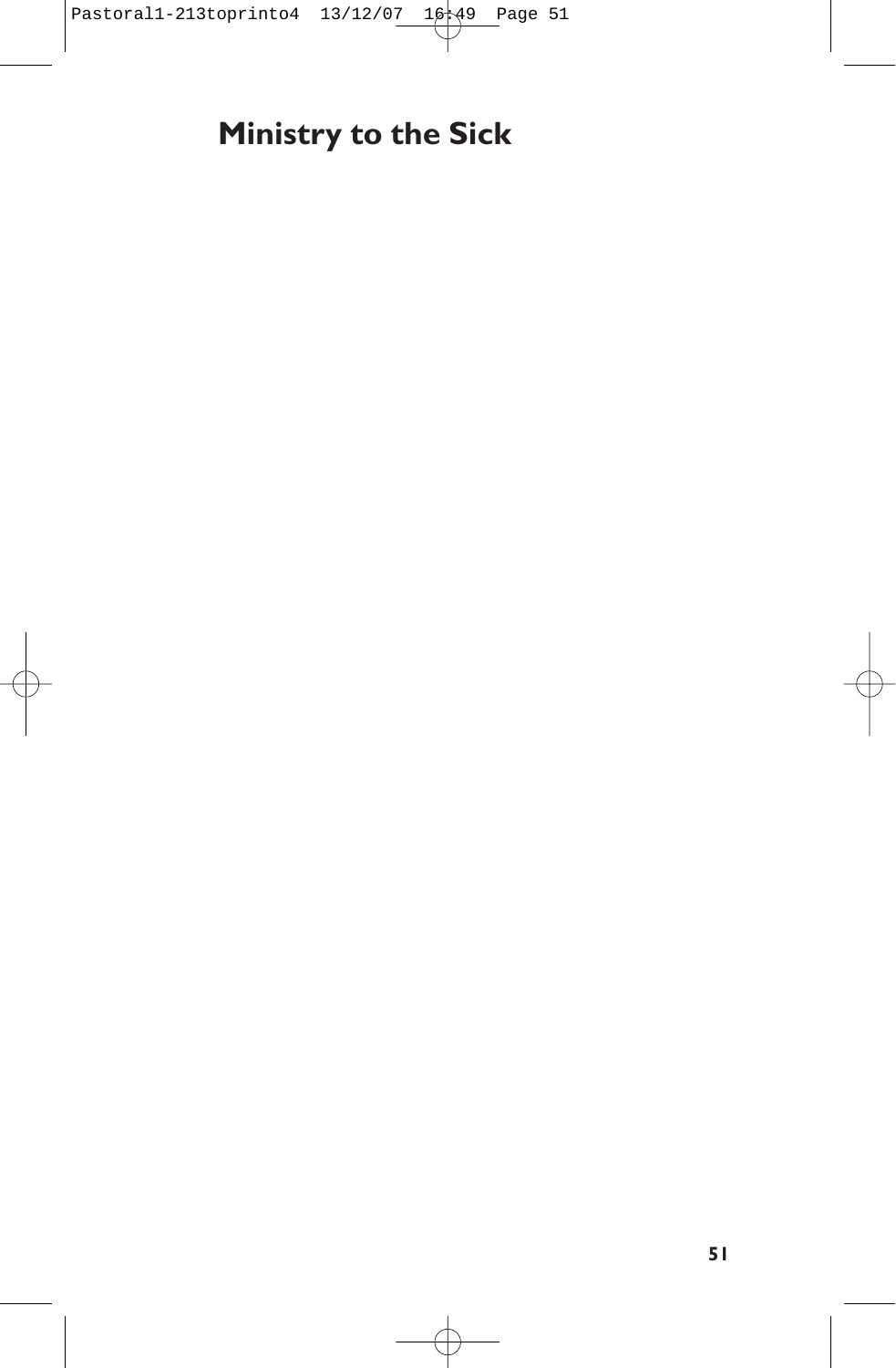# **The Celebration of Holy Communion at Home or in Hospital**

**with the Sick and Housebound**

## **Note**

Forms of service for a celebration of Holy Communion may be modified or shortened in the light of pastoral need and of the context within which they are used. Any material from authorized rites (such as forms of confession and absolution) may be used. When the Holy Communion is celebrated in the presence of the sick an authorized Eucharistic Prayer, the Breaking of the Bread and the Lord's Prayer are always included.

*For further Notes, see page 73.*

- ¶ *Two sample services follow, using Order One (pages 53–61) and Order One in Traditional Language (pages 63–72).*
- ¶ *If Order Two is used, the service follows the pattern in* Common Worship: Services and Prayers for the Church of England, *pages 228–266.*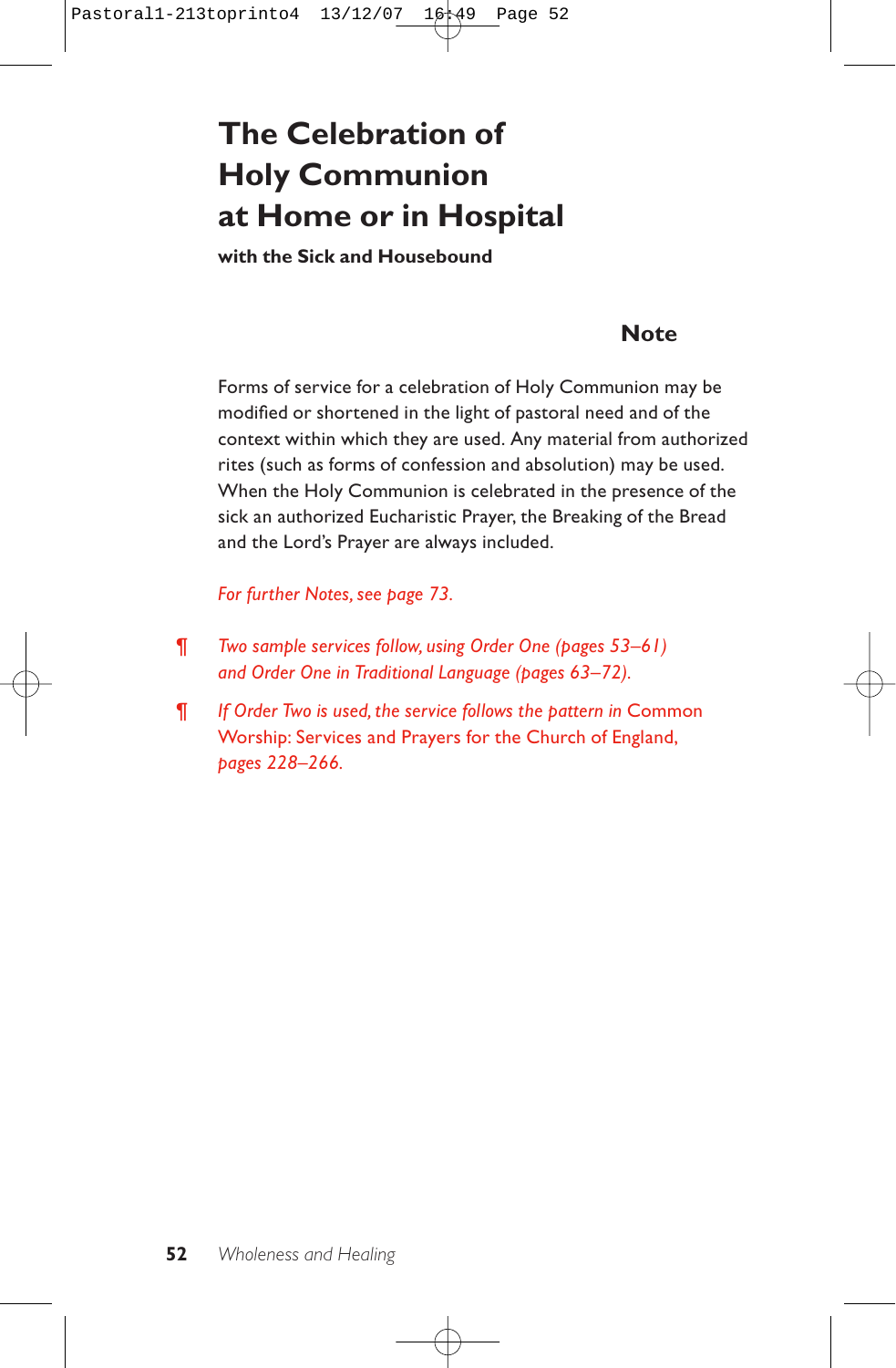# **The Celebration of Holy Communion at Home or in Hospital**

**with the Sick and Housebound**

# **Order One**

# *¶ The Gathering*

# **The Greeting**

Peace to this house and to all who live in it.

*(or)*

The peace of the Lord be always with you.

# **Prayer of Preparation**

## *This prayer may be said*

*All* **Almighty God,**

**to whom all hearts are open, all desires known, and from whom no secrets are hidden: cleanse the thoughts of our hearts by the inspiration of your Holy Spirit, that we may perfectly love you, and worthily magnify your holy name; through Christ our Lord. Amen.**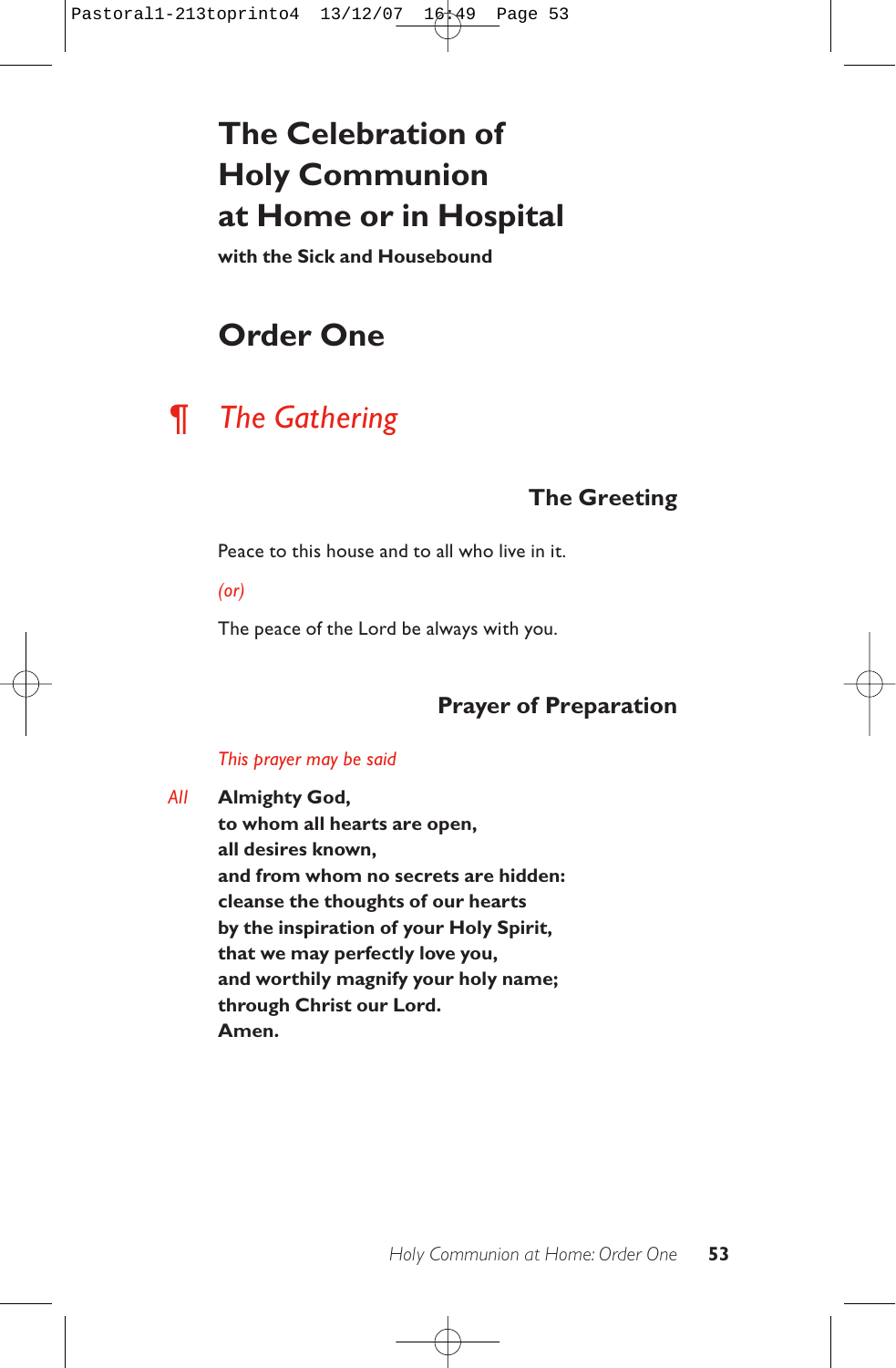## **Prayers of Penitence**

#### *This or another invitation to confession may be used*

[Come to me, all who labour and are heavy laden, and I will give you rest.]

God shows his love for us in that while we were still sinners, Christ died for us. Let us then show our love for him by confessing our sins in penitence and faith.

### *This or another authorized Confession is used*

*All* **Almighty God, our heavenly Father, we have sinned against you and against our neighbour in thought and word and deed, through negligence, through weakness, through our own deliberate fault. We are truly sorry and repent of all our sins. For the sake of your Son Jesus Christ, who died for us, forgive us all that is past, and grant that we may serve you in newness of life to the glory of your name. Amen.**

#### *The president says*

Almighty God, who forgives all who truly repent, have mercy upon *you*, pardon and deliver *you* from all *your* sins, confirm and strengthen *you* in all goodness, and keep *you* in life eternal; through Jesus Christ our Lord.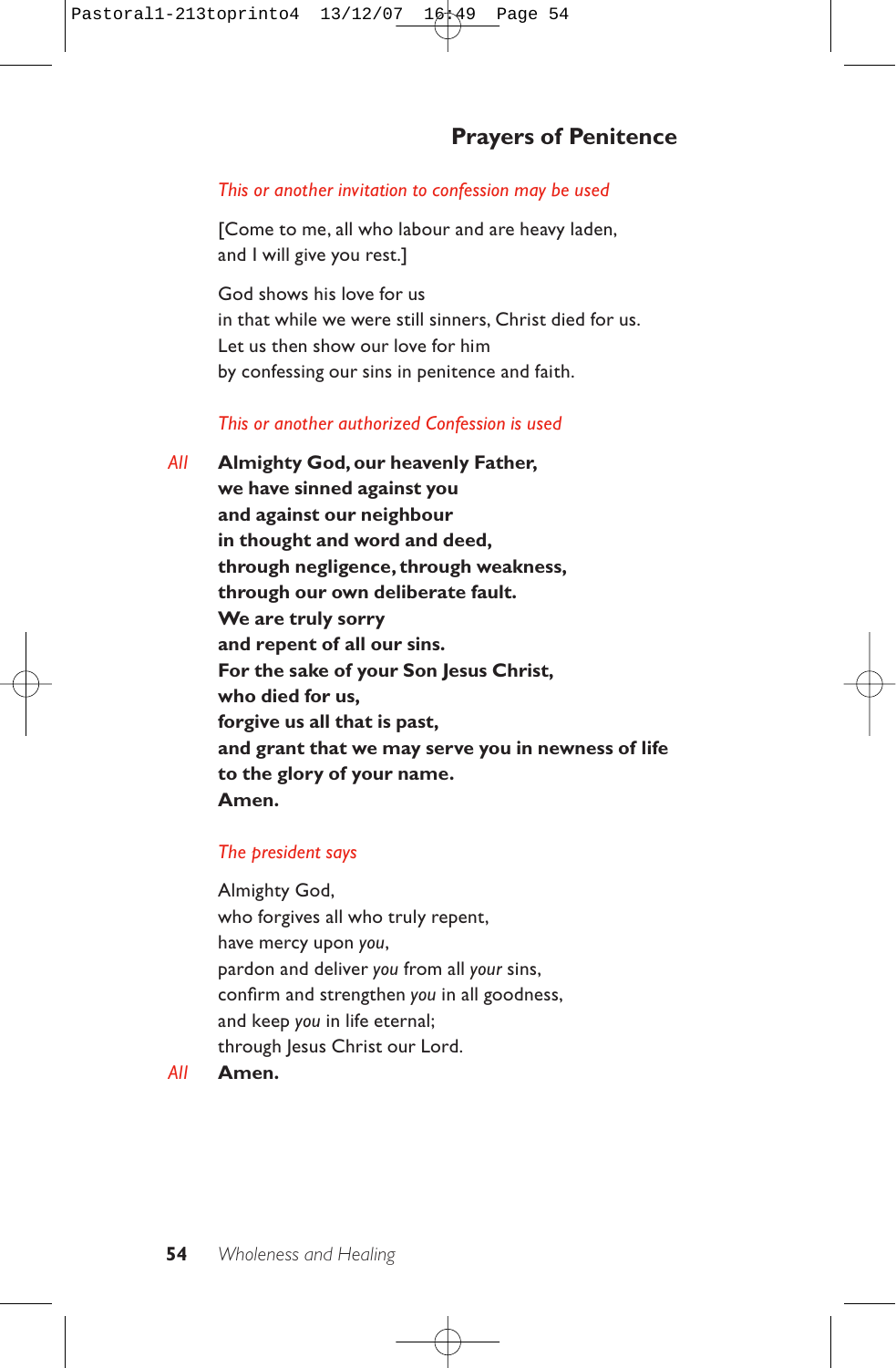# **The Collect**

*The president introduces a period of silent prayer with the words 'Let us pray' or a more specific bidding.*

*The Collect is said, and all respond* 

*All* **Amen.**

# *¶ The Liturgy of the Word*

## **Readings**

*Either one or two readings from Scripture are used. The Gospel reading follows.*

## **Prayers of Intercession**

*Appropriate intercessions may be made.*

*The Laying on of Hands with Prayer and Anointing may follow (pages 92–93).*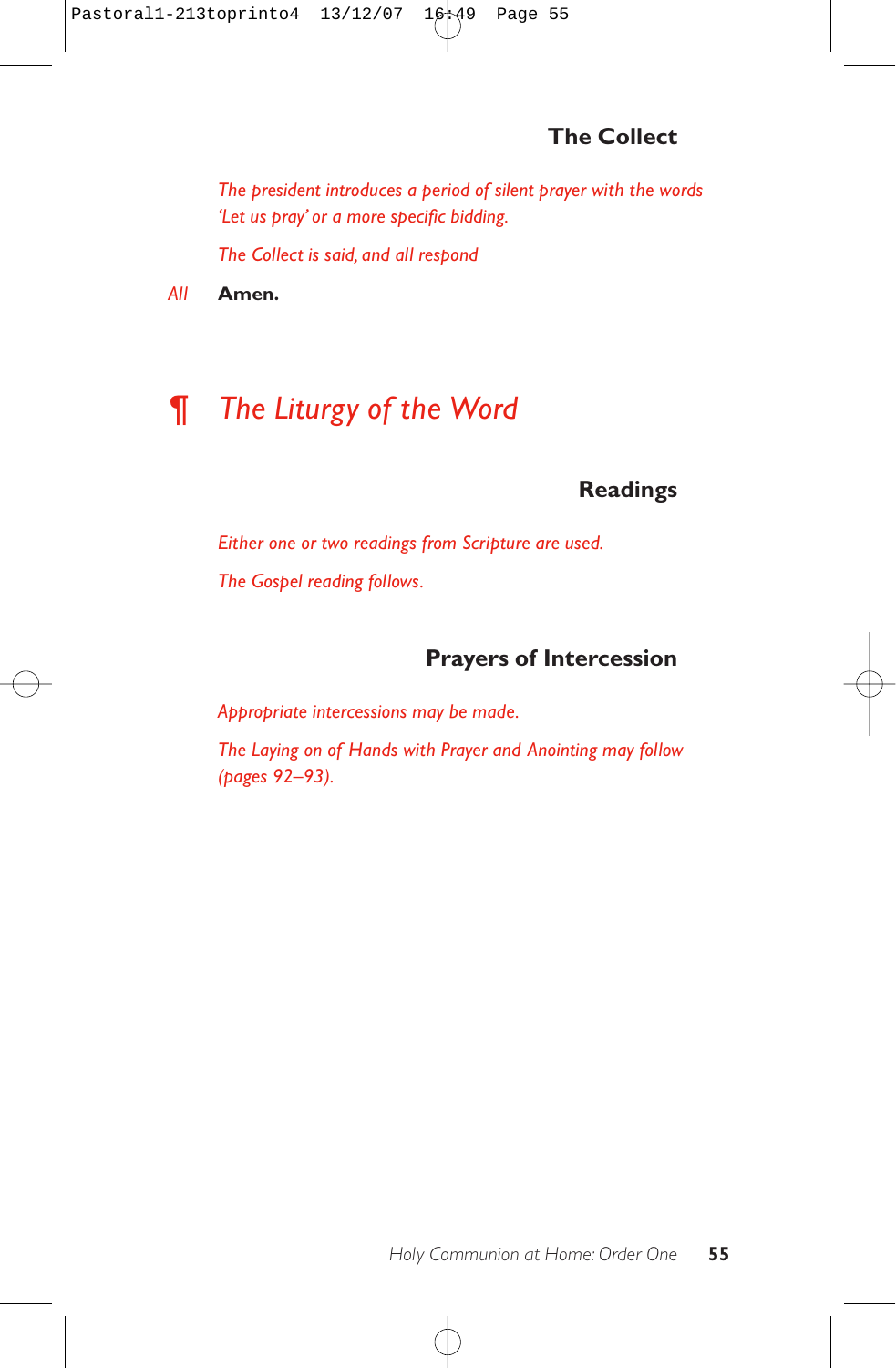# *¶ The Liturgy of the Sacrament*

## **The Peace**

*If this greeting has not already been used, the president may introduce the Peace with a suitable sentence, and then says*

The peace of the Lord be always with you *All* **and also with you.**

*These words may be added*

Let us offer one another a sign of peace.

*All may exchange a sign of peace.*

## **Preparation of the Table**

## **Taking of the Bread and Wine**

*The table is prepared and bread and wine are placed upon it.*

*At the preparation of the table this or another suitable prayer may be said*

Pour upon the poverty of our love and the weakness of our praise the transforming fire of your presence.

#### *All* **Amen.**

*The president takes the bread and wine.*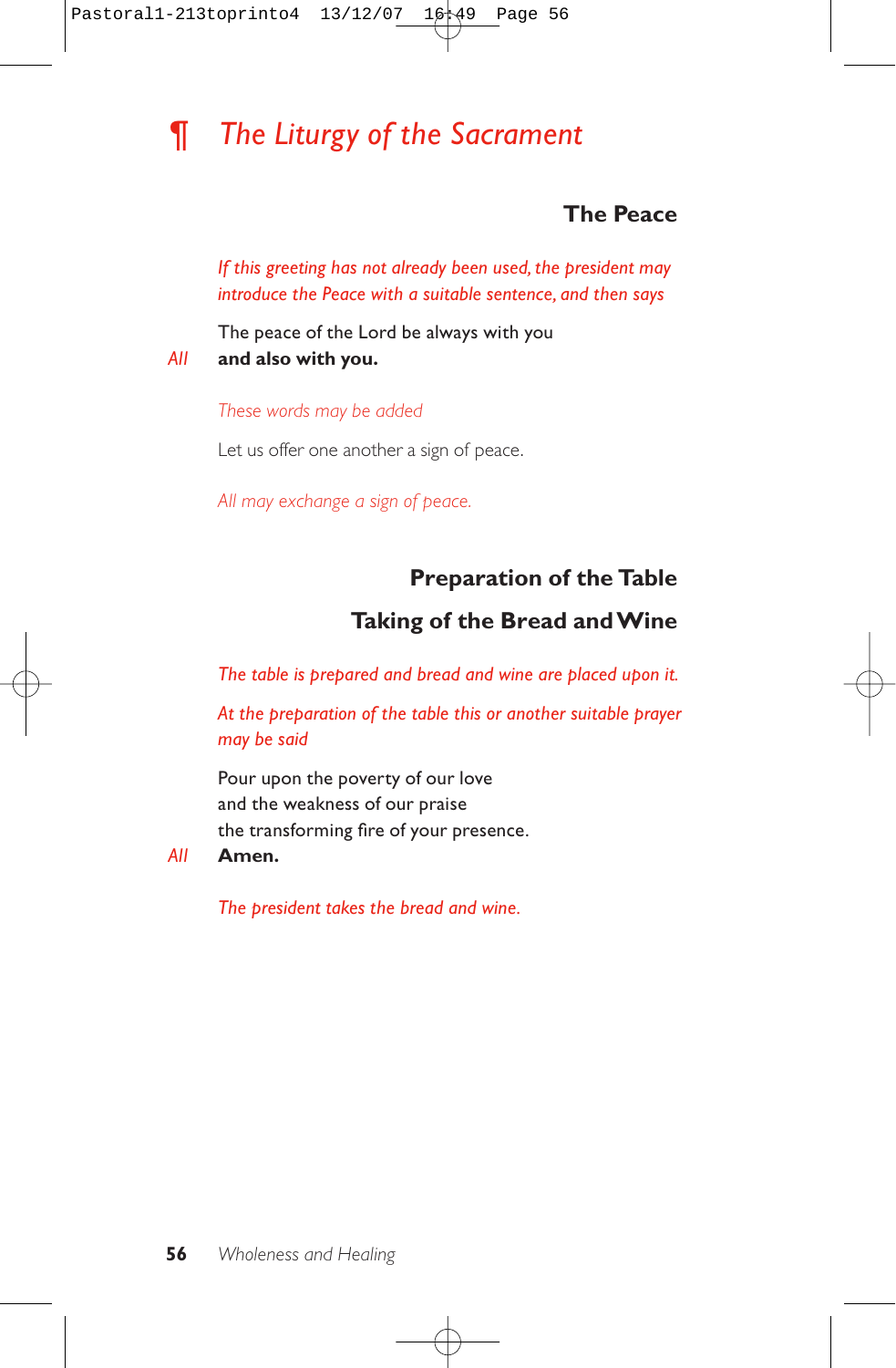## **The Eucharistic Prayer**

#### *This or another authorized Eucharistic Prayer is used.*

## **Prayer E**

#### *The president says*

| All | The Lord be with you<br>and also with you.                                                                                                                                                                                                                                                                                                                                                       | ( | The Lord is here.<br>His Spirit is with us. |  |  |
|-----|--------------------------------------------------------------------------------------------------------------------------------------------------------------------------------------------------------------------------------------------------------------------------------------------------------------------------------------------------------------------------------------------------|---|---------------------------------------------|--|--|
| All | Lift up your hearts.<br>We lift them to the Lord.                                                                                                                                                                                                                                                                                                                                                |   |                                             |  |  |
| All | Let us give thanks to the Lord our God.<br>It is right to give thanks and praise.                                                                                                                                                                                                                                                                                                                |   |                                             |  |  |
|     | It is right to give you thanks<br>in sickness and in health.<br>in suffering and in joy,<br>through Christ our Saviour and Redeemer,<br>who as the Good Samaritan<br>tends the wounds of body and spirit.<br>He stands by us and pours out for our healing<br>the oil of consolation and the wine of renewed hope,<br>turning the darkness of our pain<br>into the dawning light of his kingdom. |   |                                             |  |  |
|     | .                                                                                                                                                                                                                                                                                                                                                                                                |   |                                             |  |  |

*All* **Holy, holy, holy Lord, God of power and might, heaven and earth are full of your glory. Hosanna in the highest. [Blessed is he who comes in the name of the Lord. Hosanna in the highest.]**

We praise and bless you, loving Father, through Jesus Christ, our Lord; and as we obey his command, send your Holy Spirit, that broken bread and wine outpoured may be for us the body and blood of your dear Son.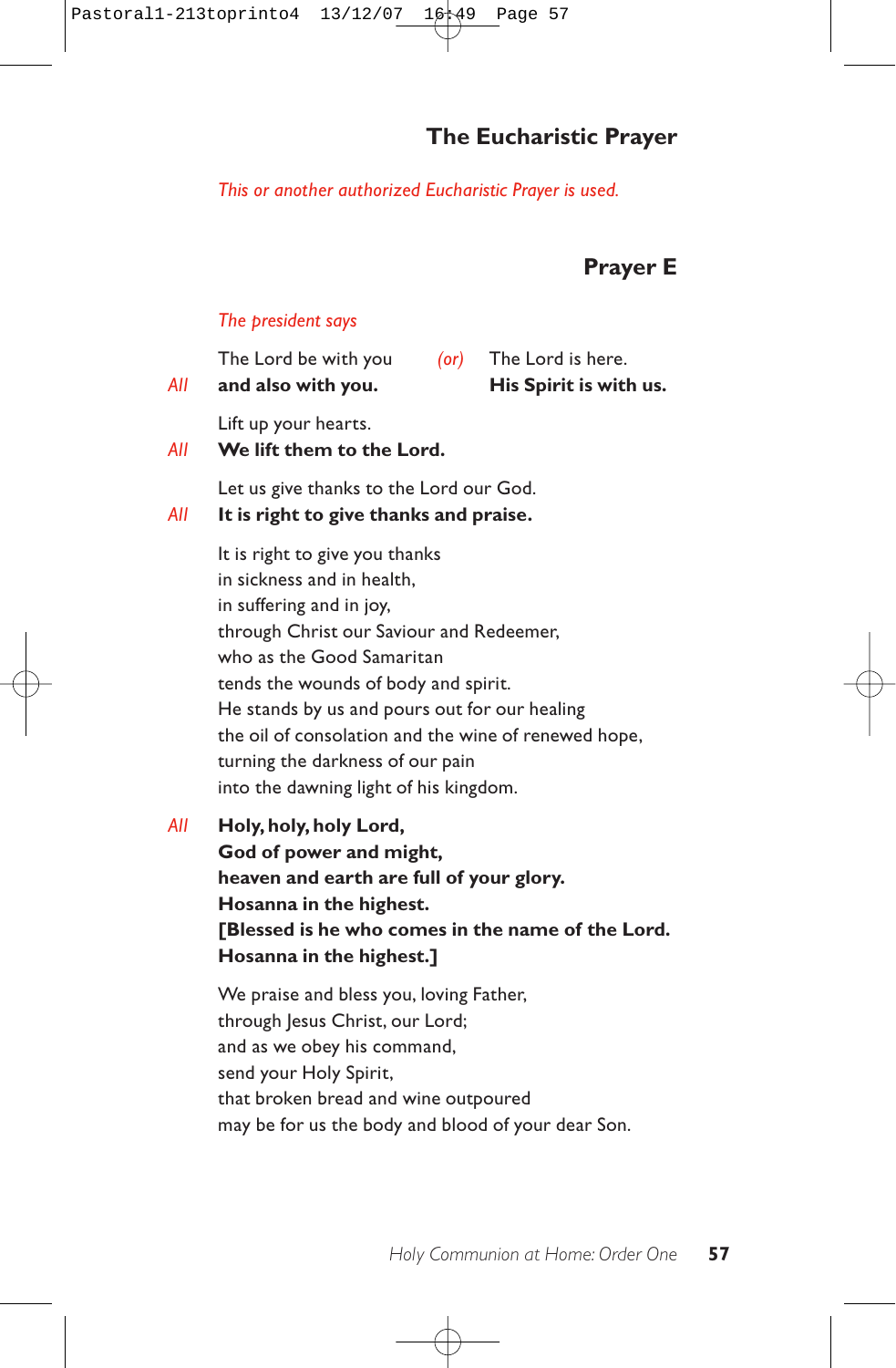On the night before he died he had supper with his friends and, taking bread, he praised you. He broke the bread, gave it to them and said: Take, eat; this is my body which is given for you; do this in remembrance of me.

When supper was ended he took the cup of wine. Again he praised you, gave it to them and said: Drink this, all of you; this is my blood of the new covenant, which is shed for you and for many for the forgiveness of sins. Do this, as often as you drink it, in remembrance of me.

So, Father, we remember all that Jesus did, in him we plead with confidence his sacrifice made once for all upon the cross.

Bringing before you the bread of life and cup of salvation, we proclaim his death and resurrection until he comes in glory.

#### *This or another acclamation is used*

[Great is the mystery of faith:]

*All* **Christ has died:**

**Christ is risen: Christ will come again.**

Lord of all life, help us to work together for that day when your kingdom comes and justice and mercy will be seen in all the earth.

Look with favour on your people, gather us in your loving arms and bring us with [*N and*] all the saints to feast at your table in heaven.

Through Christ, and with Christ, and in Christ, in the unity of the Holy Spirit, all honour and glory are yours, O loving Father, for ever and ever.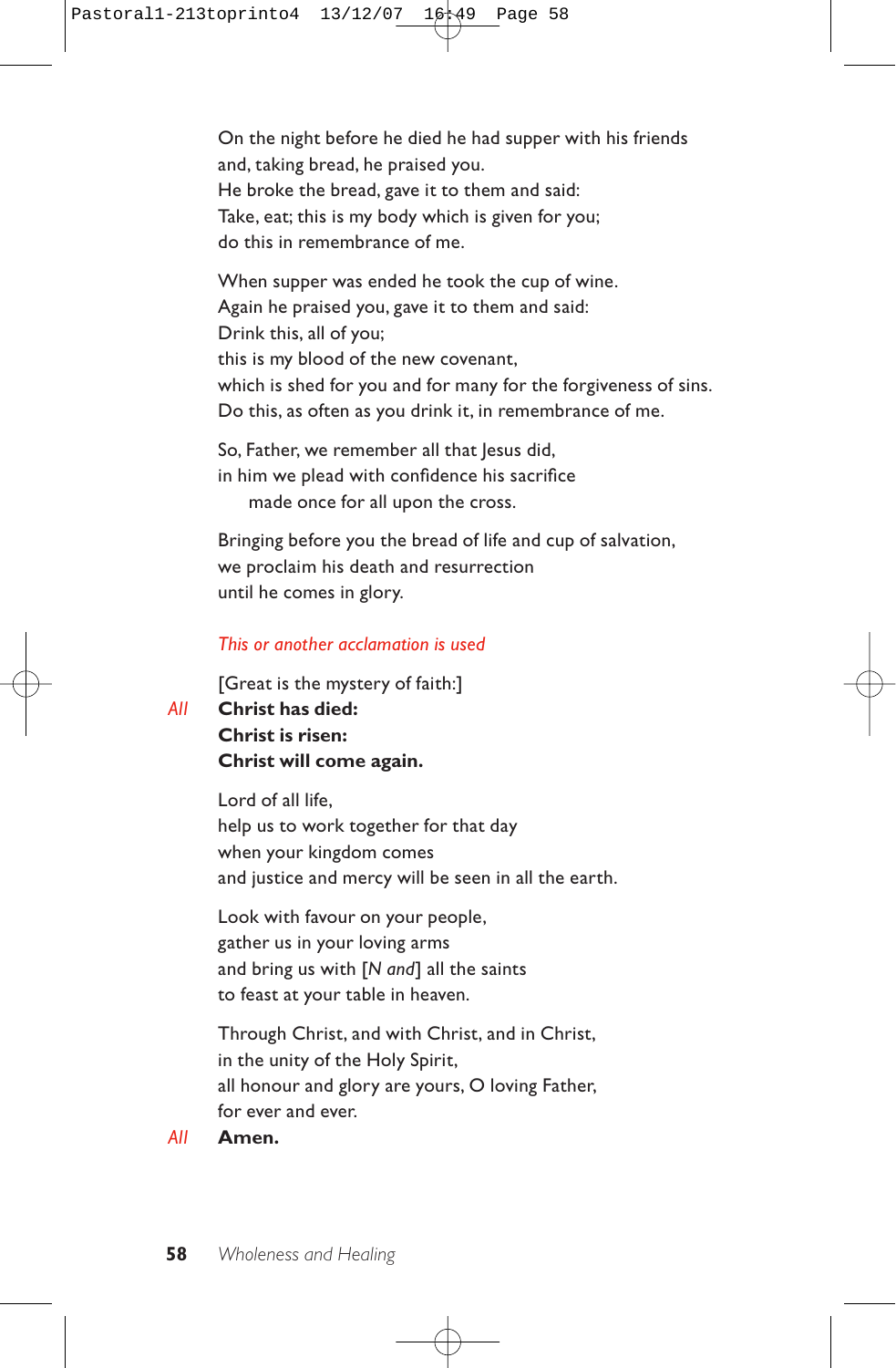As our Saviour taught us, so we pray

*All* **Our Father in heaven, hallowed be your name, your kingdom come, your will be done, on earth as in heaven. Give us today our daily bread. Forgive us our sins as we forgive those who sin against us. Lead us not into temptation but deliver us from evil. For the kingdom, the power, and the glory are yours now and for ever. Amen.**

#### *(or)*

Let us pray with confidence as our Saviour has taught us

*All* **Our Father, who art in heaven, hallowed be thy name; thy kingdom come; thy will be done; on earth as it is in heaven. Give us this day our daily bread. And forgive us our trespasses, as we forgive those who trespass against us. And lead us not into temptation; but deliver us from evil. For thine is the kingdom, the power and the glory, for ever and ever. Amen.**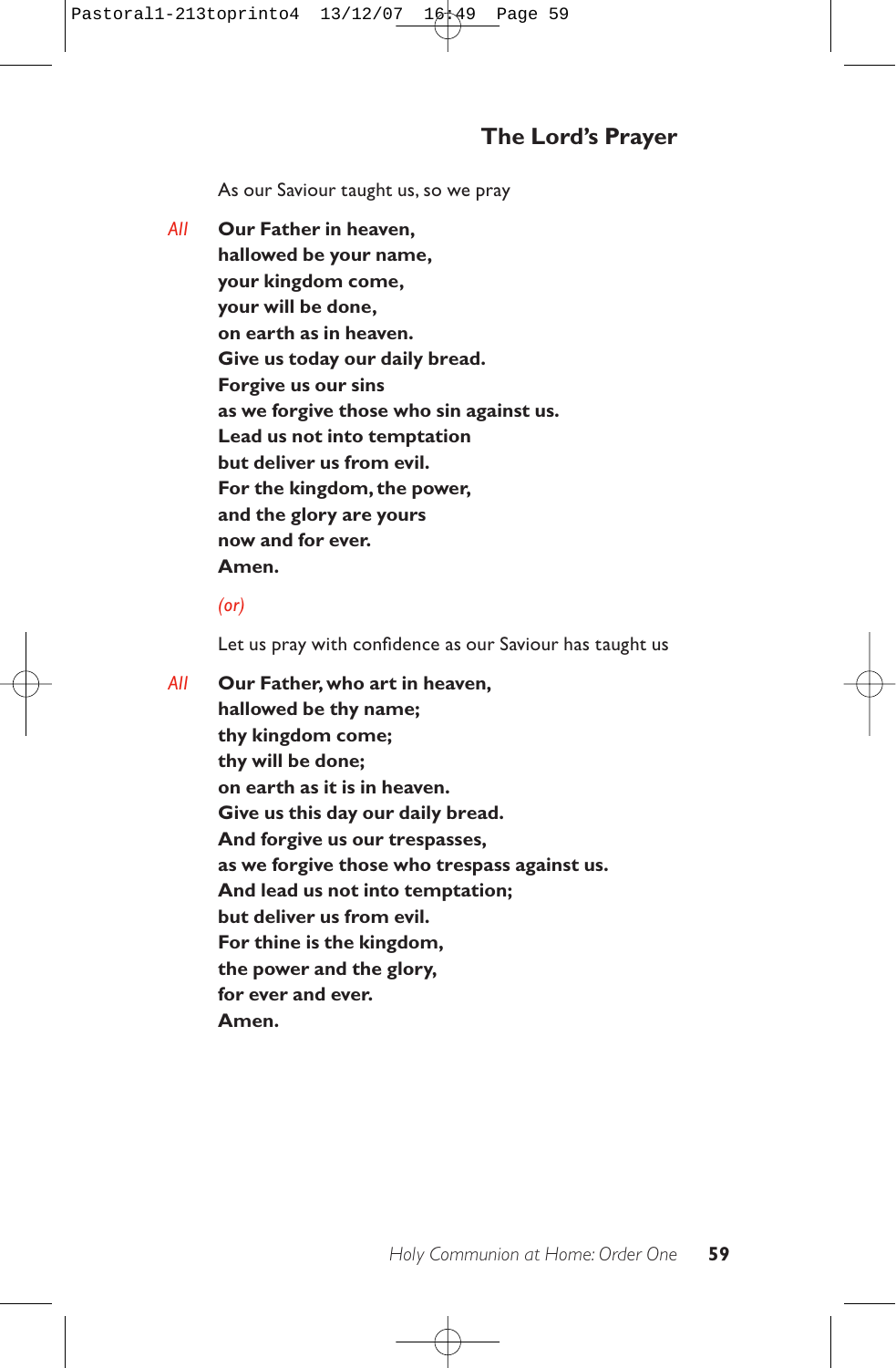# **Breaking of the Bread**

*The president breaks the consecrated bread.*

*The Agnus Dei may be used as the bread is broken.*

## **Giving of Communion**

#### *The president says this or another invitation to communion*

Jesus is the Lamb of God who takes away the sin of the world. Blessed are those who are called to his supper.

*All* **Lord, I am not worthy to receive you, but only say the word, and I shall be healed.**

#### *This prayer may be said before the distribution*

*All* **We do not presume to come to this your table, merciful Lord, trusting in our own righteousness, but in your manifold and great mercies. We are not worthy so much as to gather up the crumbs under your table. But you are the same Lord whose nature is always to have mercy. Grant us, therefore, gracious Lord, so to eat the flesh of your dear Son Jesus Christ and to drink his blood, that our sinful bodies may be made clean by his body and our souls washed through his most precious blood, and that we may evermore dwell in him and he in us. Amen.**

*The president and people receive communion.*

*Authorized words of distribution are used and the communicant replies* 

**Amen.**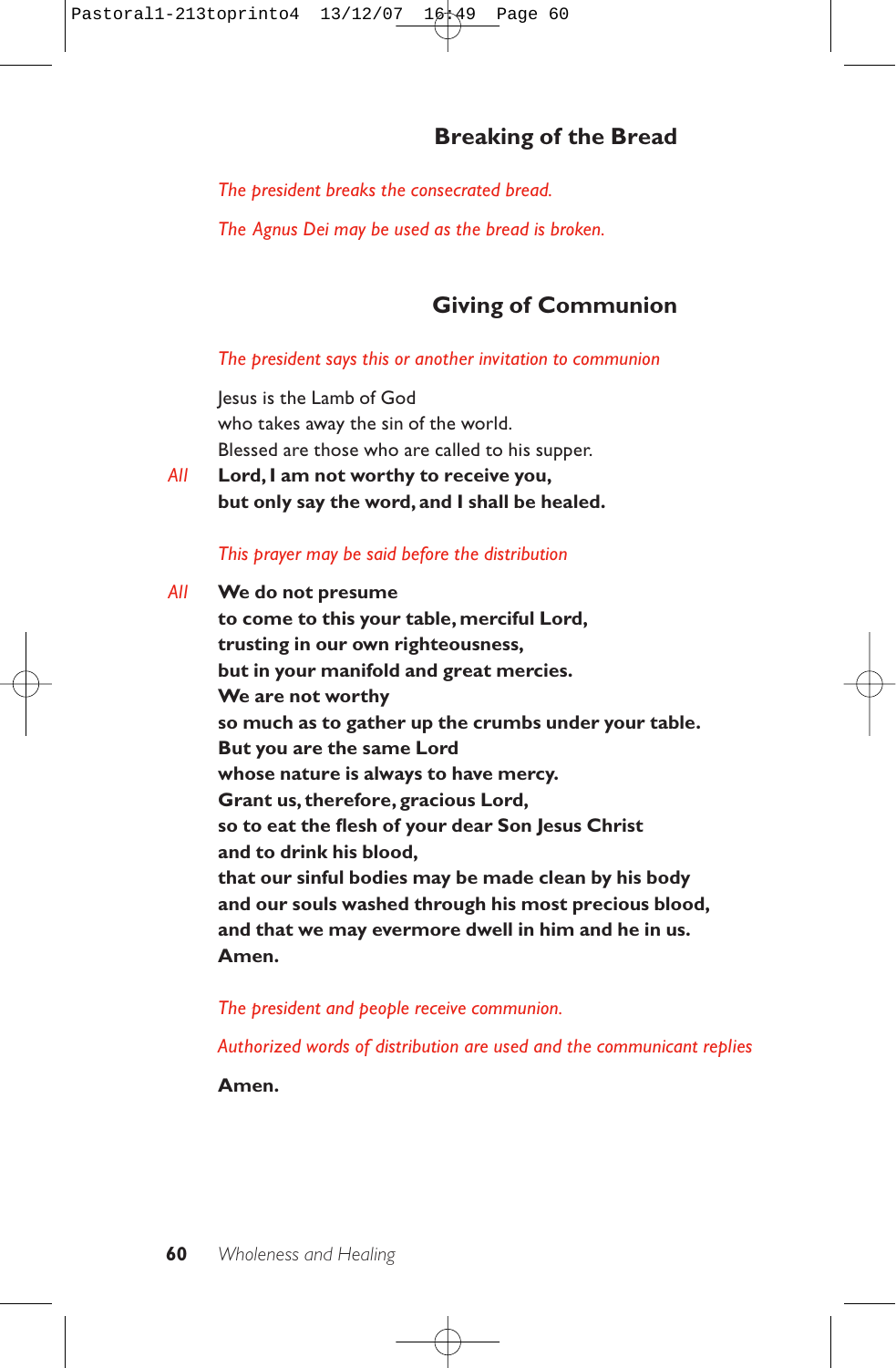## **Prayer after Communion**

*Silence is kept.*

*The Post Communion or the following prayer, or another suitable prayer, is said*

*All* **Almighty God, we thank you for feeding us with the body and blood of your Son Jesus Christ. Through him we offer you our souls and bodies to be a living sacrifice. Strengthen us in the power of your Spirit to live and work to your praise and glory. Amen.**

# *¶ Conclusion*

#### *The president may use a suitable blessing, or*

The peace of God, which passes all understanding, keep your hearts and minds in the knowledge and love of God, and of his Son Jesus Christ our Lord; and the blessing of God almighty, the Father, the Son, and the Holy Spirit, be among you and remain with you always.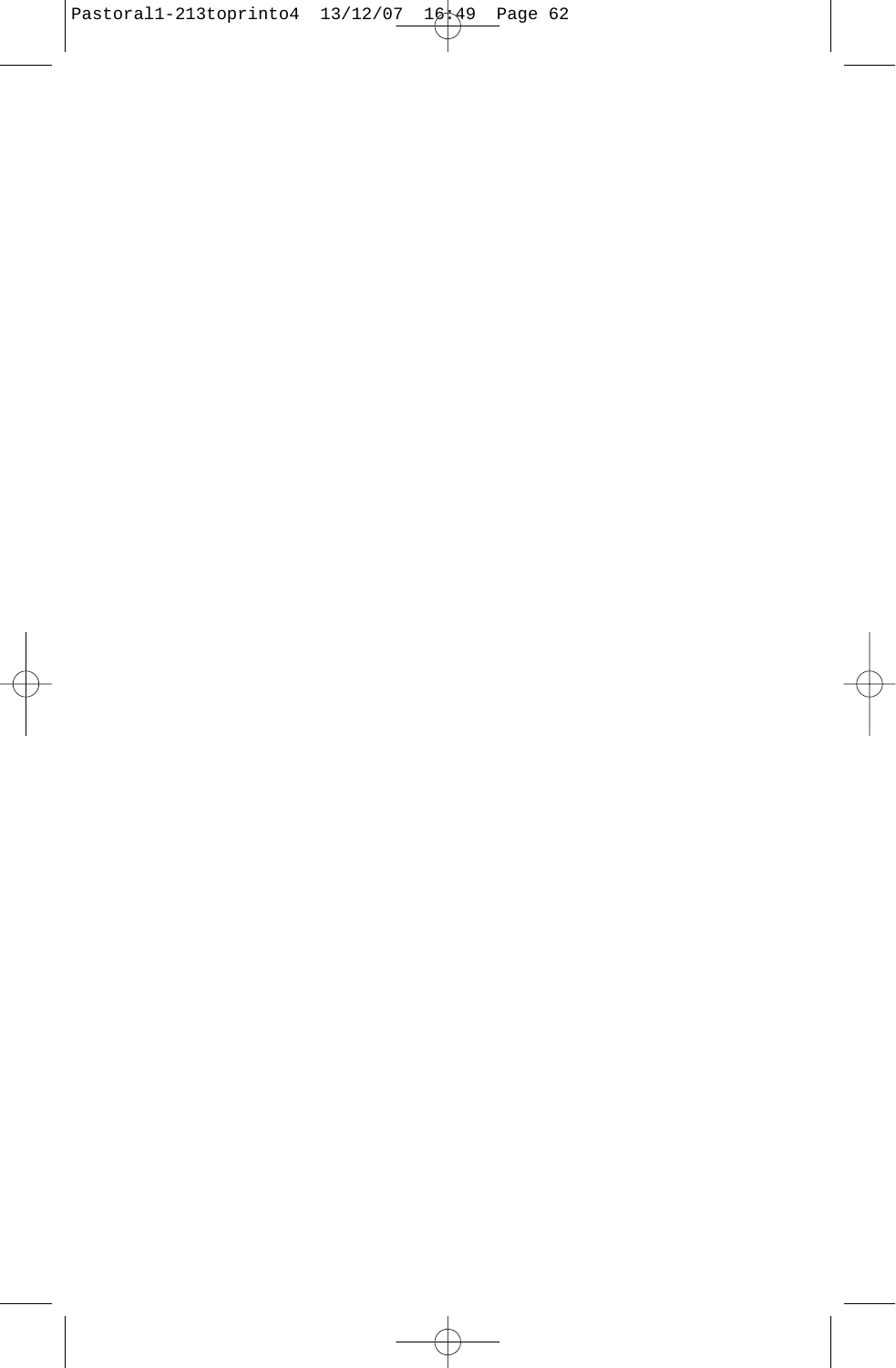# **The Celebration of Holy Communion at Home or in Hospital**

**with the Sick and Housebound**

# **Order One** *in Traditional Language*

# *¶ The Gathering*

# **The Greeting**

Peace to this house and to all who live in it.

*(or)*

The peace of the Lord be always with you.

## **Prayer of Preparation**

#### *This prayer may be said*

*All* **Almighty God,**

**unto whom all hearts be open, all desires known, and from whom no secrets are hid: cleanse the thoughts of our hearts by the inspiration of thy Holy Spirit, that we may perfectly love thee, and worthily magnify thy holy name; through Christ our Lord. Amen.**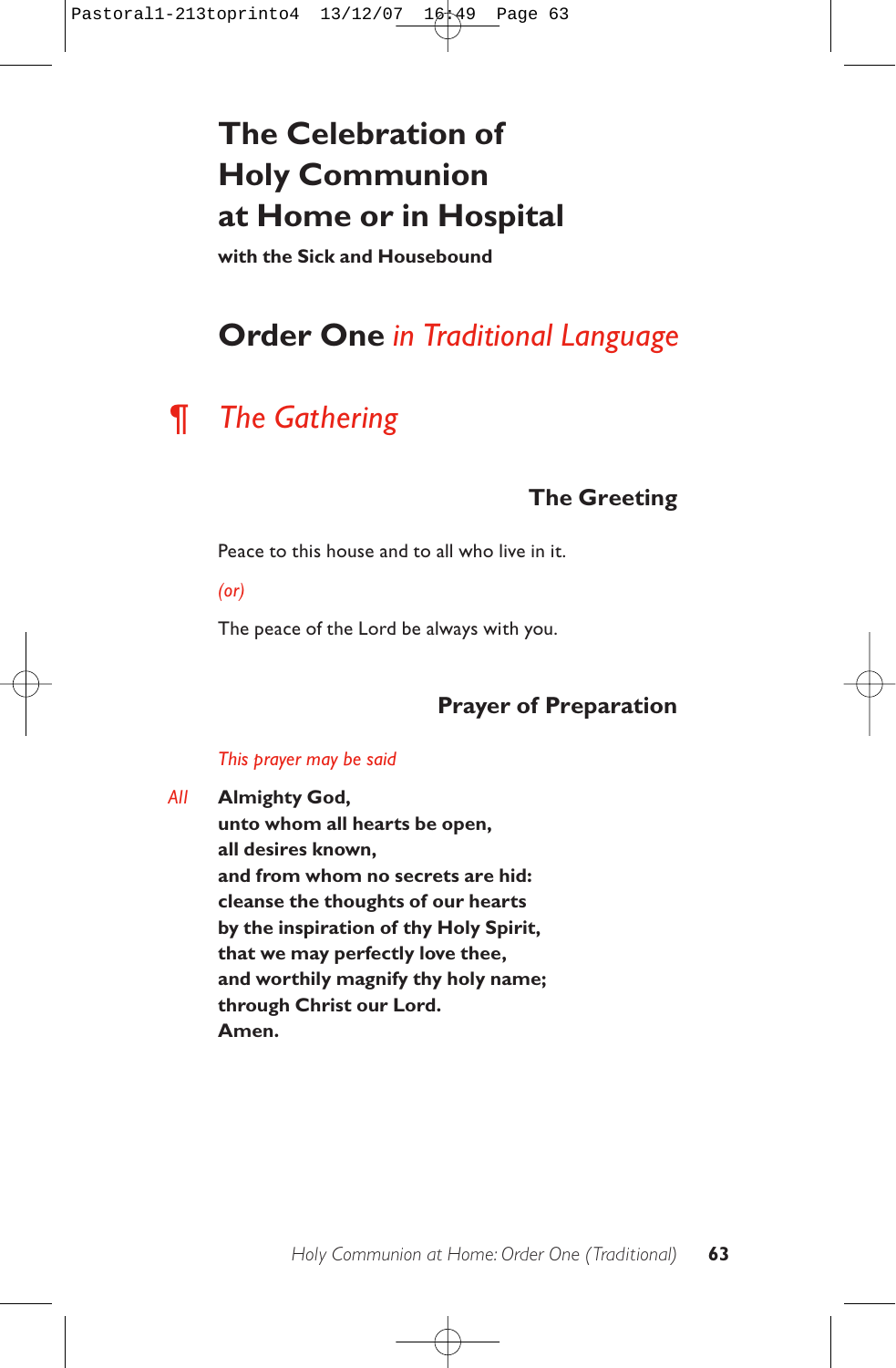## **Prayers of Penitence**

#### *This or another invitation to confession may be used*

[Come to me, all who labour and are heavy laden, and I will give you rest.]

God shows his love for us in that while we were still sinners, Christ died for us. Let us then show our love for him by confessing our sins in penitence and faith.

### *The following or another authorized confession is used*

*All* **Almighty God, our heavenly Father, we have sinned against thee and against our neighbour, in thought and word and deed, through negligence, through weakness, through our own deliberate fault. We are heartily sorry and repent of all our sins. For the sake of thy Son Jesus Christ, who died for us, forgive us all that is past, and grant that we may serve thee in newness of life to the glory of thy name. Amen.**

### *The president says*

Almighty God, who forgives all who truly repent, have mercy upon *you,* pardon and deliver *you* from all *your* sins, confirm and strengthen *you* in all goodness, and keep *you* in life eternal; through Jesus Christ our Lord.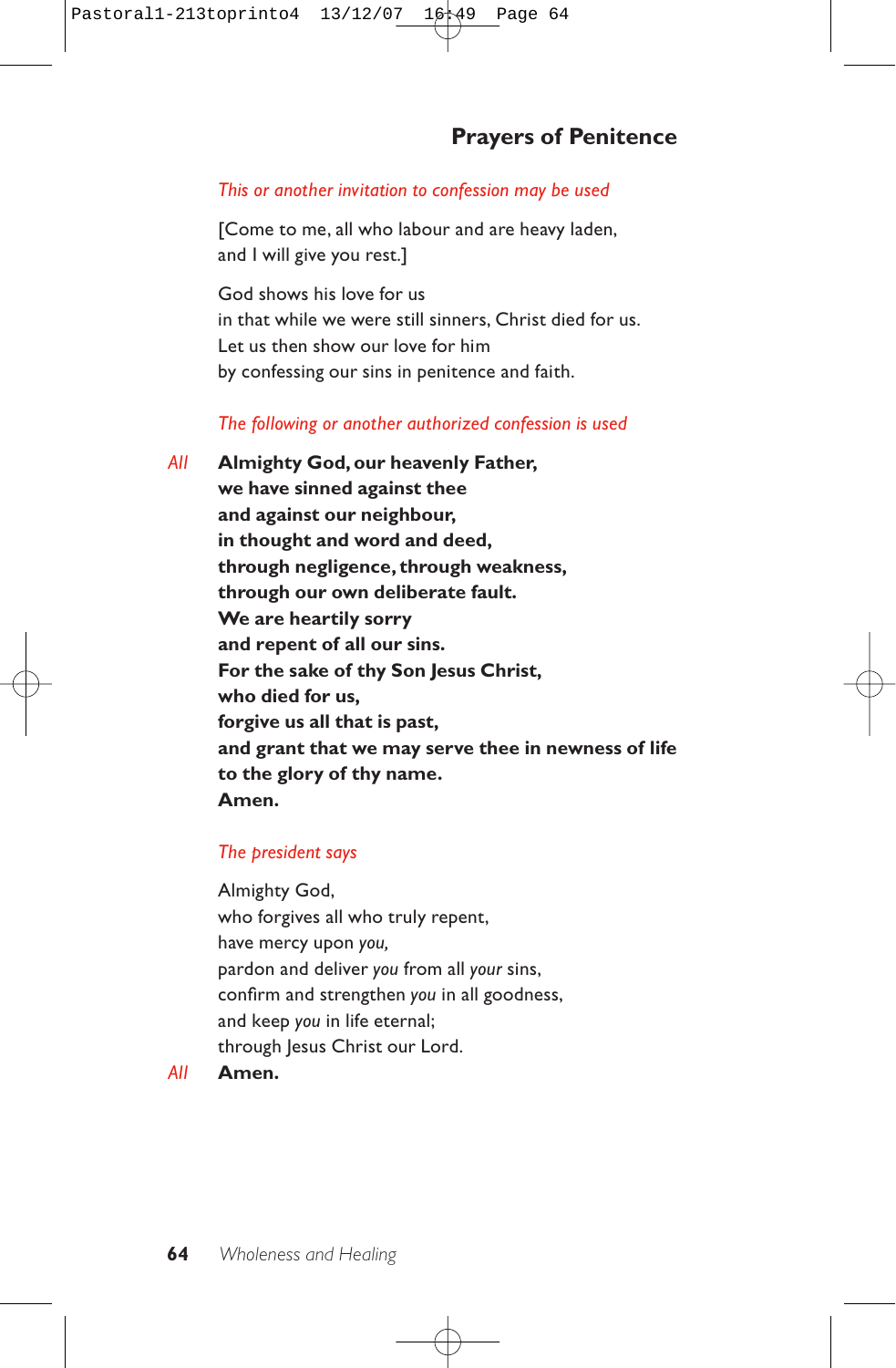# **The Collect**

*The president introduces a period of silent prayer with the words 'Let us pray' or a more specific bidding.*

*The Collect is said, and all respond* 

*All* **Amen.**

# *¶ The Liturgy of the Word*

## **Readings**

*Either one or two readings from Scripture are used. The Gospel reading follows.*

## **Prayers of Intercession**

*Appropriate intercessions may be made.*

*The Laying on of Hands with Prayer and Anointing may follow (pages 92–93).*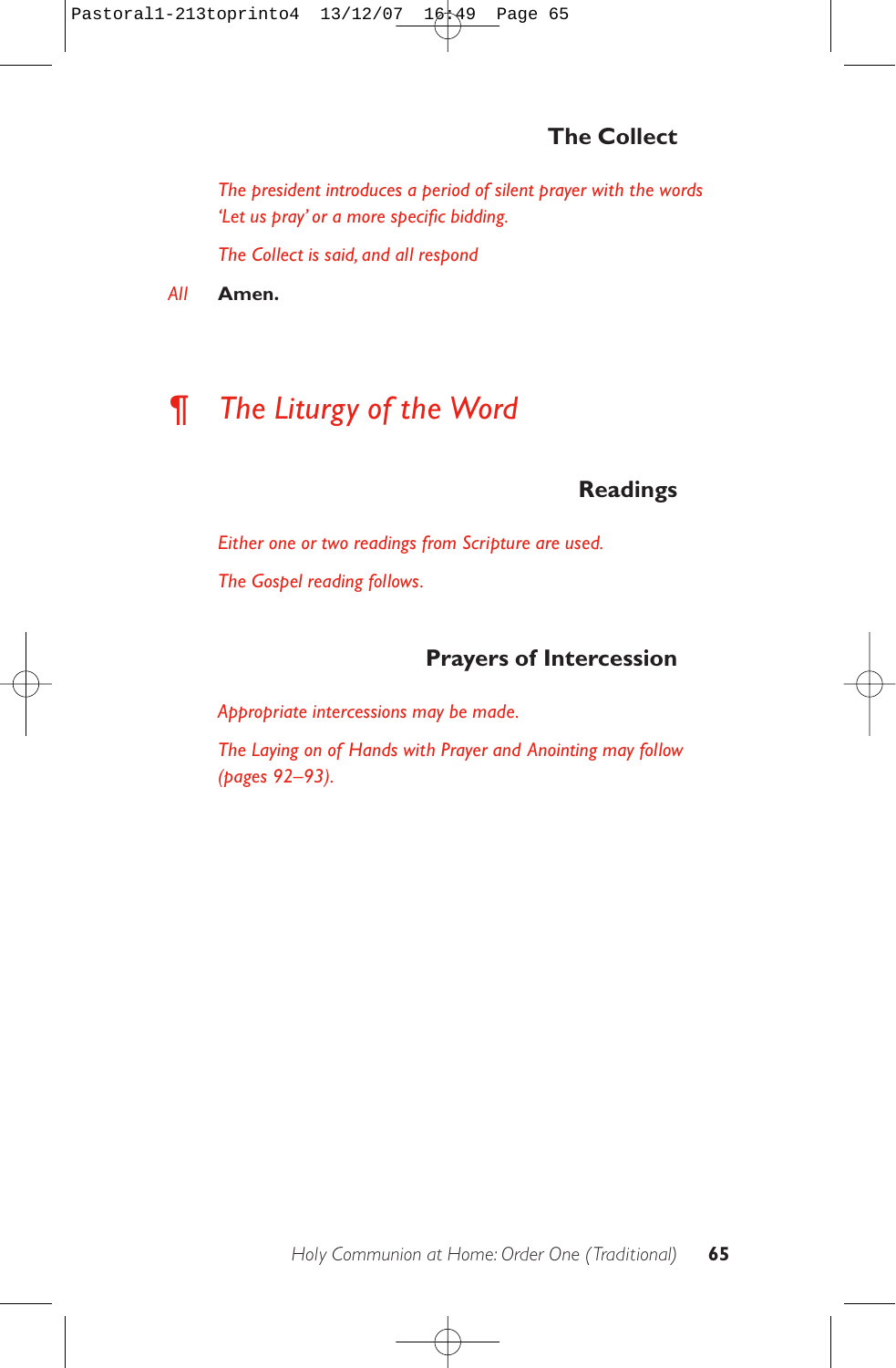# *¶ The Liturgy of the Sacrament*

## **The Peace**

*If this greeting has not already been used, the president may introduce the Peace with a suitable sentence, and then says*

The peace of the Lord be always with you *All* **and with thy spirit.**

*These words may be added*

Let us offer one another a sign of peace.

*All may exchange a sign of peace.*

## **Preparation of the Table**

## **Taking of the Bread and Wine**

*The table is prepared and bread and wine are placed upon it.*

*At the preparation of the table this or another suitable prayer may be said*

Pour upon the poverty of our love and the weakness of our praise the transforming fire of thy presence.

#### *All* **Amen.**

*The president takes the bread and wine.*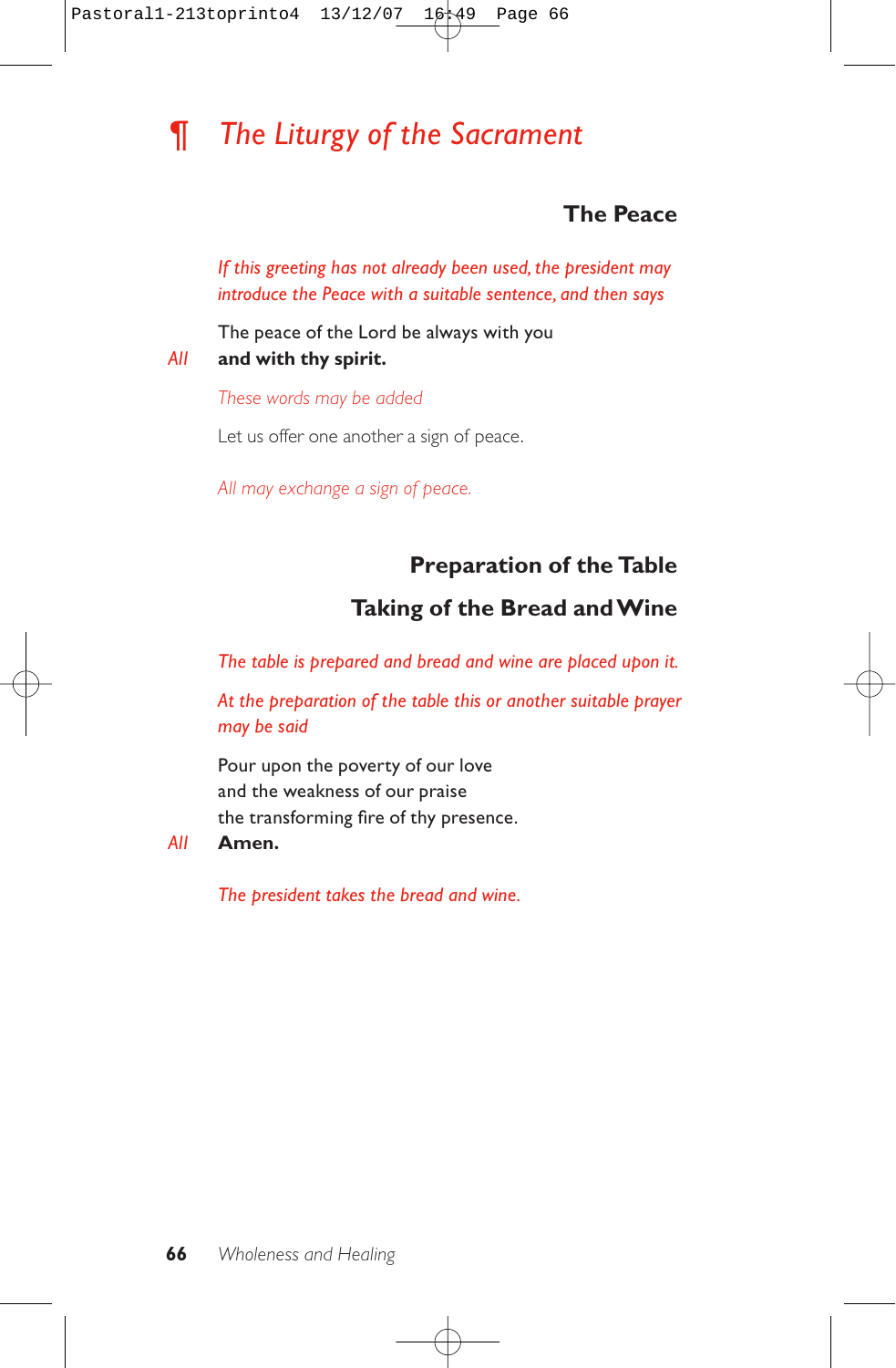## **The Eucharistic Prayer**

*This or another authorized Eucharistic Prayer is used.*

## **Prayer C**

| All | And with thy spirit.  |   | His Spirit is with us. |
|-----|-----------------------|---|------------------------|
|     | The Lord be with you. | ( | The Lord is here.      |

Lift up your hearts.

#### *All* **We lift them up unto the Lord.**

Let us give thanks unto the Lord our God.

#### *All* **It is meet and right so to do.**

It is very meet, right and our bounden duty, that we should at all times and in all places give thanks unto thee, O Lord, holy Father, almighty, everlasting God, through Jesus Christ thine only Son our Lord.

#### *This or another short Proper Preface may be used*

And now we give thee thanks that thou hast shown the greatness of thy love for us by sending him to share our human nature and accomplish our forgiveness. He embraces us in our weakness, he suffers with the sick and the rejected, and, bringing thy healing to the world, he rescues us from every evil.

Therefore with angels and archangels, and with all the company of heaven, we laud and magnify thy glorious name, evermore praising thee and *saying*:

*All* **Holy, holy, holy, Lord God of hosts, heaven and earth are full of thy glory. Glory be to thee, O Lord most high. [Blessed is he that cometh in the name of the Lord. Hosanna in the highest.]**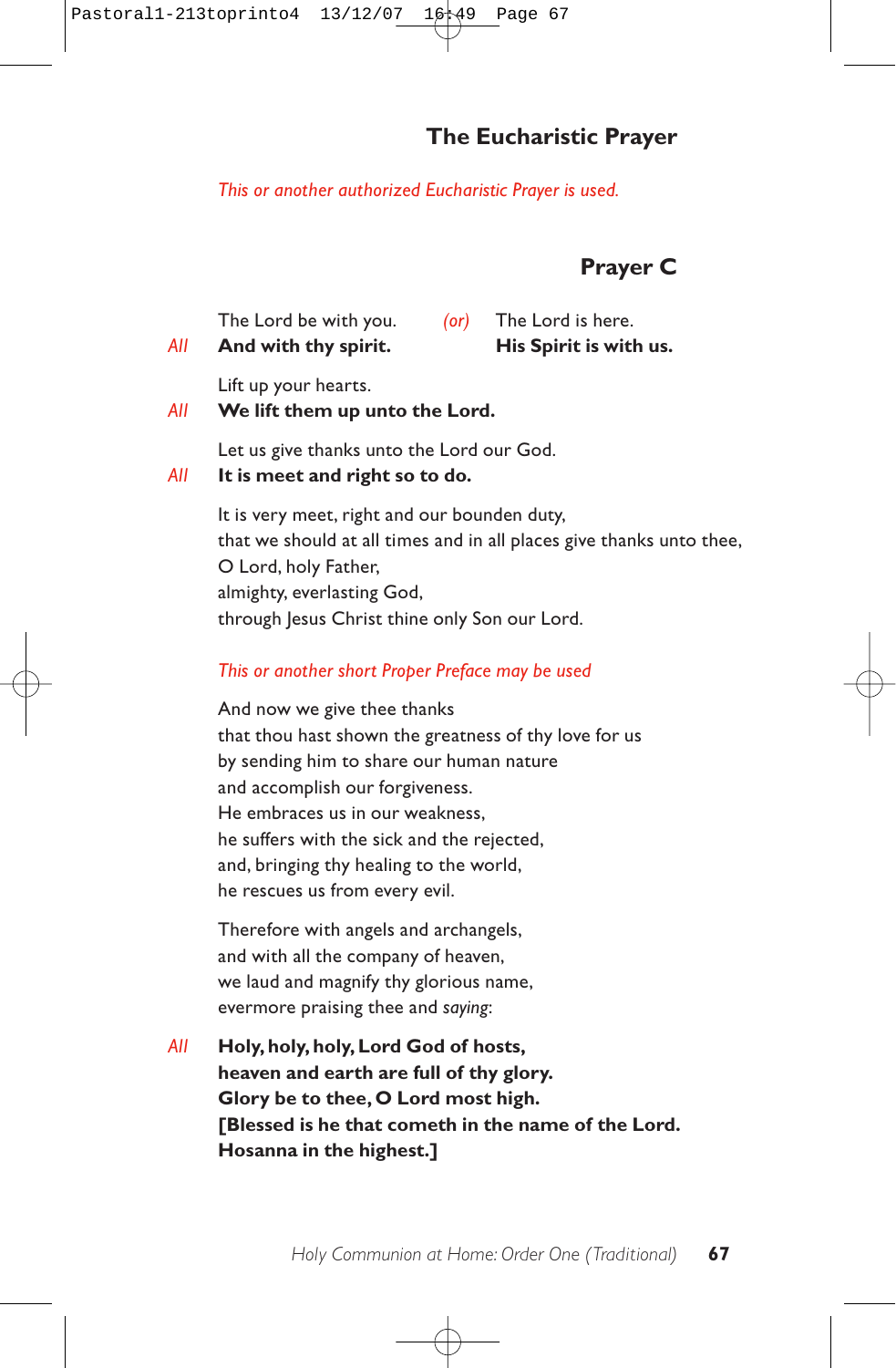All glory be to thee, almighty God, our heavenly Father, who, of thy tender mercy, didst give thine only Son Jesus Christ to suffer death upon the cross for our redemption; who made there, by his one oblation of himself once offered, a full, perfect and sufficient sacrifice, oblation and satisfaction for the sins of the whole world; and did institute, and in his holy gospel command us to continue, a perpetual memory of that his precious death, until his coming again.

Hear us, O merciful Father, we most humbly beseech thee, and grant that, by the power of thy Holy Spirit, we receiving these thy creatures of bread and wine, according to thy Son our Saviour Jesus Christ's holy institution, in remembrance of his death and passion, may be partakers of his most blessed body and blood;

who, in the same night that he was betrayed, took bread; and when he had given thanks to thee, he broke it and gave it to his disciples, saying: Take, eat; this is my body which is given for you; do this in remembrance of me.

Likewise after supper he took the cup; and when he had given thanks to thee, he gave it to them, saying: Drink ye all of this; for this is my blood of the new covenant, which is shed for you and for many for the forgiveness of sins. Do this, as oft as ye shall drink it, in remembrance of me.

#### *One of the following may be used*

[Great is the mystery of faith:] *All* **Christ has died: Christ is risen:**

**Christ will come again.**

*(or)*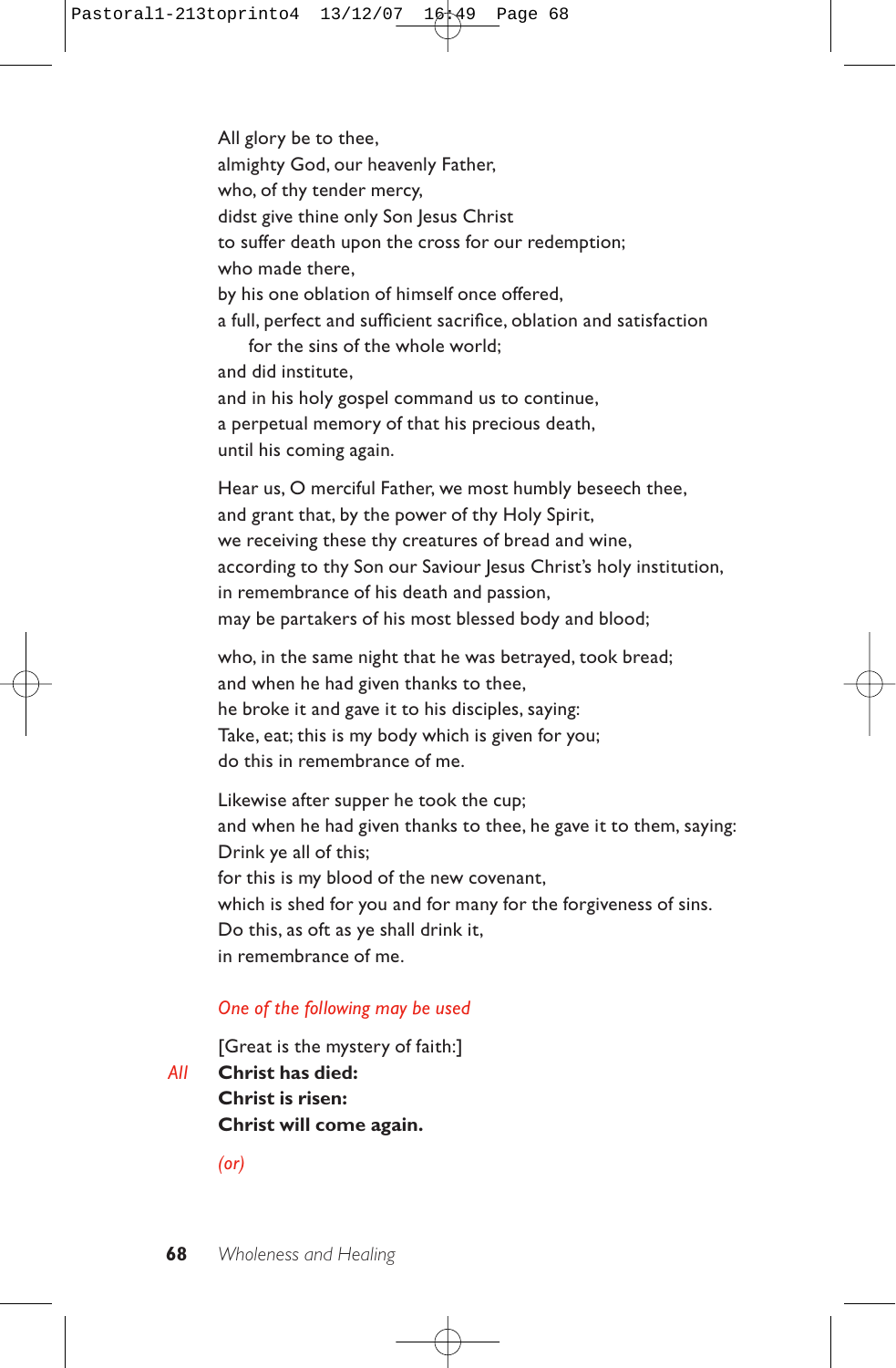[ Jesus Christ is Lord:]

## *All* **O Saviour of the world, who by thy cross and precious blood hast redeemed us, save us, and help us, we humbly beseech thee, O Lord.**

Wherefore, O Lord and heavenly Father, we thy humble servants, having in remembrance the precious death and passion of thy dear Son, his mighty resurrection and glorious ascension, entirely desire thy fatherly goodness mercifully to accept this our sacrifice of praise and thanksgiving; most humbly beseeching thee to grant that by the merits and death of thy Son Jesus Christ, and through faith in his blood, we and all thy whole church may obtain remission of our sins, and all other benefits of his passion. And although we be unworthy, through our manifold sins, to offer unto thee any sacrifice, yet we beseech thee to accept this our bounden duty and service, not weighing our merits, but pardoning our offences; and to grant that all we, who are partakers of this holy communion, may be fulfilled with thy grace and heavenly benediction; through Jesus Christ our Lord,

by whom, and with whom, and in whom, in the unity of the Holy Spirit, all honour and glory be unto thee, O Father almighty, world without end.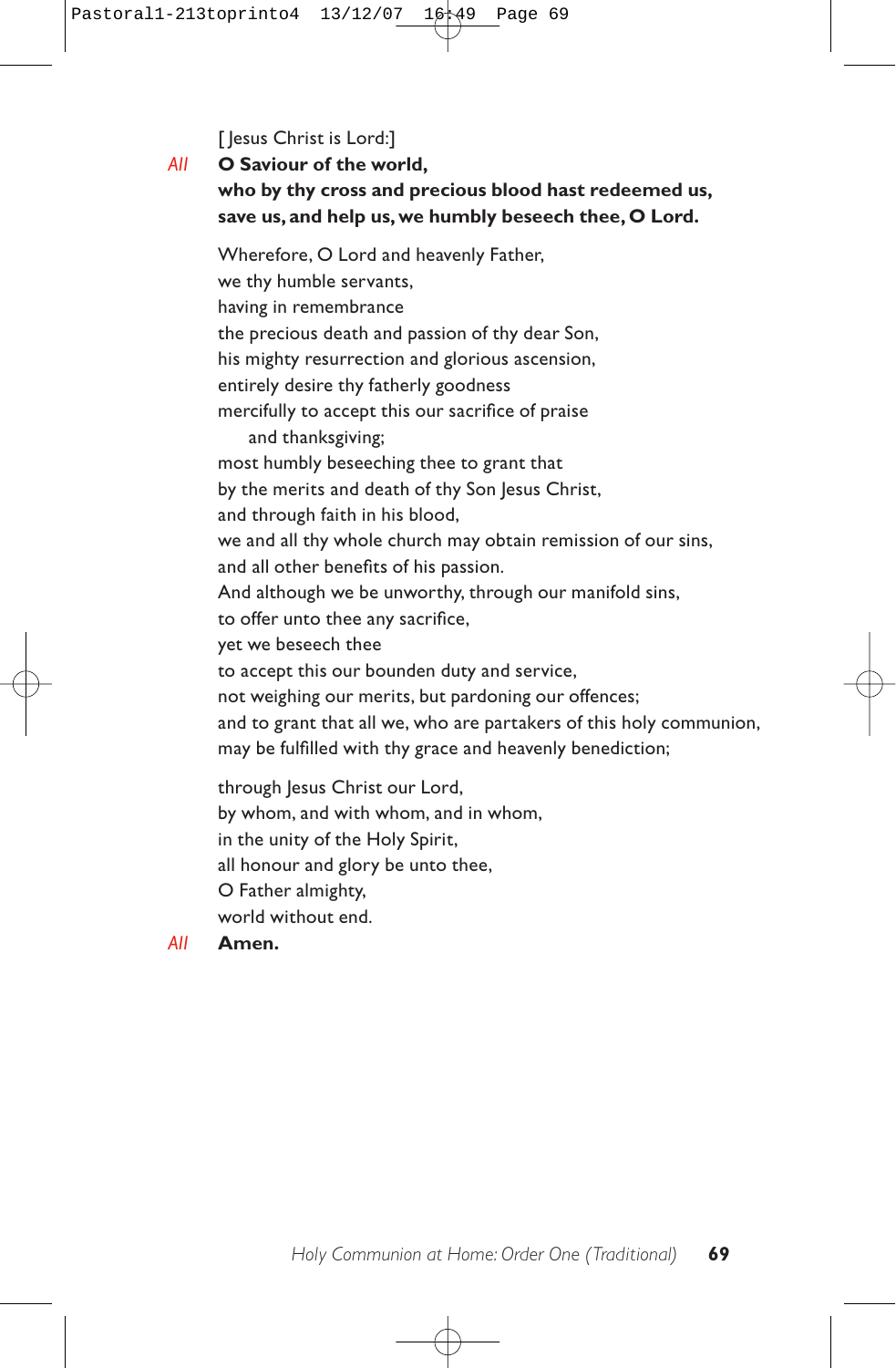## **The Lord's Prayer**

Let us pray with confidence as our Saviour has taught us

*All* **Our Father, who art in heaven, hallowed be thy name; thy kingdom come; thy will be done; on earth as it is in heaven. Give us this day our daily bread. And forgive us our trespasses, as we forgive those who trespass against us. And lead us not into temptation; but deliver us from evil. For thine is the kingdom, the power and the glory, for ever and ever. Amen.**

### *(or)*

As our Saviour taught us, so we pray

*All* **Our Father in heaven, hallowed be your name, your kingdom come, your will be done, on earth as in heaven. Give us today our daily bread. Forgive us our sins as we forgive those who sin against us. Lead us not into temptation but deliver us from evil. For the kingdom, the power, and the glory are yours now and for ever. Amen.**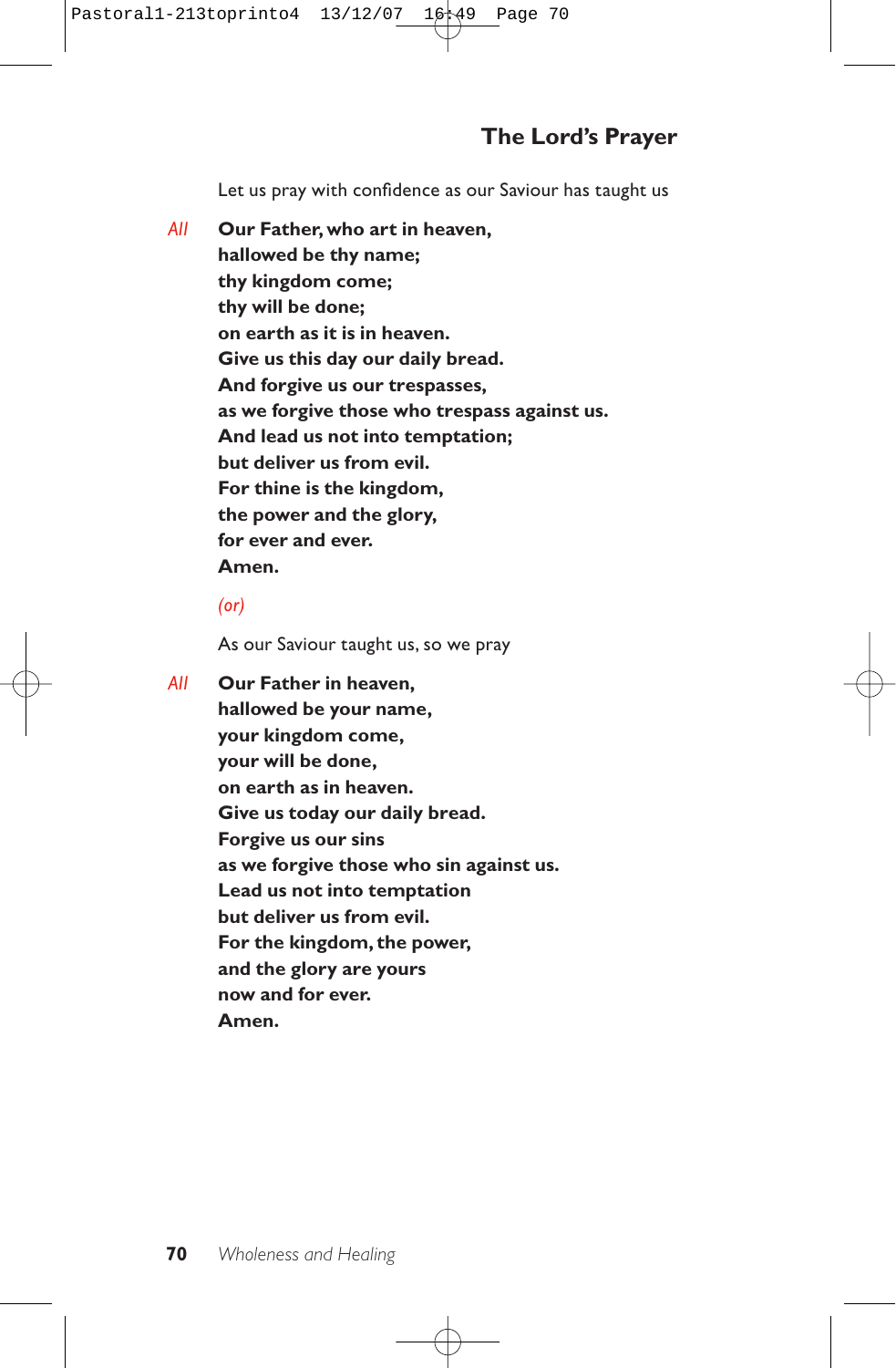## **Breaking of the Bread**

*The president breaks the consecrated bread.*

*The Agnus Dei may be used as the bread is broken.*

## **Giving of Communion**

#### *The president says this or another invitation to communion*

Jesus is the Lamb of God who takes away the sin of the world. Blessed are those who are called to his supper. *All* **Lord, I am not worthy that thou shouldest come under my roof, but speak the word only, and my soul shall be healed.**

#### *This prayer may be said before the distribution*

*All* **We do not presume to come to this thy table, O merciful Lord, trusting in our own righteousness, but in thy manifold and great mercies. We are not worthy so much as to gather up the crumbs under thy table. But thou art the same Lord whose nature is always to have mercy. Grant us, therefore, gracious Lord, so to eat the flesh of thy dear Son Jesus Christ and to drink his blood, that our sinful bodies may be made clean by his body and our souls washed through his most precious blood, and that we may evermore dwell in him and he in us. Amen.**

#### *The president and people receive communion.*

*Authorized words of distribution are used and the communicant replies* 

**Amen.**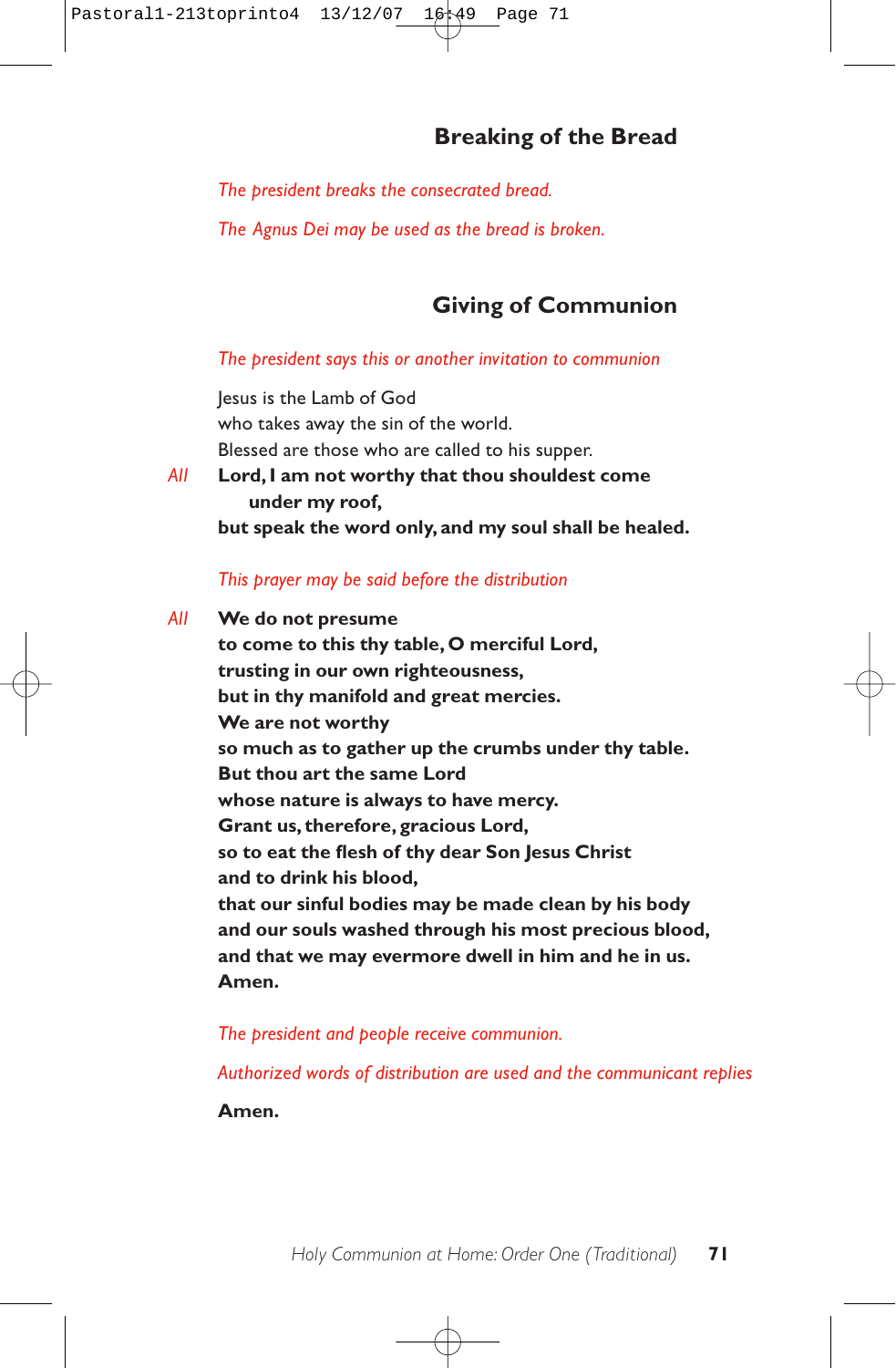## **Prayer after Communion**

*Silence is kept.*

*The Post Communion or the following prayer, or another suitable prayer, is said*

*All* **Almighty God,**

**we thank thee for feeding us with the body and blood of thy Son Jesus Christ. Through him we offer thee our souls and bodies to be a living sacrifice. Strengthen us in the power of thy Spirit to live and work to thy praise and glory. Amen.**

# *¶ Conclusion*

*The president may use a suitable blessing, or*

The peace of God, which passes all understanding, keep your hearts and minds in the knowledge and love of God, and of his Son Jesus Christ our Lord; and the blessing of God almighty, the Father, the Son, and the Holy Spirit, be among you and remain with you always.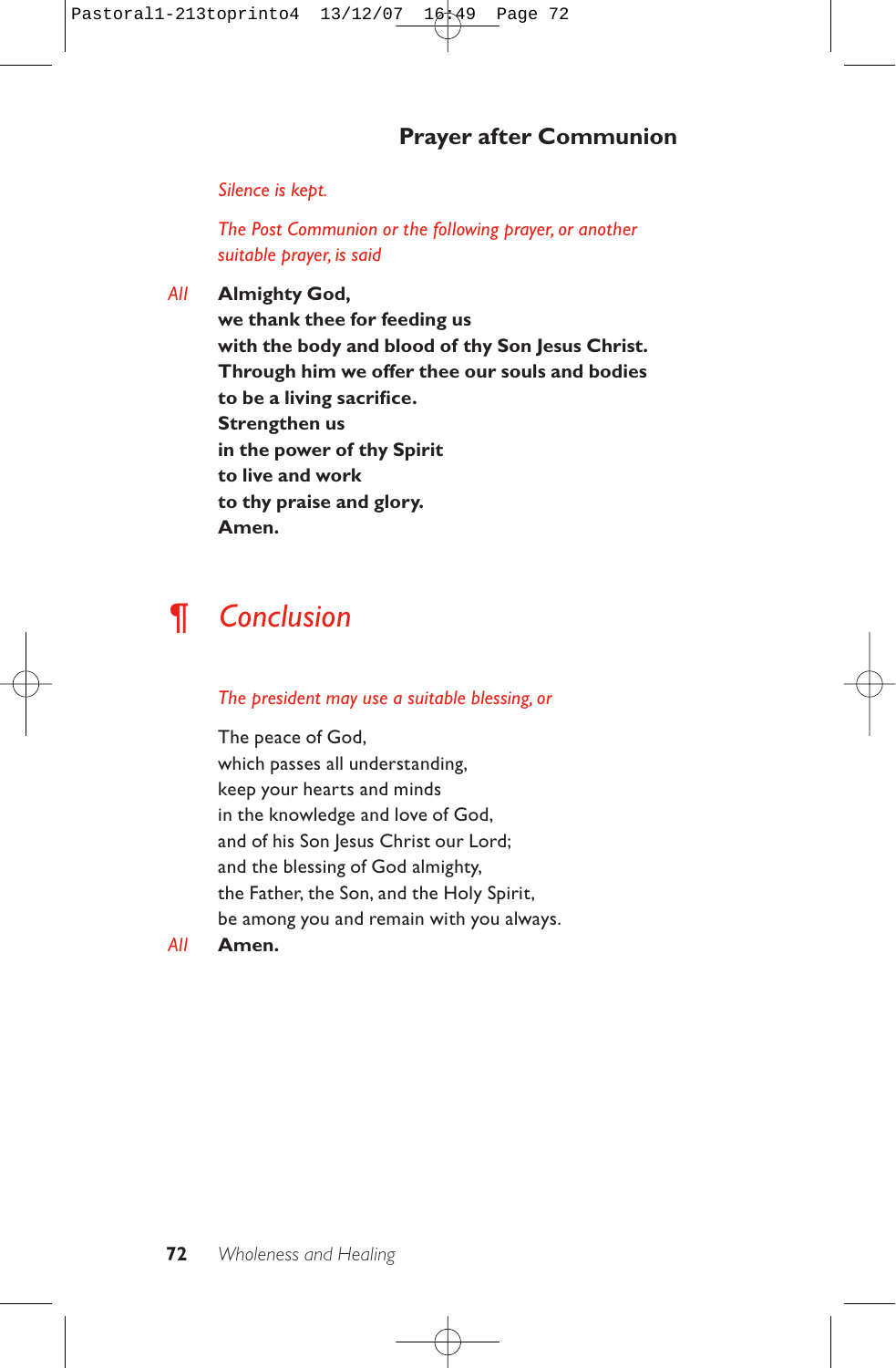# **Notes to the Celebration of Holy Communion at Home or in Hospital**

### **with the Sick and Housebound**

### **1 Prayers of Penitence**

These may be omitted when the service has been preceded by a penitential rite.

#### **2 Seasonal Material**

Seasonal or Sunday provision may be used in place of that provided here. At Christmas, Easter and Pentecost some at least of the seasonal provision for the Festival should be used.

### **3 Laying on of Hands and Anointing**

The form on pages 92–93 may be used at the Prayers/Prayers of Intercession (Order One) or between the Absolution and Comfortable Words (Order Two).

#### **4 Anointing**

Canon B 37 provides that the priest should use 'pure oil consecrated by the bishop of the diocese or otherwise by the priest himself' and that the anointing should be made on the forehead with the sign of the cross. In some circumstances it may also be appropriate to anoint on the hands.

#### **5 Reception of the Consecrated Bread and Wine**

Communion should normally be received in both kinds separately, but where necessary may be received in one kind, whether of bread or, where the communicant cannot receive solid food, wine.

#### **6 Spiritual Communion**

Believers who cannot physically receive the sacrament are to be assured that they are partakers by faith of the body and blood of Christ and of the benefits he conveys to us by them.

#### **7 Residential Homes**

These forms may be used in residential homes where pastorally appropriate.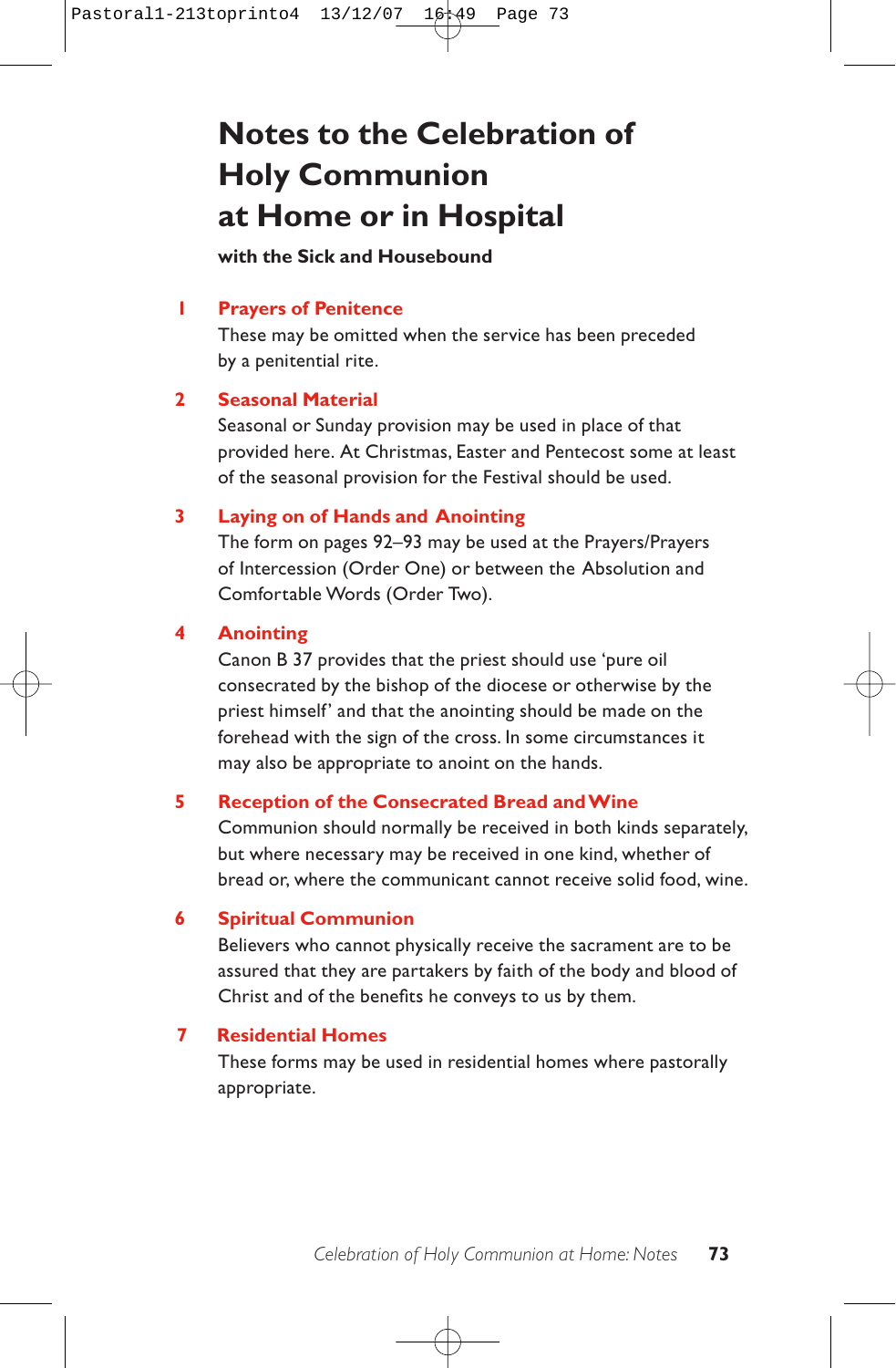# **The Distribution of Holy Communion at Home or in Hospital**

**to the Sick and Housebound**

# **An Outline Order (Order One)**

*For Notes, see pages 78–79.*

## **The Greeting**

### *This may be*

Peace to this house and to all who live in it.

## **Words of Introduction**

### *These or other suitable words may be used*

The Church of God, of which we are members, has taken bread and wine and given thanks over them according to our Lord's command. These holy gifts are now offered to us that, with faith and thanksgiving, we may share in the communion of the body and blood of Christ.

## **[Prayer of Preparation]**

## **Prayers of Penitence**

*These may include this invitation to confession*

[Come to me, all who labour and are heavy laden, and I will give you rest.]

God shows his love for us in that when we were still sinners, Christ died for us. Let us then show our love for him by confessing our sins in penitence and faith.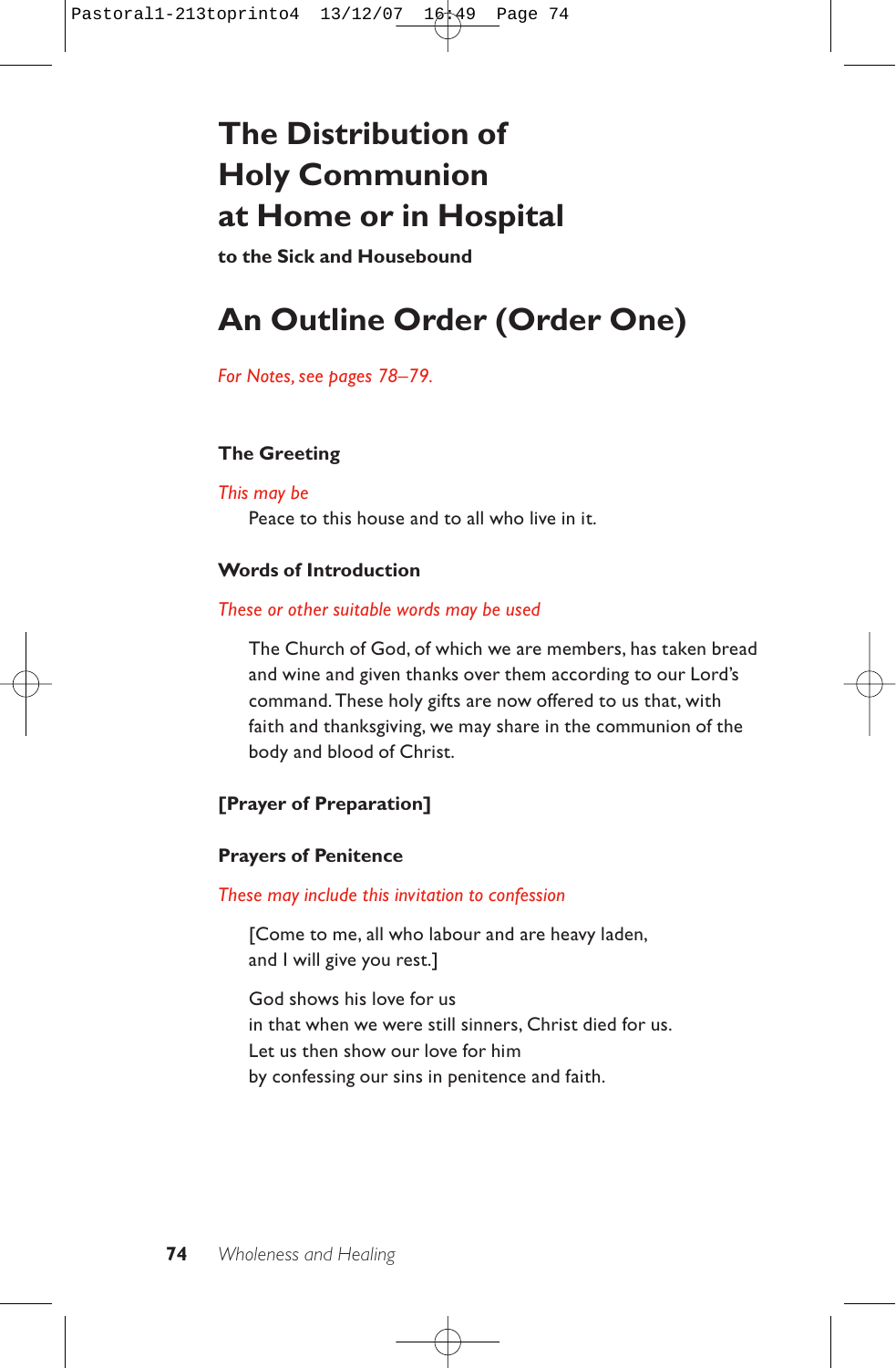**The Collect**

**Reading(s) and Prayers**

**[Laying on of Hands and Anointing]**

**The Lord's Prayer**

**Invitation to Communion**

**[Prayer of Humble Access]**

**Giving of Communion**

**Prayer after Communion** 

*This may include the following varied form*

*All* **Almighty God,**

**we thank you for feeding us with the body and blood of your Son Jesus Christ. Through him we offer you our souls and bodies to be a living sacrifice. Strengthen us in the power of your Spirit to live and work to your praise and glory. Amen.**

**The Grace** *or* **a Blessing**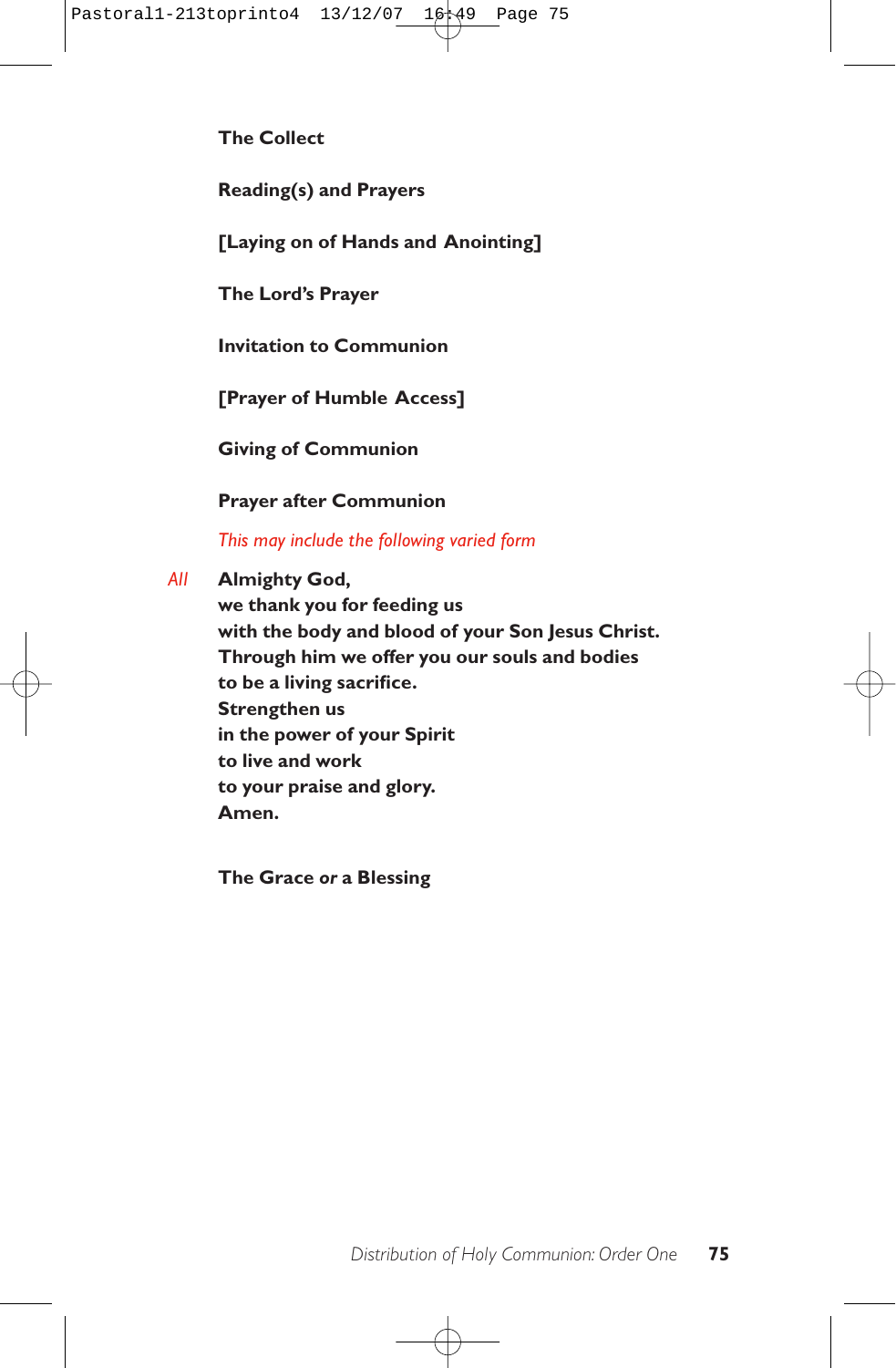# **The Distribution of Holy Communion at Home or in Hospital**

**to the Sick and Housebound**

# **An Outline Order (Order Two)**

*For Notes, see pages 78–79.*

## **The Greeting**

### *This may be*

Peace be to this house, and to all that dwell in it.

## **Words of Introduction**

### *These or other suitable words may be used*

The Church of God, of which we are members, has taken bread and wine and given thanks over them according to our Lord's command. These holy gifts are now offered to us that, with faith and thanksgiving, we may share in the communion of the body and blood of Christ.

## **[Prayer of Preparation]**

### **The Collect**

**Reading(s) and Prayers**

### **Prayers of Penitence**

### *These may include this invitation to confession*

[Come unto me, all that travail and are heavy laden, and I will refresh you.]

God shows his love for us in that when we were still sinners, Christ died for us. Let us then show our love for him by confessing our sins in penitence and faith.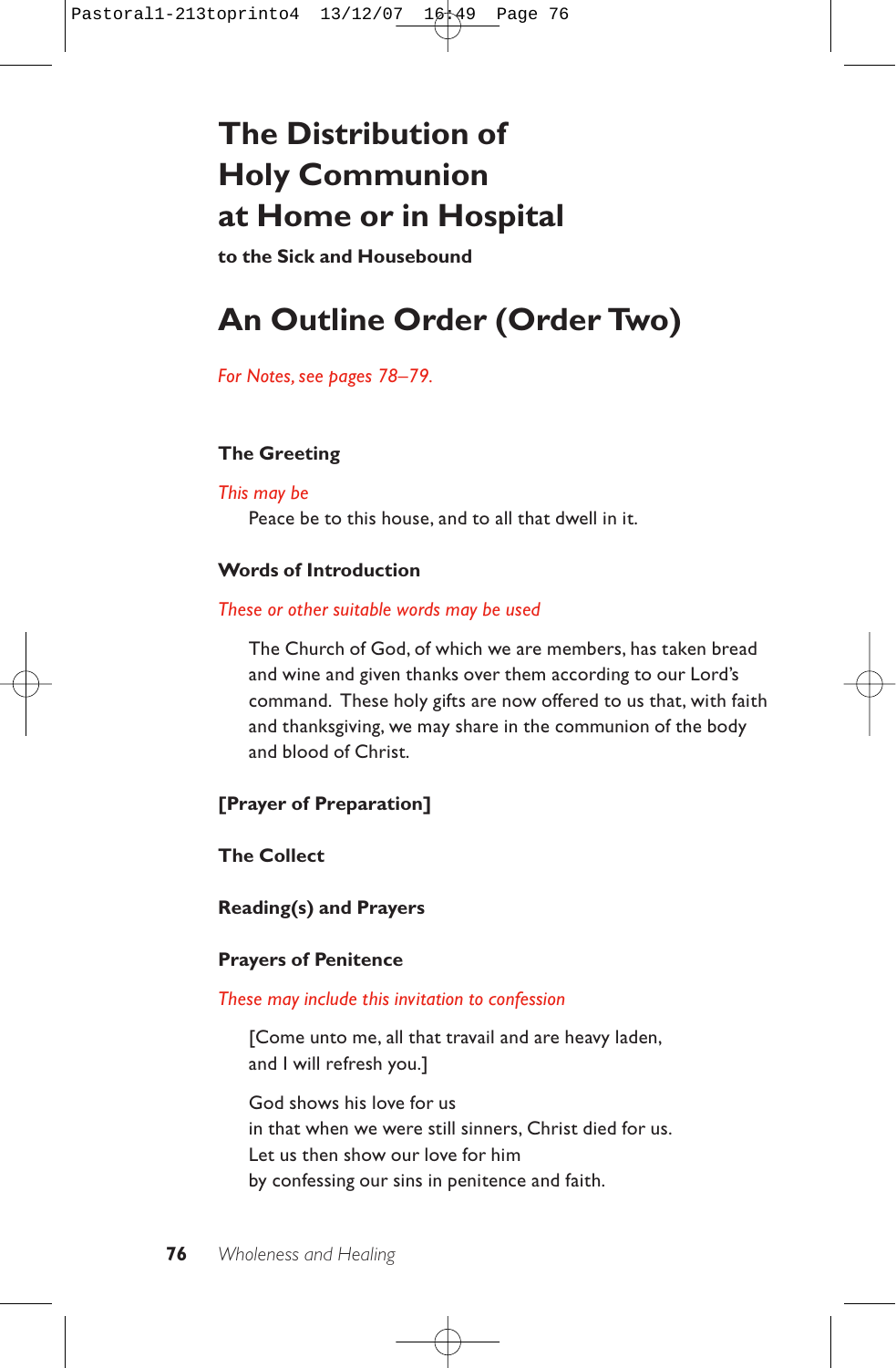**[Laying on of Hands and Anointing]**

**[Prayer of Humble Access]**

**Invitation to Communion**

**Giving of Communion**

**The Lord's Prayer**

## **Prayer after Communion**

*This may include the following varied form*

*All* **Almighty God,**

**we thank thee for feeding us with the body and blood of thy Son Jesus Christ. Through him we offer thee our souls and bodies to be a living sacrifice. Strengthen us in the power of thy Spirit to live and work to thy praise and glory. Amen.**

**The Grace** *or* **a Blessing**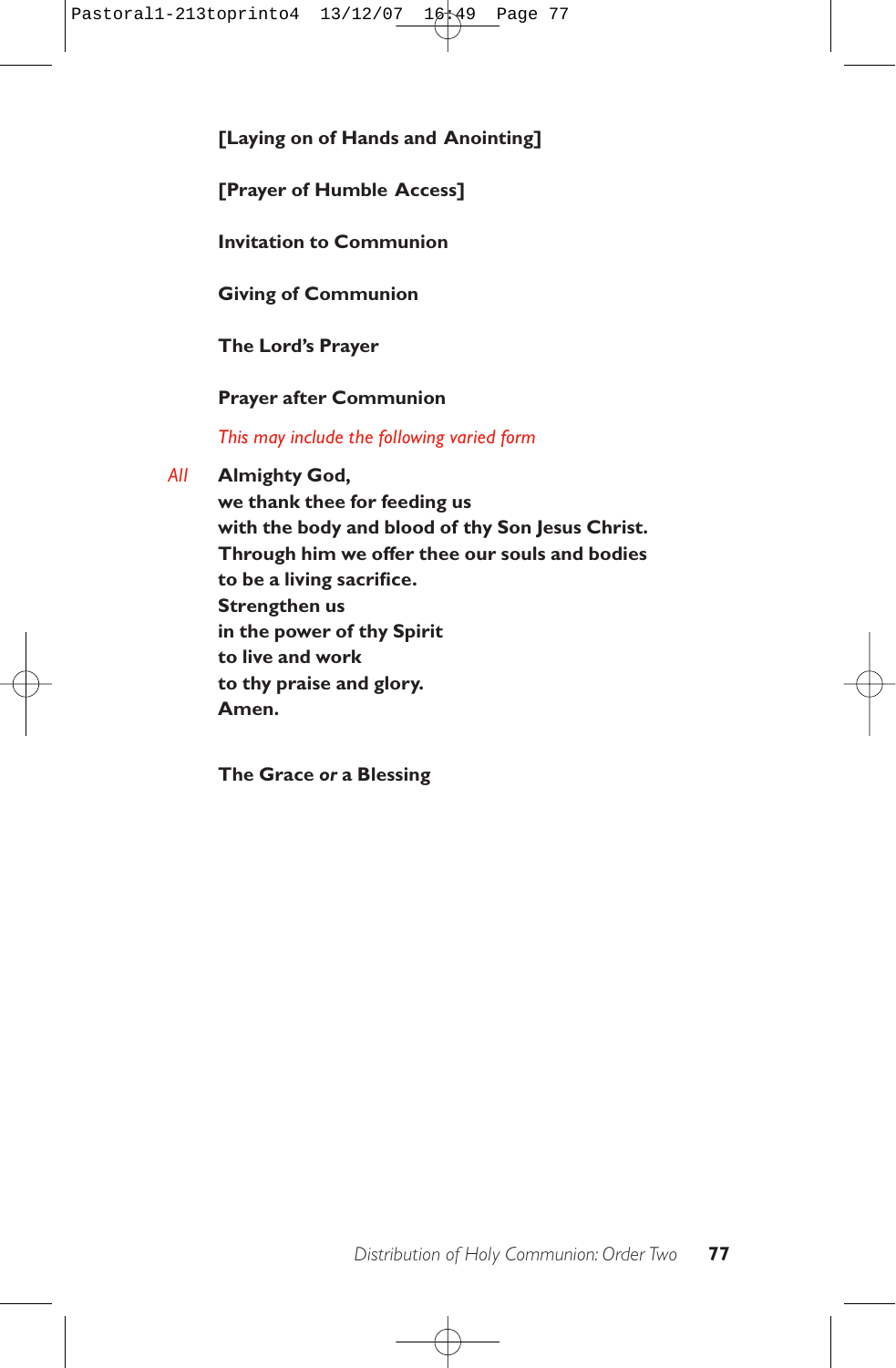# **Notes to the Distribution of Holy Communion at Home or in Hospital**

**to the Sick and Housebound**

## **1 The Distribution of Communion to the Sick and Housebound**

- **Ministers may be either ordained or lay persons authorized by** the bishop to assist in the distribution of Holy Communion.
- ¶ When the consecrated bread and wine are to be conveyed directly from a celebration to those not present, they are given to the ministers at the distribution or at the end of the service. The ministers may receive communion either at the celebration or with those to whom they take the elements, or on both occasions.
- **T** When Holy Communion is distributed at other times to those absent from a celebration, the minister may receive with them but need not do so.
- **T** Words of introduction linking the consecrated elements with the celebration at which they were consecrated must be used.

### **2 Prayers of Penitence**

These may be omitted when the service has been preceded by a penitential rite.

### **3 Seasonal Material**

Seasonal or Sunday provision may be used in place of that provided here. At Christmas, Easter and Pentecost some at least of the seasonal provision for the Festival should be used.

### **4 Laying on of Hands and Anointing**

The form on page 92 may be used at the Prayers/Prayers of Intercession (Order One) or between the Absolution and Comfortable Words (Order Two).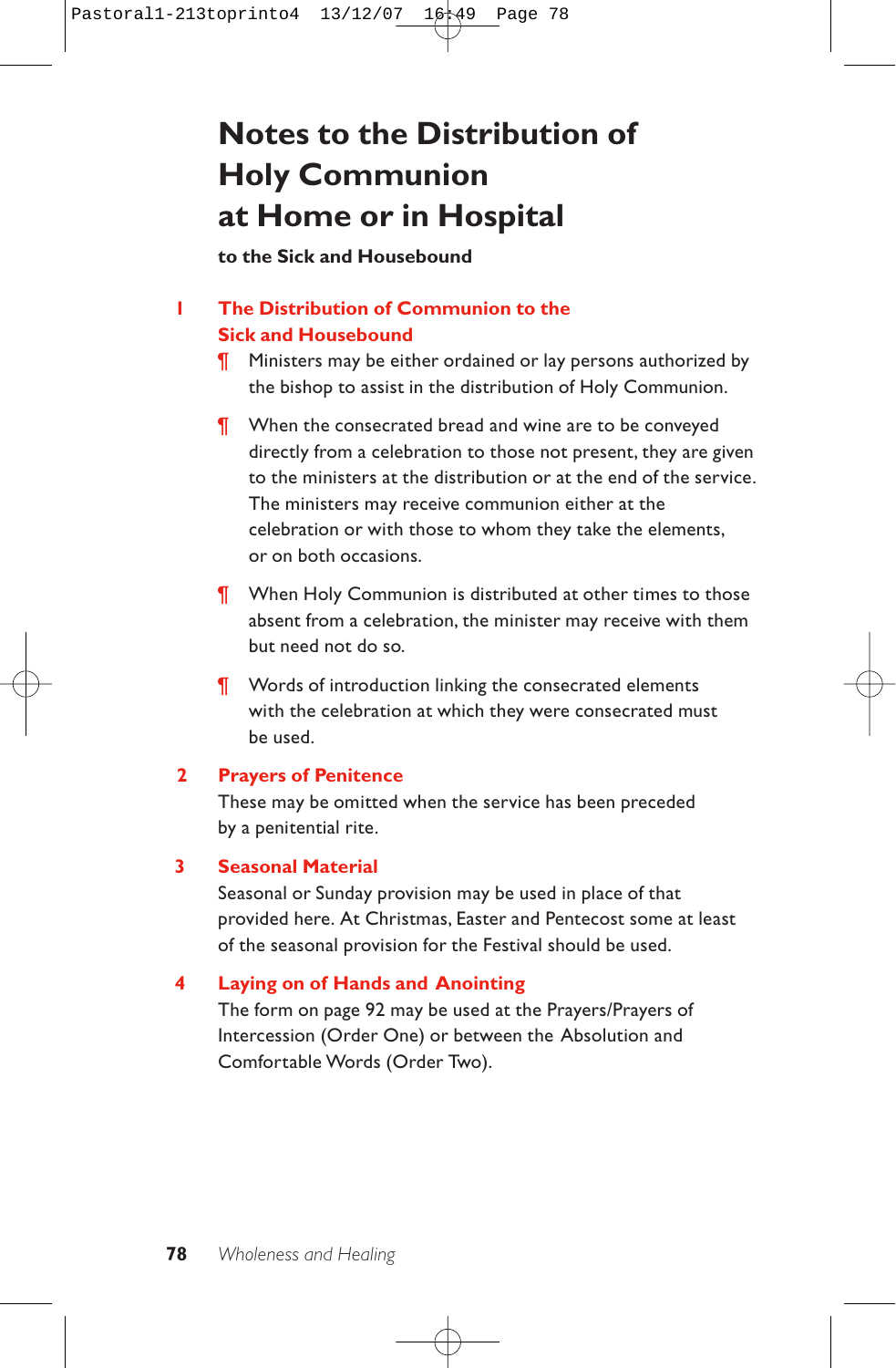### **5 Anointing**

Canon B 37 provides that the priest should use 'pure oil consecrated by the bishop of the diocese or otherwise by the priest himself' and that the anointing should be made on the forehead with the sign of the cross. In some circumstances it may also be appropriate to anoint on the hands.

### **6 Reception of the Consecrated Bread and Wine**

Communion should normally be received in both kinds separately, but where necessary may be received in one kind, whether of bread or, where the communicant cannot receive solid food, wine.

### **7 Spiritual Communion**

Believers who cannot physically receive the sacrament are to be assured that they are partakers by faith of the body and blood of Christ and of the benefits he conveys to us by them.

### **8 Residential Homes**

These forms may be used in residential homes where pastorally appropriate.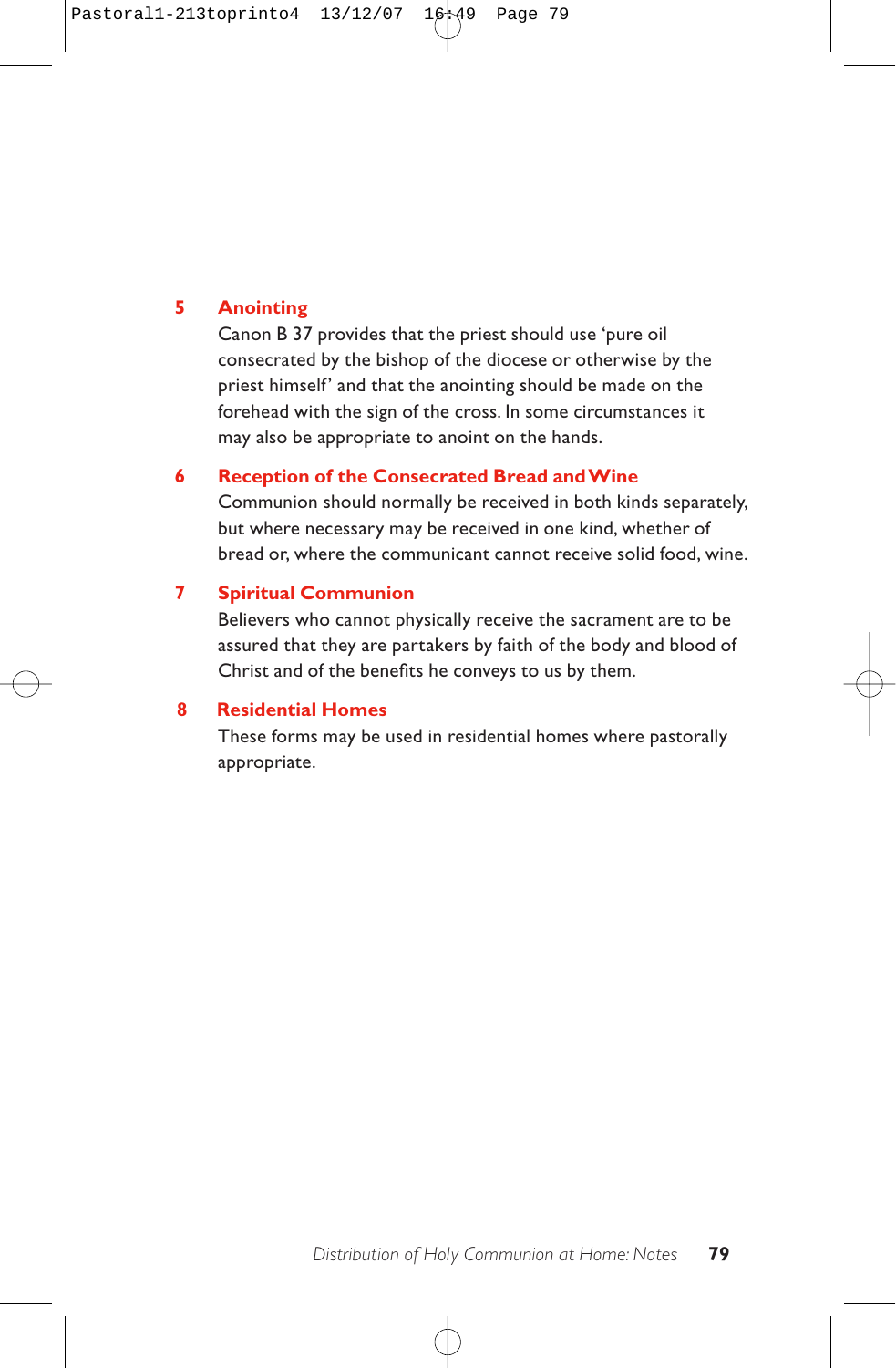# **The Distribution of Holy Communion at Home or in Hospital**

**to the Sick and Housebound**

# **A Sample Service (Order One)**

*This form of service follows the Outline Order on pages 74–75. For Notes, see pages 78–79.*

# **The Greeting**

Peace to this house and to all who live in it.

*(or)*

The peace of the Lord be always with you.

# **Words of Introduction**

## *These or other suitable words may be used*

The Church of God, of which we are members, has taken bread and wine and given thanks over them according to our Lord's command. These holy gifts are now offered to us that, with faith and thanksgiving, we may share in the communion of the body and blood of Christ.

# **Prayer of Preparation**

## *This prayer may be said*

*All* **Almighty God,**

**to whom all hearts are open, all desires known, and from whom no secrets are hidden: cleanse the thoughts of our hearts by the inspiration of your Holy Spirit, that we may perfectly love you, and worthily magnify your holy name; through Christ our Lord. Amen.**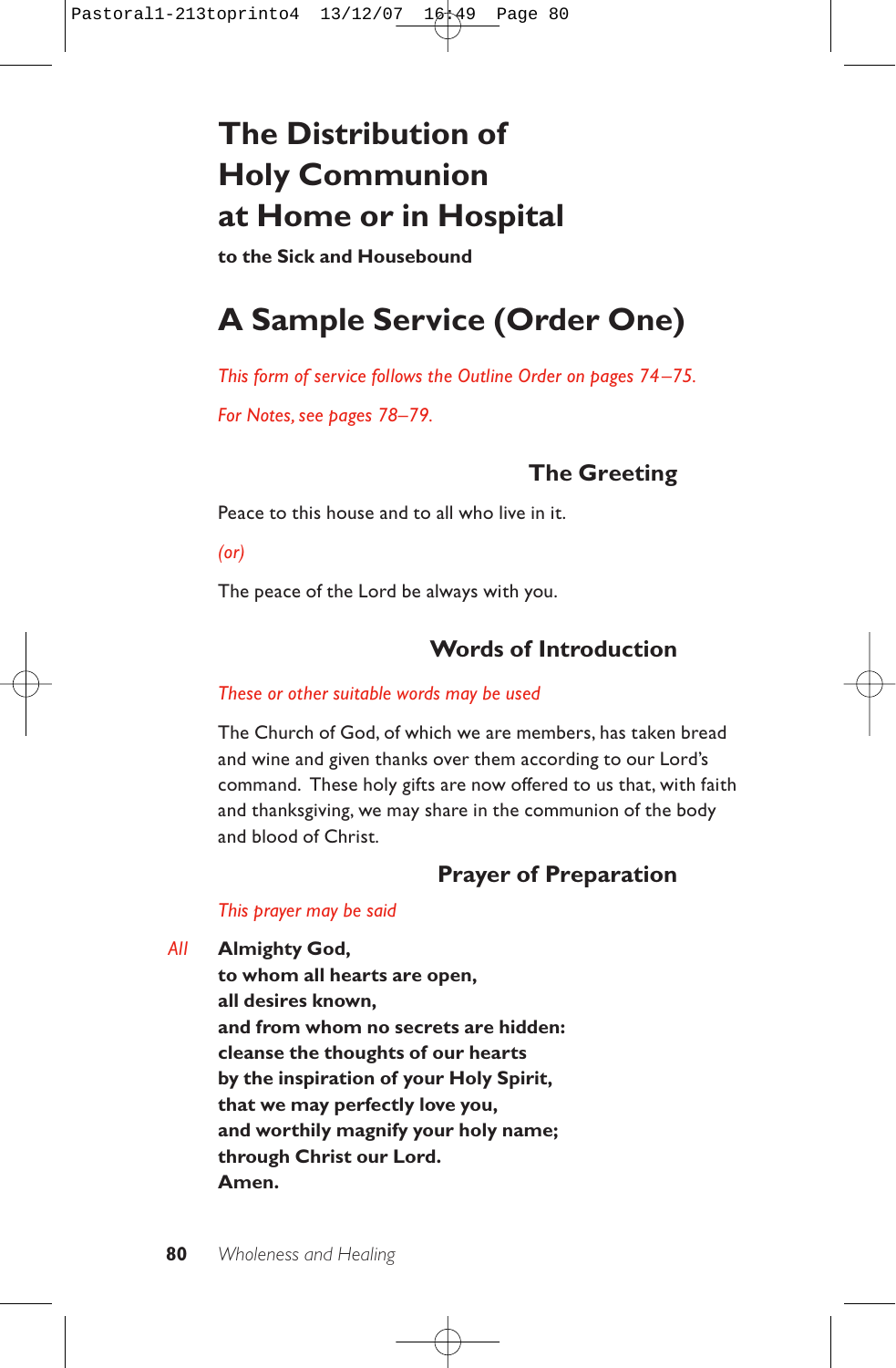# **Prayers of Penitence**

#### *This or another invitation to confession may be used*

[Come to me, all who labour and are heavy laden, and I will give you rest.]

God shows his love for us in that while we were still sinners, Christ died for us. Let us then show our love for him by confessing our sins in penitence and faith.

#### *This or another authorized confession is used*

*All* **Almighty God, our heavenly Father, we have sinned against you and against our neighbour in thought and word and deed, through negligence, through weakness, through our own deliberate fault. We are truly sorry and repent of all our sins. For the sake of your Son Jesus Christ, who died for us, forgive us all that is past, and grant that we may serve you in newness of life to the glory of your name. Amen.**

#### *The minister says*

Almighty God, who forgives all who truly repent, have mercy upon *us*, pardon and deliver *us* from all *our* sins, confirm and strengthen *us* in all goodness, and keep *us* in life eternal; through Jesus Christ our Lord.

*All* **Amen.**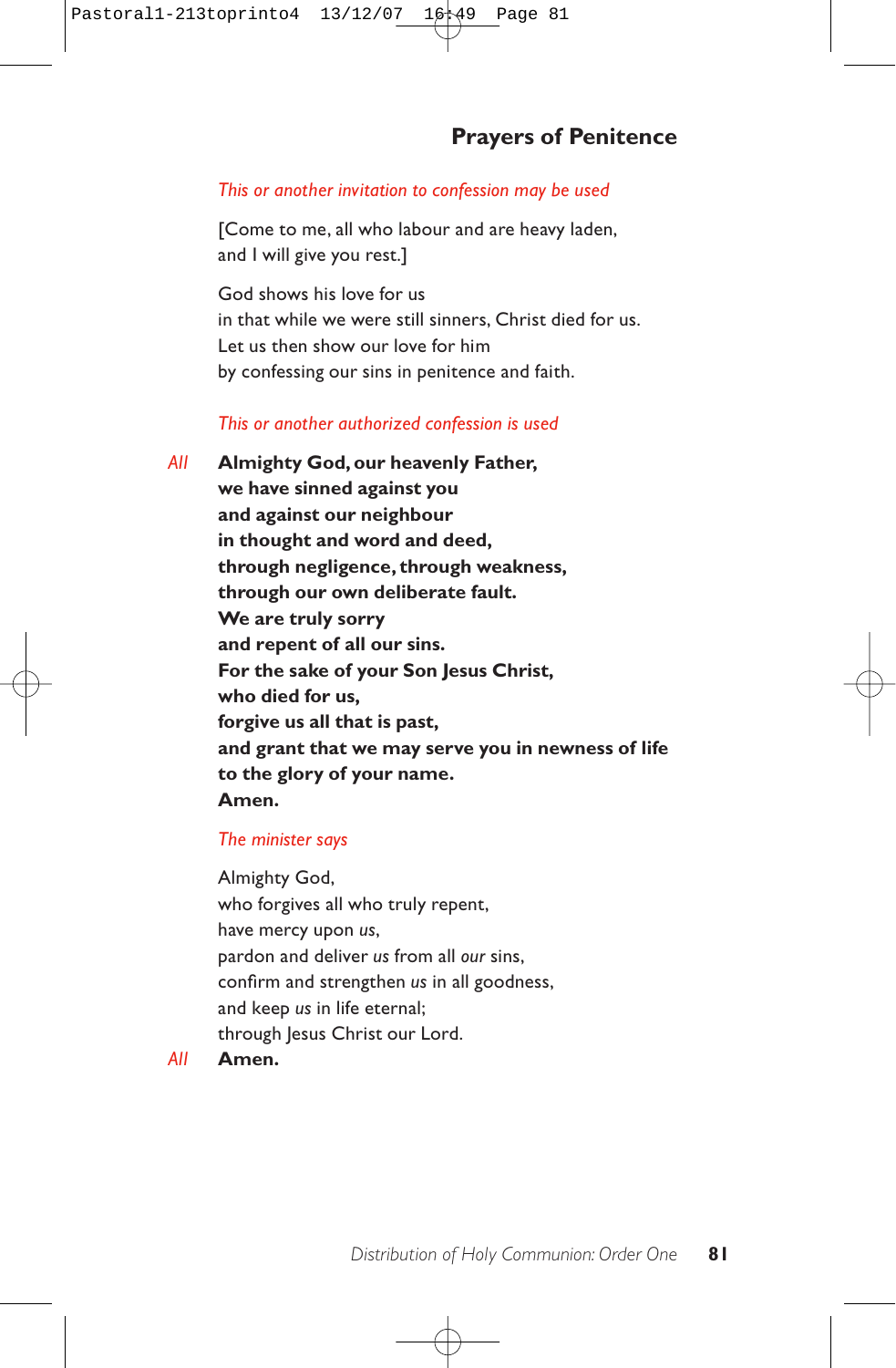*The minister introduces a period of silent prayer with the words 'Let us pray' or a more specific bidding.*

*The Collect is said, and all respond* 

*All* **Amen.**

# **Reading(s) and Prayers**

*Either one or two readings from Scripture are read.*

*The Gospel reading follows.*

*Appropriate intercessions may be made.*

*The Laying on of Hands with Prayer and Anointing may follow (pages 92–93).*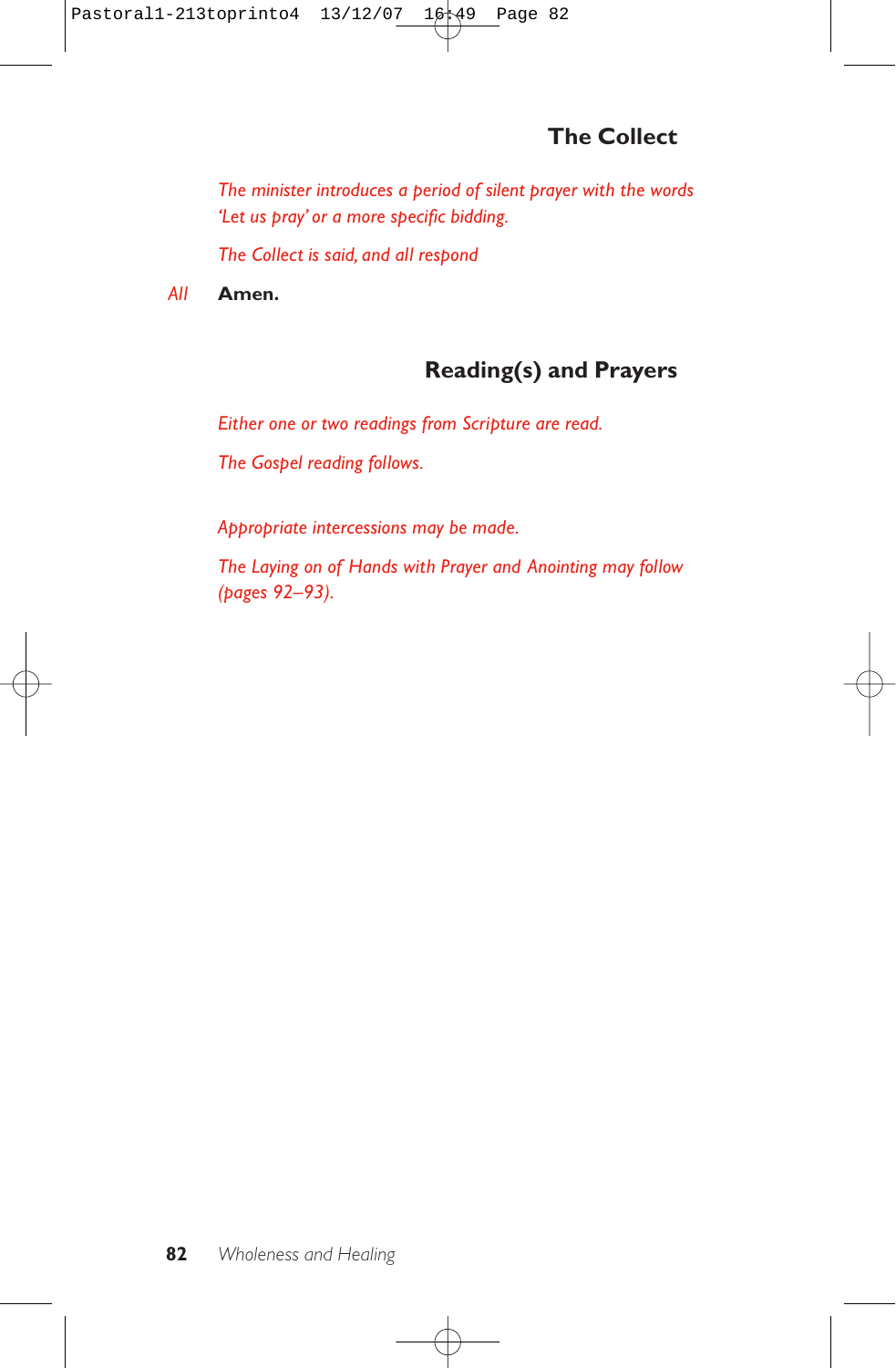As our Saviour taught us, so we pray

*All* **Our Father in heaven, hallowed be your name, your kingdom come, your will be done, on earth as in heaven. Give us today our daily bread. Forgive us our sins as we forgive those who sin against us. Lead us not into temptation but deliver us from evil. For the kingdom, the power, and the glory are yours now and for ever. Amen.**

## *(or)*

Let us pray with confidence as our Saviour has taught us

*All* **Our Father, who art in heaven, hallowed be thy name; thy kingdom come; thy will be done; on earth as it is in heaven. Give us this day our daily bread. And forgive us our trespasses, as we forgive those who trespass against us. And lead us not into temptation; but deliver us from evil. For thine is the kingdom, the power and the glory, for ever and ever. Amen.**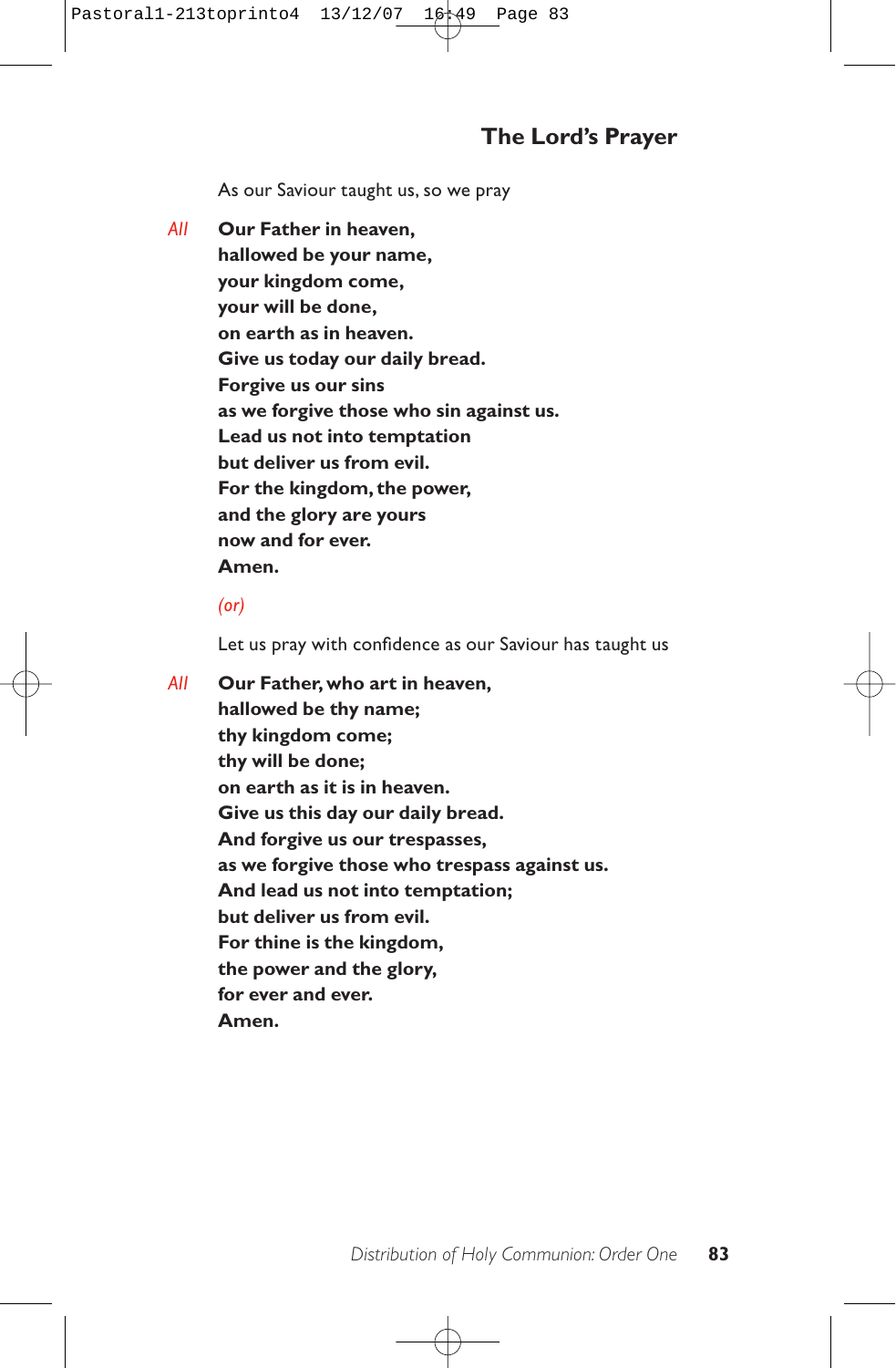## *The minister says this or another invitation to communion*

Jesus is the Lamb of God who takes away the sin of the world. Blessed are those who are called to his supper.

*All* **Lord, I am not worthy to receive you, but only say the word, and I shall be healed.**

# *This prayer may be said before the distribution*

*All* **We do not presume to come to this your table, merciful Lord, trusting in our own righteousness, but in your manifold and great mercies. We are not worthy so much as to gather up the crumbs under your table. But you are the same Lord whose nature is always to have mercy. Grant us, therefore, gracious Lord, so to eat the flesh of your dear Son Jesus Christ and to drink his blood, that our sinful bodies may be made clean by his body and our souls washed through his most precious blood, and that we may evermore dwell in him and he in us. Amen.**

*The minister and people receive communion.*

*Authorized words of distribution are used and the communicant replies* 

**Amen.**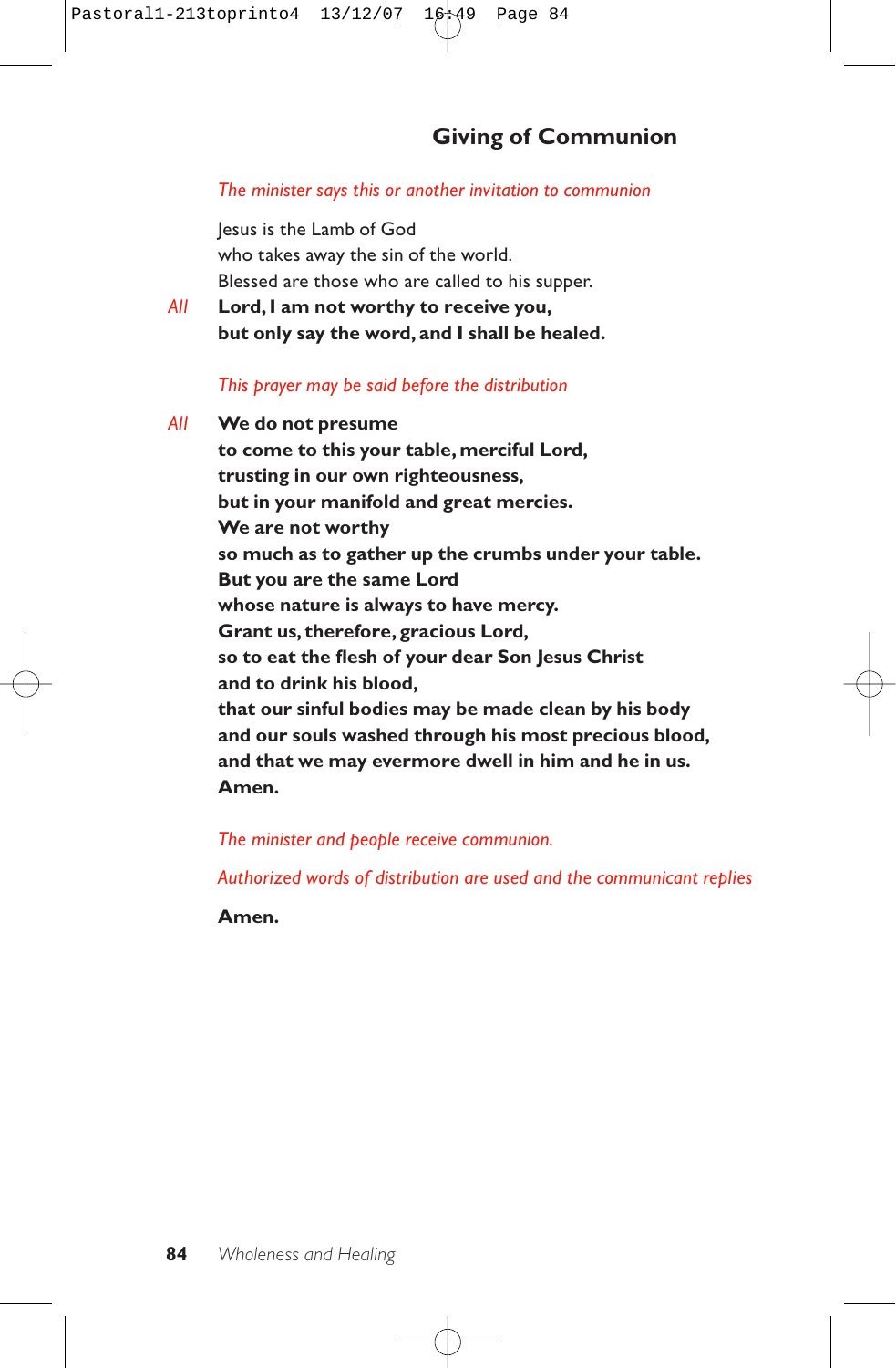# **Prayer after Communion**

## *The following, or another suitable prayer is said*

*All* **Almighty God,**

**we thank you for feeding us with the body and blood of your Son Jesus Christ. Through him we offer you our souls and bodies to be a living sacrifice. Strengthen us in the power of your Spirit to live and work to your praise and glory. Amen.**

# **Conclusion**

*The minister says the Grace or a suitable blessing.*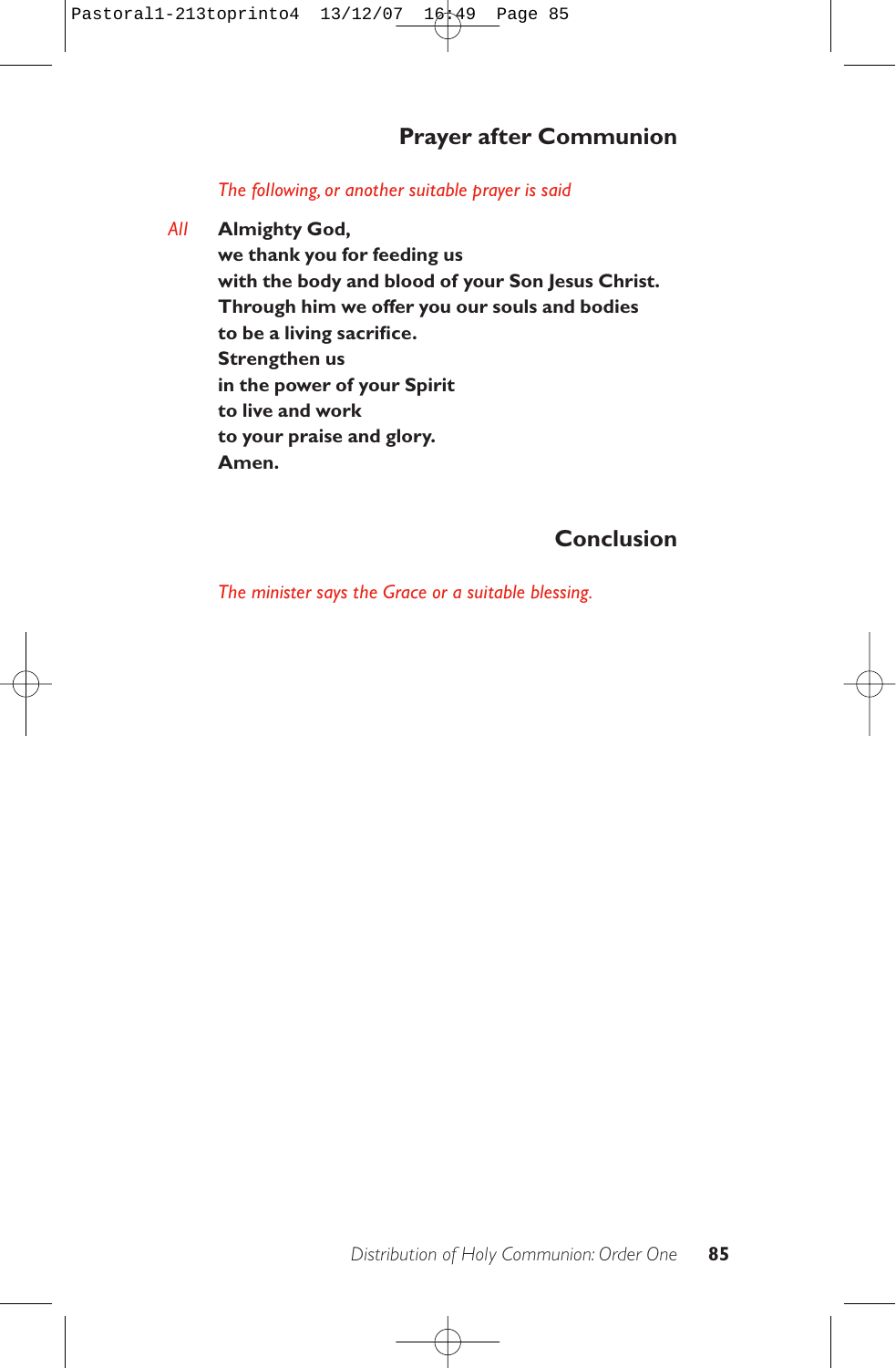# **The Distribution of Holy Communion at Home or in Hospital**

**to the Sick and Housebound**

# **A Sample Service (Order Two)**

*This form of service follows the Outline Order on pages 76–77.*

*For Notes, see pages 78–79.*

# **The Greeting**

Peace be to this house, and to all that dwell in it.

*(or)*

The peace of the Lord be always with you.

# **Words of Introduction**

## *These or other suitable words may be used*

The Church of God, of which we are members, has taken bread and wine and given thanks over them according to our Lord's command. These holy gifts are now offered to us that, with faith and thanksgiving, we may share in the communion of the body and blood of Christ.

# **Prayer of Preparation**

# *This prayer may be said*

Almighty God, unto whom all hearts be open, all desires known, and from whom no secrets are hid: cleanse the thoughts of our hearts by the inspiration of thy Holy Spirit, that we may perfectly love thee, and worthily magnify thy holy name; through Christ our Lord.

# *All* **Amen.**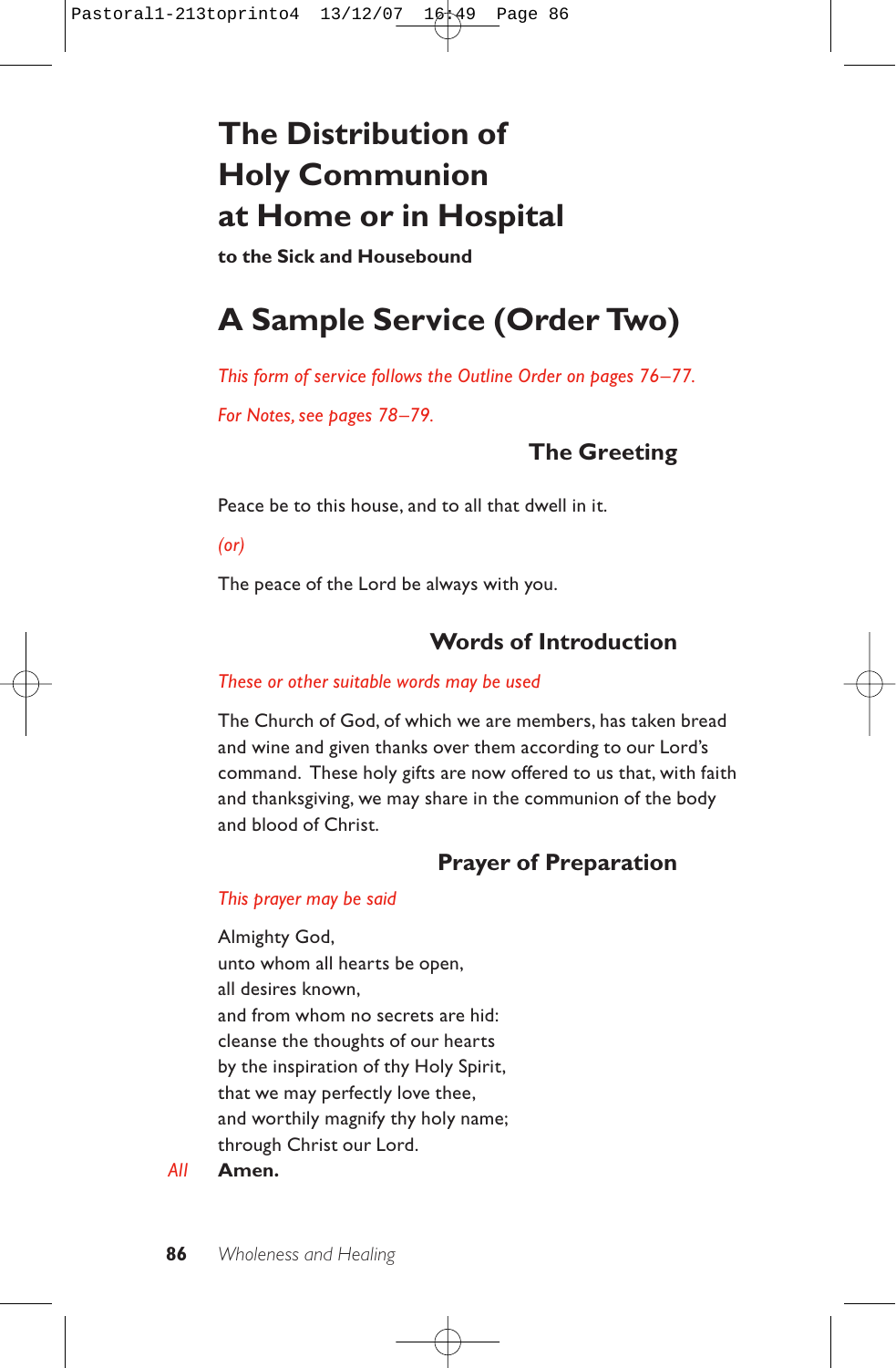## *This Summary of the Law or the Kyrie eleison may be said*

Our Lord Jesus Christ said: Hear, O Israel, the Lord our God is one Lord; and thou shalt love the Lord thy God with all thy heart, and with all thy soul, and with all thy mind, and with all thy strength. This is the first commandment.

And the second is like, namely this: Thou shalt love thy neighbour as thyself. There is none other commandment greater than these. On these two commandments hang all the law and the prophets.

*All* **Lord, have mercy upon us, and write all these thy laws in our hearts, we beseech thee.**

# **The Collect**

*The minister says the Collect.*

# **Reading(s) and Prayers**

*Either one or two readings from Scripture are used.*

*The Gospel reading follows.*

*Appropriate intercessions may be made.*

# **Invitation to Confession**

## *This or another invitation to confession may be used*

[Come unto me, all that travail and are heavy laden, and I will refresh you.]

God shows his love for us in that while we were still sinners, Christ died for us. Let us then show our love for him by confessing our sins in penitence and faith.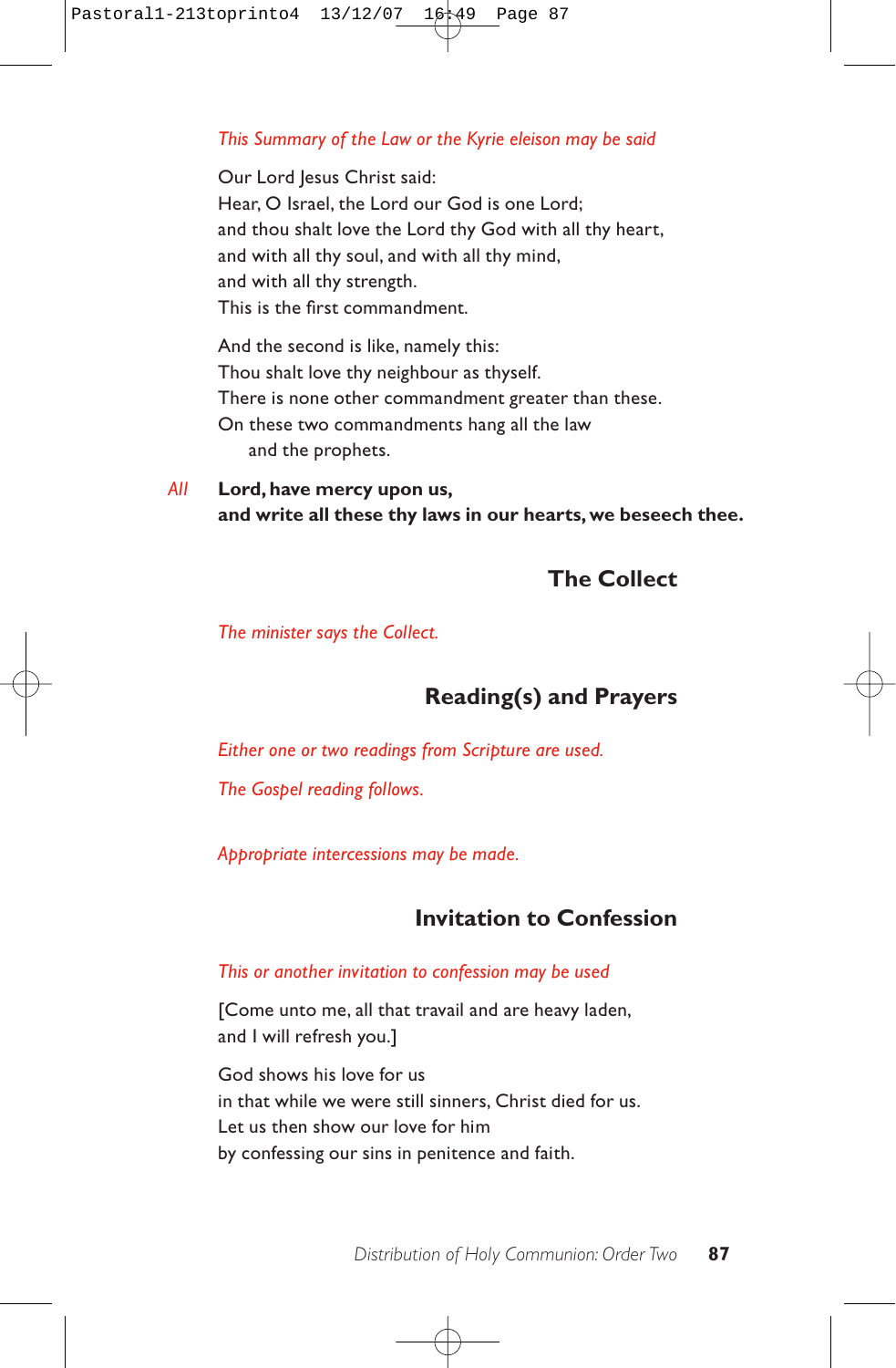*All* **Almighty God, Father of our Lord Jesus Christ. maker of all things, judge of all men: we acknowledge and bewail our manifold sins and wickedness, which we, from time to time, most grievously have committed, by thought, word and deed, against thy divine majesty, provoking most justly thy wrath and indignation against us. We do earnestly repent, and are heartily sorry for these our misdoings; the remembrance of them is grievous unto us; the burden of them is intolerable. Have mercy upon us, have mercy upon us, most merciful Father; for thy Son our Lord Jesus Christ's sake, forgive us all that is past; and grant that we may ever hereafter serve and please thee in newness of life, to the honour and glory of thy name; through Jesus Christ our Lord. Amen.**

# *The minister says*

Almighty God, our heavenly Father, who of his great mercy hath promised forgiveness of sins to all them that with hearty repentance and true faith turn unto him: have mercy upon *us*; pardon and deliver *us* from all *our* sins; confirm and strengthen *us* in all goodness; and bring *us* to everlasting life; through Jesus Christ our Lord.

## *All* **Amen.**

*The Laying on of Hands with Prayer and Anointing may follow (pages 92–93).*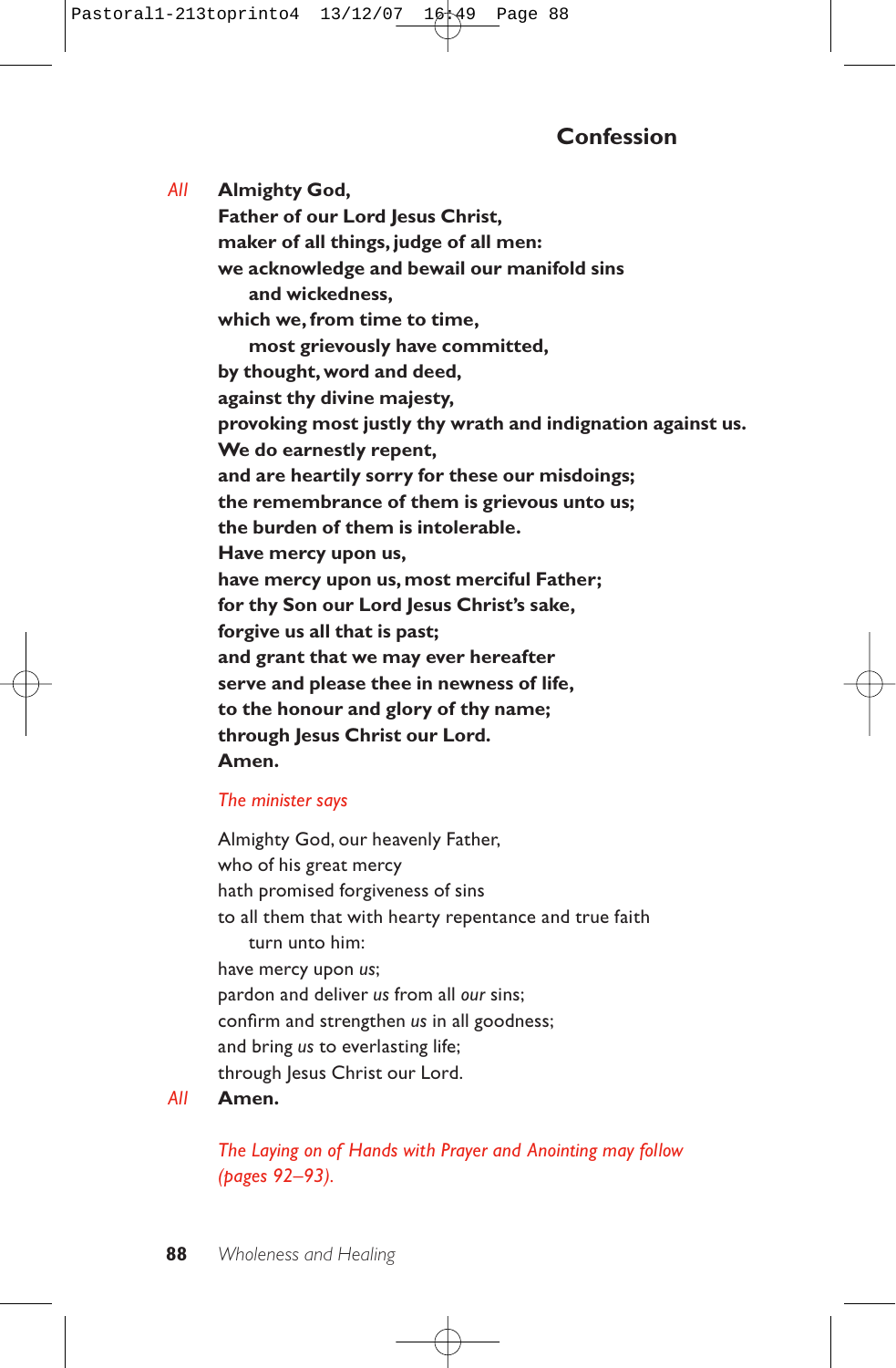# **The Comfortable Words**

Hear what comfortable words our Saviour Christ saith unto all that truly turn to him:

Come unto me, all that travail and are heavy laden, and I will refresh you. *Matthew 11.28*

So God loved the world, that he gave his only-begotten Son, to the end that all that believe in him should not perish, but have everlasting life. *John 3.16 John 3.16* 

Hear also what Saint Paul saith: This is a true saying, and worthy of all men to be received, that Christ Jesus came into the world to save sinners. *1 Timothy 1.15*

Hear also what Saint John saith: If any man sin, we have an advocate with the Father, Jesus Christ the righteous; and he is the propitiation for our sins. *1 John 2.1*

# **Prayer of Humble Access**

#### *This prayer may be said*

We do not presume to come to this thy table, O merciful Lord, trusting in our own righteousness, but in thy manifold and great mercies. We are not worthy so much as to gather up the crumbs under thy table. But thou art the same Lord, whose property is always to have mercy: grant us therefore, gracious Lord, so to eat the flesh of thy dear Son Jesus Christ, and to drink his blood, that our sinful bodies may be made clean by his body, and our souls washed through his most precious blood, and that we may evermore dwell in him, and he in us.

*All* **Amen.**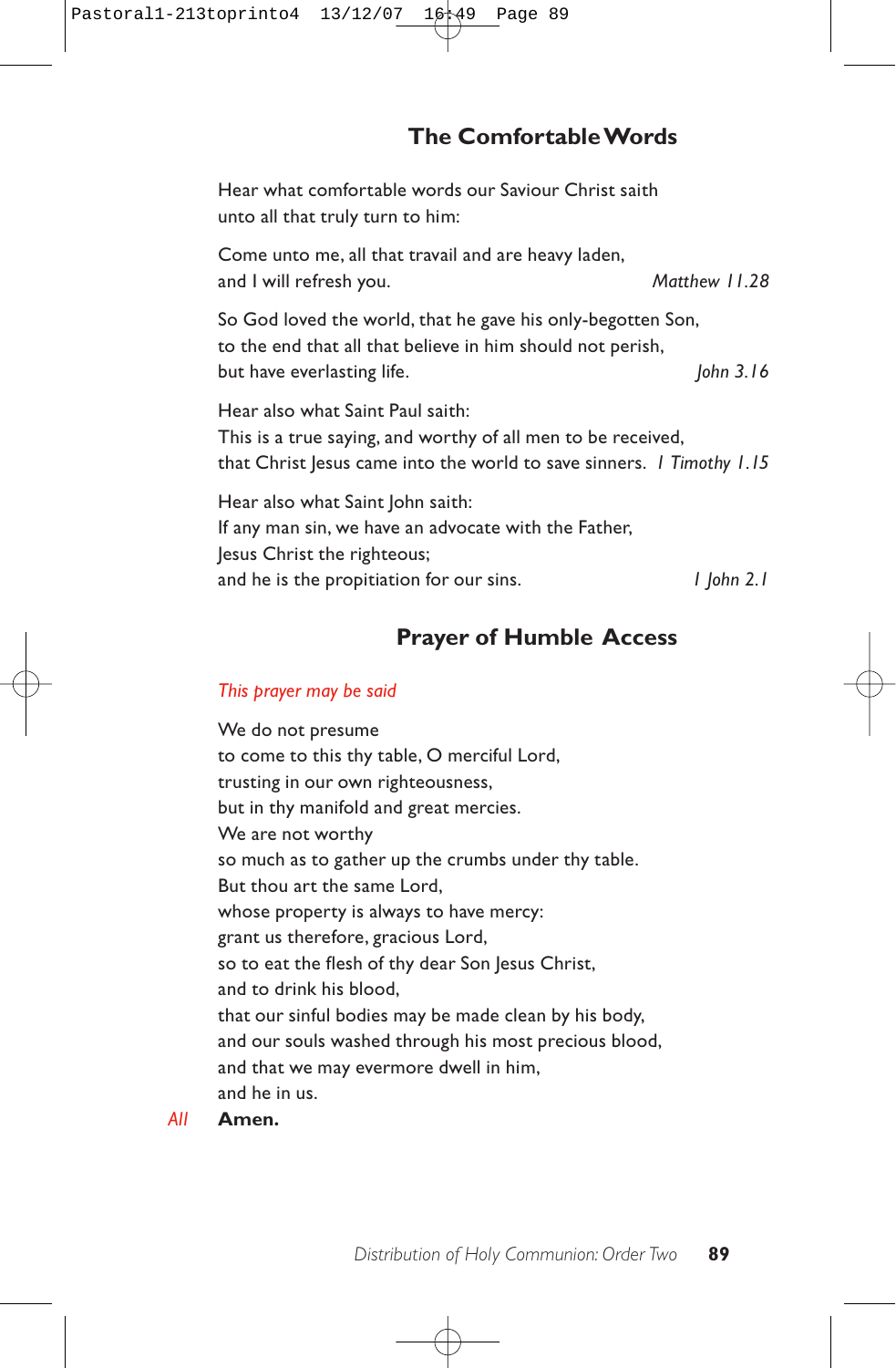# **Giving of Communion**

# *The minister and people receive communion. To each is said*

The body of our Lord Jesus Christ, which was given for thee, preserve thy body and soul unto everlasting life. Take and eat this in remembrance that Christ died for thee, and feed on him in thy heart by faith with thanksgiving.

The blood of our Lord Jesus Christ, which was shed for thee, preserve thy body and soul unto everlasting life. Drink this in remembrance that Christ's blood was shed for thee, and be thankful.

# **The Lord's Prayer**

As our Saviour Christ hath commanded and taught us, we are bold to say

*All* **Our Father, which art in heaven, hallowed be thy name; thy kingdom come; thy will be done, in earth as it is in heaven. Give us this day our daily bread. And forgive us our trespasses, as we forgive them that trespass against us. And lead us not into temptation; but deliver us from evil. For thine is the kingdom, the power and the glory, for ever and ever. Amen.**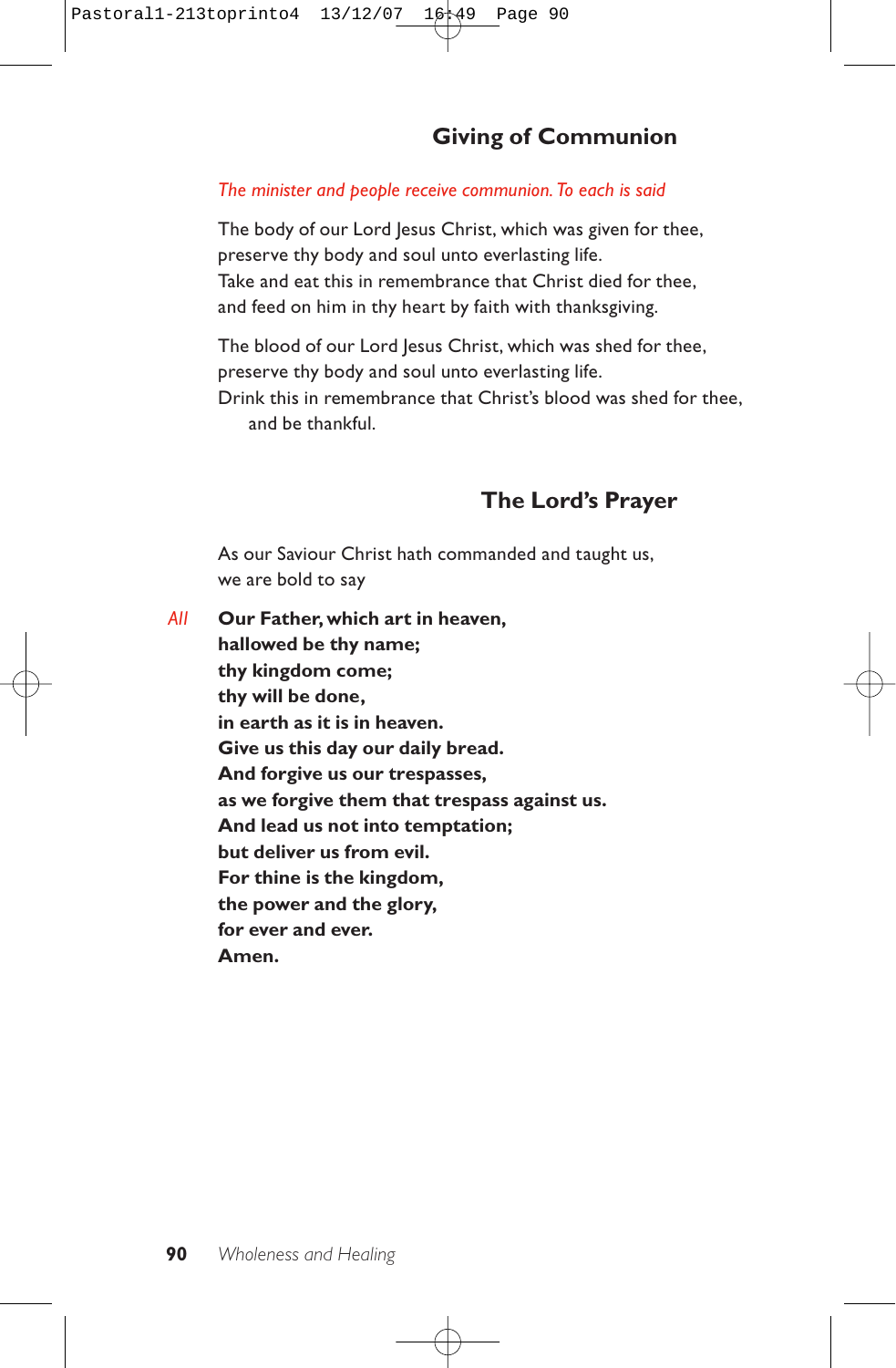# **Prayer after Communion**

## *The following or another suitable prayer is said*

*All* **Almighty God, we thank thee for feeding us with the body and blood of thy Son Jesus Christ. Through him we offer thee our souls and bodies to be a living sacrifice. Strengthen us in the power of thy Spirit**

> **to live and work to thy praise and glory. Amen.**

# **The Blessing**

*The minister says the Grace or a suitable blessing.*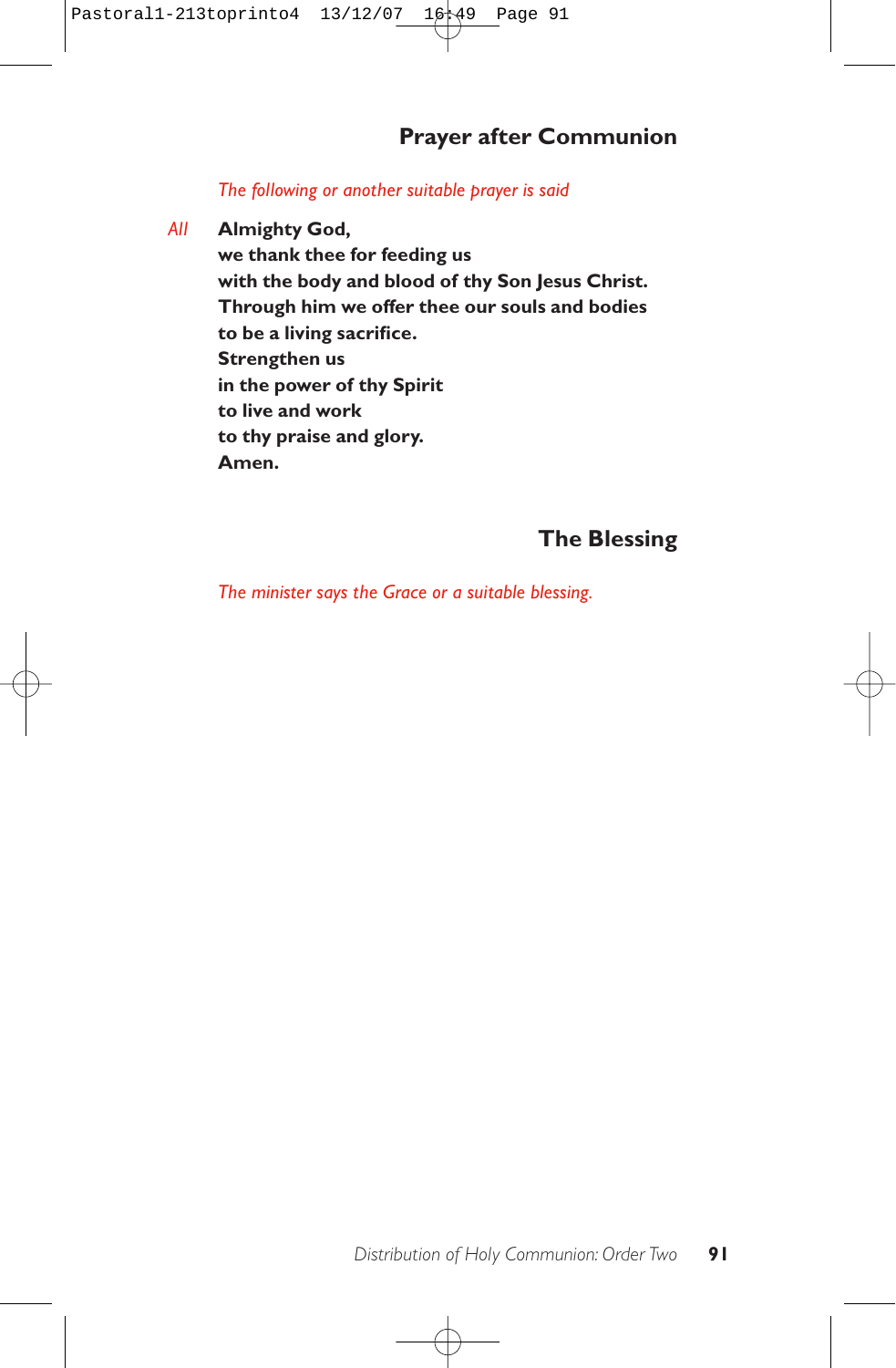# **Laying on of Hands with Prayer and Anointing**

*This form may be used at the prayers during the visitation of the sick, either at Holy Communion with the sick or as part of another form of prayer at the bedside. If Anointing is administered, the minister must be authorized for this ministry as required by Canon B 37.*

Blessed are you, sovereign God, gentle and merciful. Your anointed Son brought healing to those in weakness and distress; he broke the power of evil and set us free from sin and death that we might become partakers of his glory. Remember in your mercy all for whom we pray; in the fullness of time complete your gracious work that we may be restored in your image, renewed in your love, and for ever praise your great and holy name, **Father, Son and Holy Spirit.**

Holy God, in whom we live and move and have our being, we make our prayer to you saying, Lord, hear us.

# **Lord, graciously hear us.**

Grant to [*N and*] all who seek you the assurance of your presence, your power and your peace. Lord, hear us.

## **Lord, graciously hear us.**

Grant your healing grace to [*N and*] all who are sick, that they may be made whole in body, mind and spirit. Lord, hear us.

## **Lord, graciously hear us.**

Grant to all who minister to the suffering wisdom and skill, sympathy and patience. Lord, hear us.

## **Lord, graciously hear us.**

Sustain and support the anxious and fearful and lift up all who are brought low. Lord, hear us.

# **Lord, graciously hear us.**

Hear us, Lord of life. **Heal us, and make us whole.**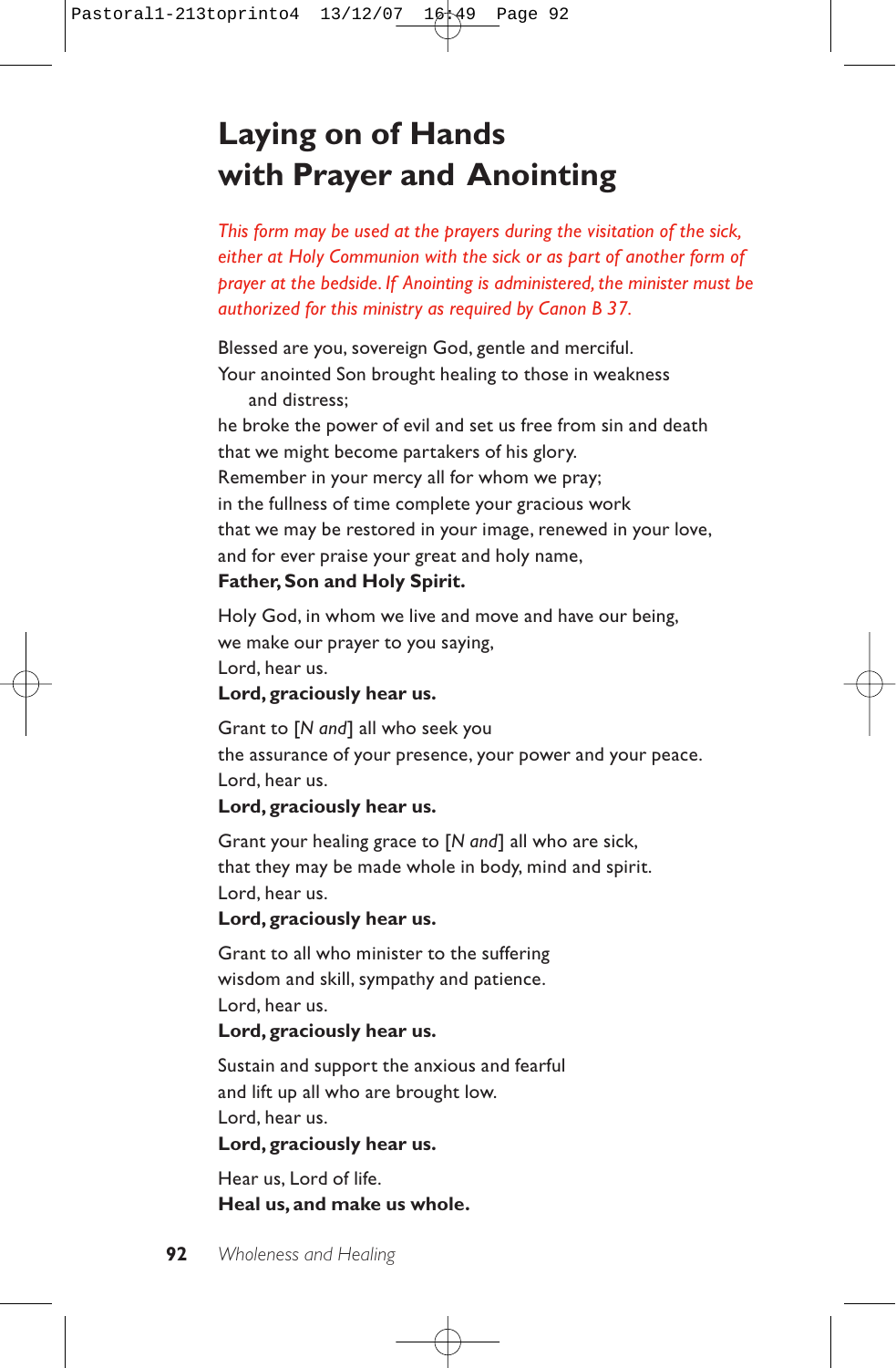# *A period of silence follows.*

O Lord our God, accept the fervent prayers of your people; in the multitude of your mercies look with compassion upon us and all who turn to you for help; for you are gracious, O lover of souls, and to you we give glory, Father, Son, and Holy Spirit, now and for ever.

## **Amen.**

# *The Laying on of Hands is administered.*

In the name of God and trusting in his might alone, receive Christ's healing touch to make you whole.

May Christ bring you wholeness of body, mind and spirit, deliver you from every evil, and give you his peace. **Amen.**

## *These words are used when Anointing is administered*

*N,* I anoint you in the name of God who gives you life. Receive Christ's forgiveness, his healing and his love.

May the Father of our Lord Jesus Christ grant you the riches of his grace, his wholeness and his peace. **Amen.**

## *The minister says*

The almighty Lord, who is a strong tower for all who put their trust in him, whom all things in heaven, on earth and under the earth obey, be now and evermore your defence. May you believe and trust that the only name under heaven given for health and salvation is the name of our Lord Jesus Christ. **Amen.**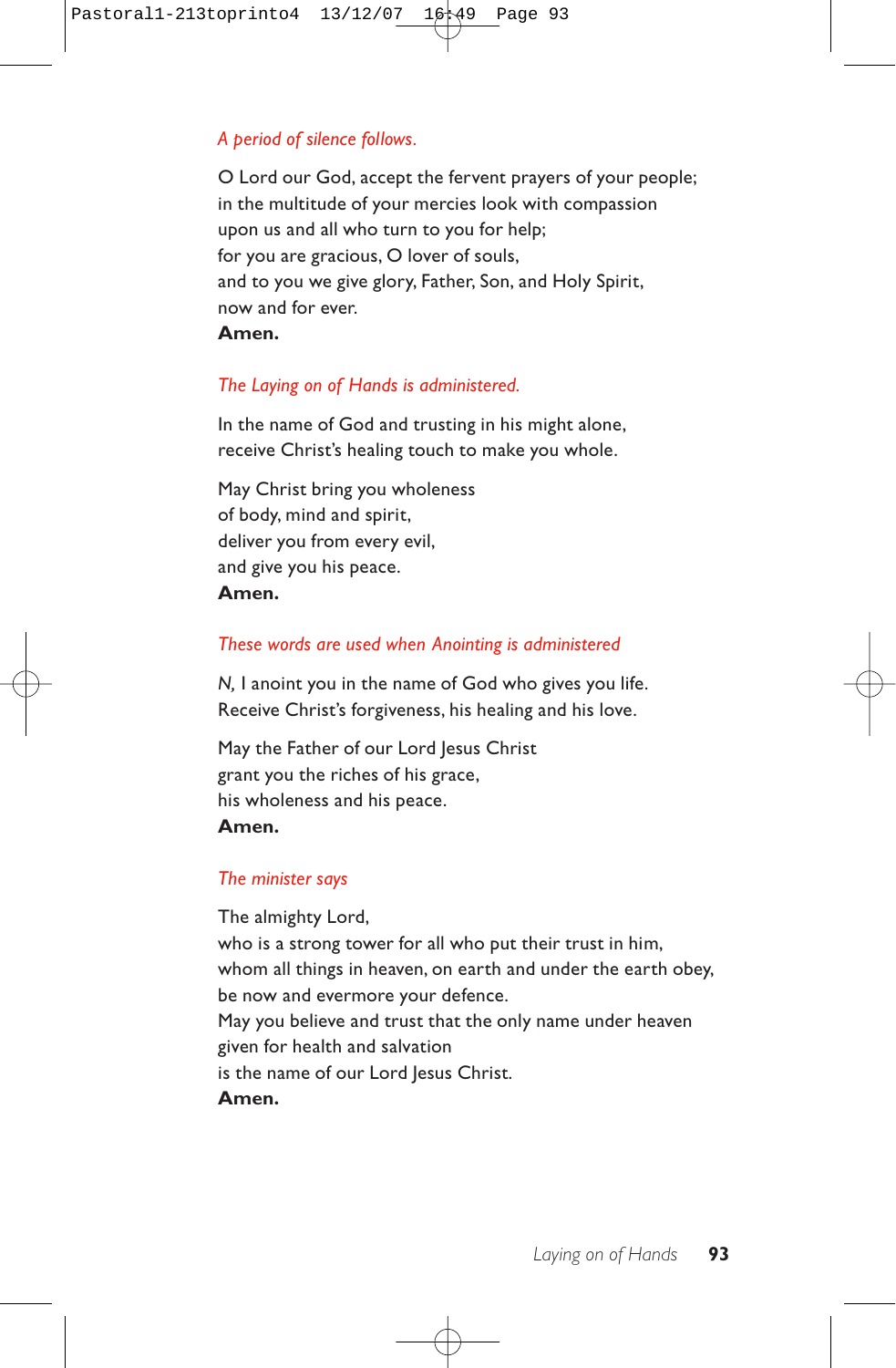# **Prayers for Protection and Peace**

# **Notes**

- **1** The following material may be used where it would be pastorally helpful to pray with those suffering from a sense of disturbance or unrest.
- **2** These pastoral prayers may be used by any minister as appropriate. The ministry of exorcism and deliverance may only be exercised by priests authorized by the bishop, who normally requires that permission be obtained from him for each specific exercise of such a ministry.
- **3** On occasions when exorcism and deliverance are administered, it is for the bishop to determine the nature of the rite and what form of words should be used.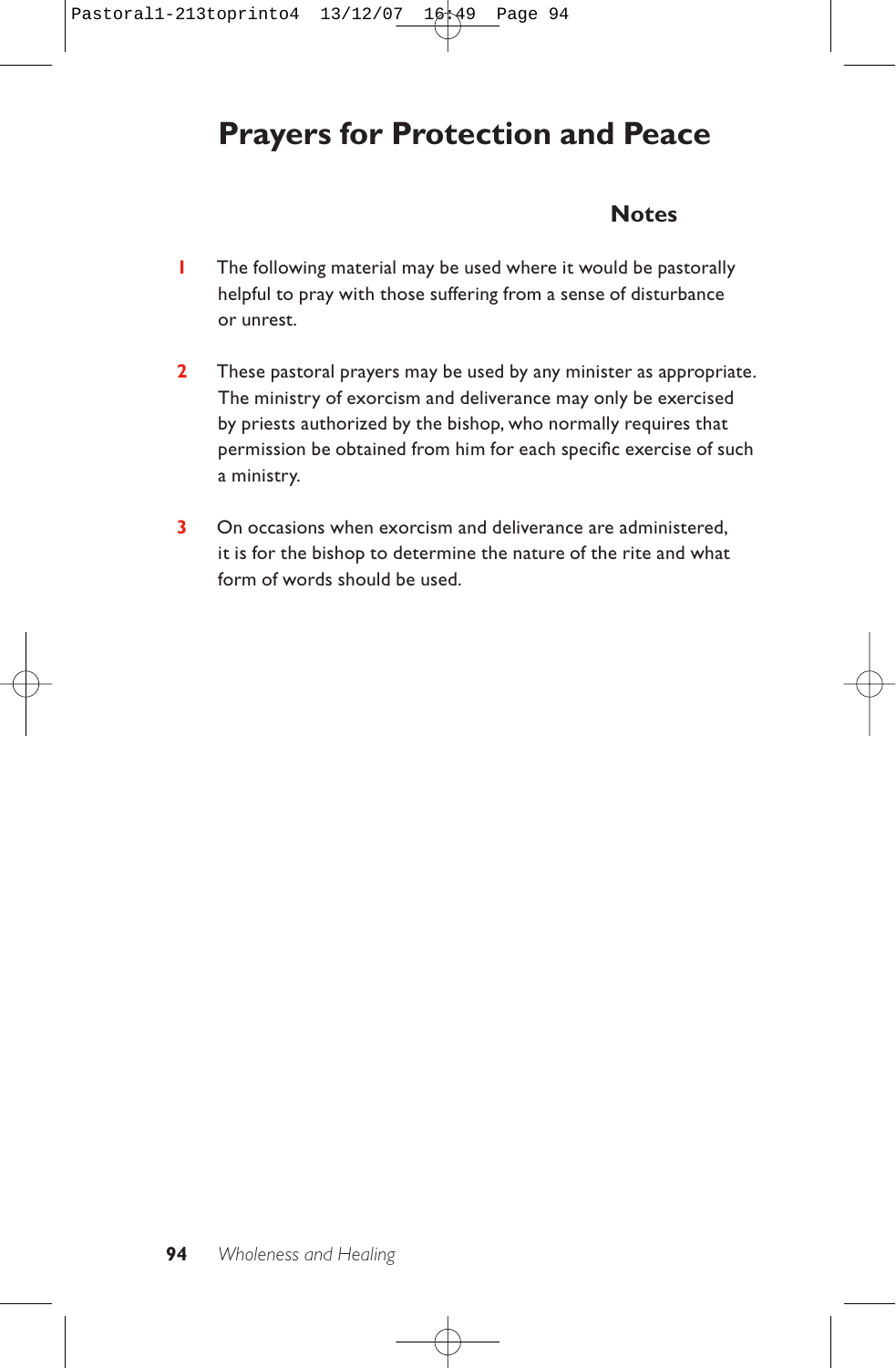# **Prayers for Protection and Peace**

#### **For a person or persons**

May the Lord hear you in the day of trouble, the name of the God of Jacob defend you;

Send you help from his sanctuary and strengthen you out of Zion;

Remember all your offerings and accept your burnt sacrifice;

Grant you your heart's desire and fulfil all your mind. *Psalm 20.1-4* **Amen.**

Our Lord Jesus Christ, present with us now in his risen power, enter into your body and spirit, take from you all that harms and hinders you, and fill you with his healing and his peace. **Amen.**

Christ be with you: Christ within you; Christ before you: Christ behind you; Christ on your right: Christ on your left; Christ above you: Christ beneath you; Christ around you: now and ever.

Bind unto yourself the name, the strong name of the Trinity; by invocation of the same, the Three in One and One in Three. Of whom all nature hath creation, Eternal Father, Spirit, Word: praise the Lord of your salvation, salvation is of Christ the Lord. **Amen.**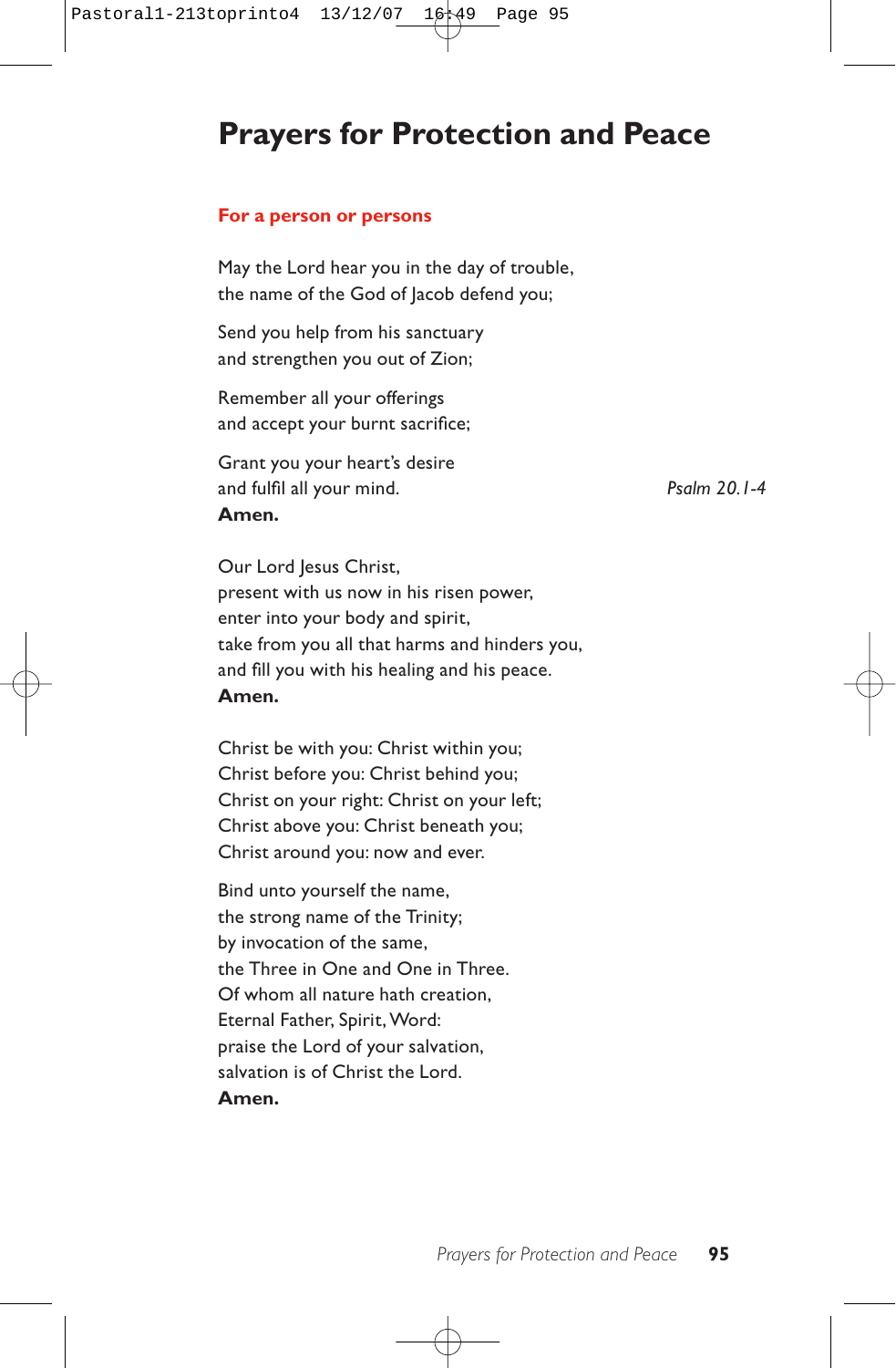Almighty God, heavenly Father, breathe your Holy Spirit into the heart of this your servant *N* and inspire *him/her* with love for goodness and truth. May *he/she*, fearing only you, have no other fear; knowing your compassion, be ever mindful of your love; and serving you faithfully unto death, live eternally with you; through lesus Christ our Lord. **Amen.**

#### **For a place**

Visit, Lord, we pray, this place and drive far from it all the snares of the enemy. Let your holy angels dwell here to keep us in peace, and may your blessing be upon it evermore; through Jesus Christ our Lord. **Amen.**

## **Christaraksha – an Indian Prayer**

*This prayer may be used in any of the following forms*

## **1** *For a person before sleep*

May the cross of the Son of God, which is mightier than all the hosts of Satan and more glorious than all the hosts of heaven, abide with you in your going out and in your coming in. By day and by night, at morning and at evening, at all times and in all places may it protect and defend you. From the wrath of evildoers, from the assaults of evil spirits, from foes visible and invisible, from the snares of the devil, from all passions that beguile the soul and body: may it guard, protect and deliver you. **Amen.**

*(or)*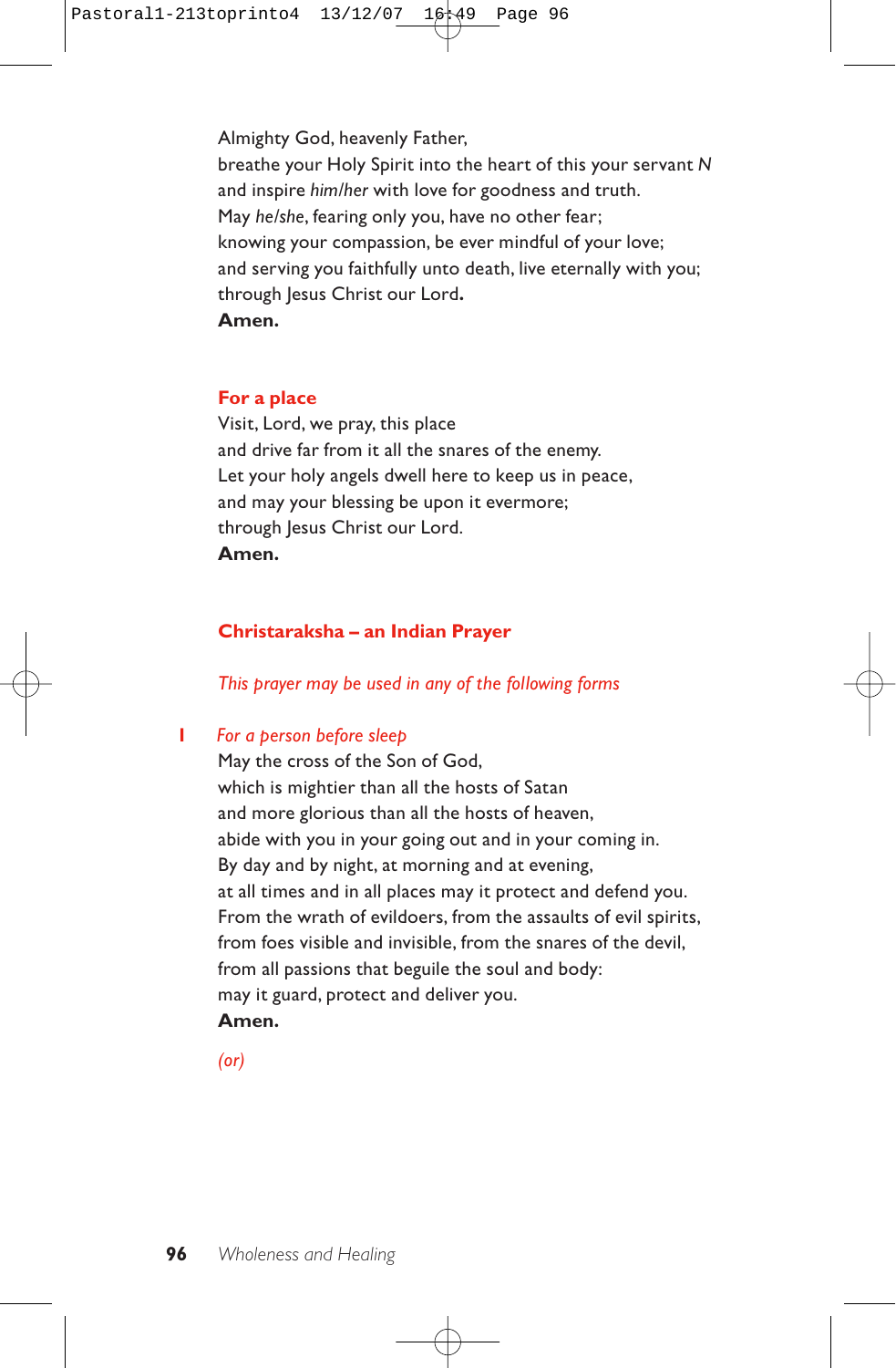## **2** *As a blessing*

May the risen and ascended Christ, mightier than the hordes of hell, more glorious than the heavenly hosts, be with you in all your ways. **Amen.**

May the cross of the Son of God protect you by day and by night, at morning and at evening, at all times and in all places. **Amen.**

May Christ Jesus guard and deliver you from the snares of the devil, from the assaults of evil spirits, from the wrath of the wicked, from all base passions and from the fear of the known and unknown. **Amen.**

And the blessing of God almighty, the Father, the Son, and the Holy Spirit, be upon you and remain with you always. **Amen.**

*(or)*

## **3** *For individuals to say before sleep*

May the cross of the Son of God, which is mightier than all the hosts of Satan, and more glorious than all the hosts of heaven, abide with me in my going out and my coming in. By day and by night, at morning and at evening, at all times and in all places may it protect and defend me. From the wrath of evildoers, from the assaults of evil spirits, from foes visible and invisible, from the snares of the devil, from all passions that beguile the soul and body: may it guard, protect and deliver me. Amen.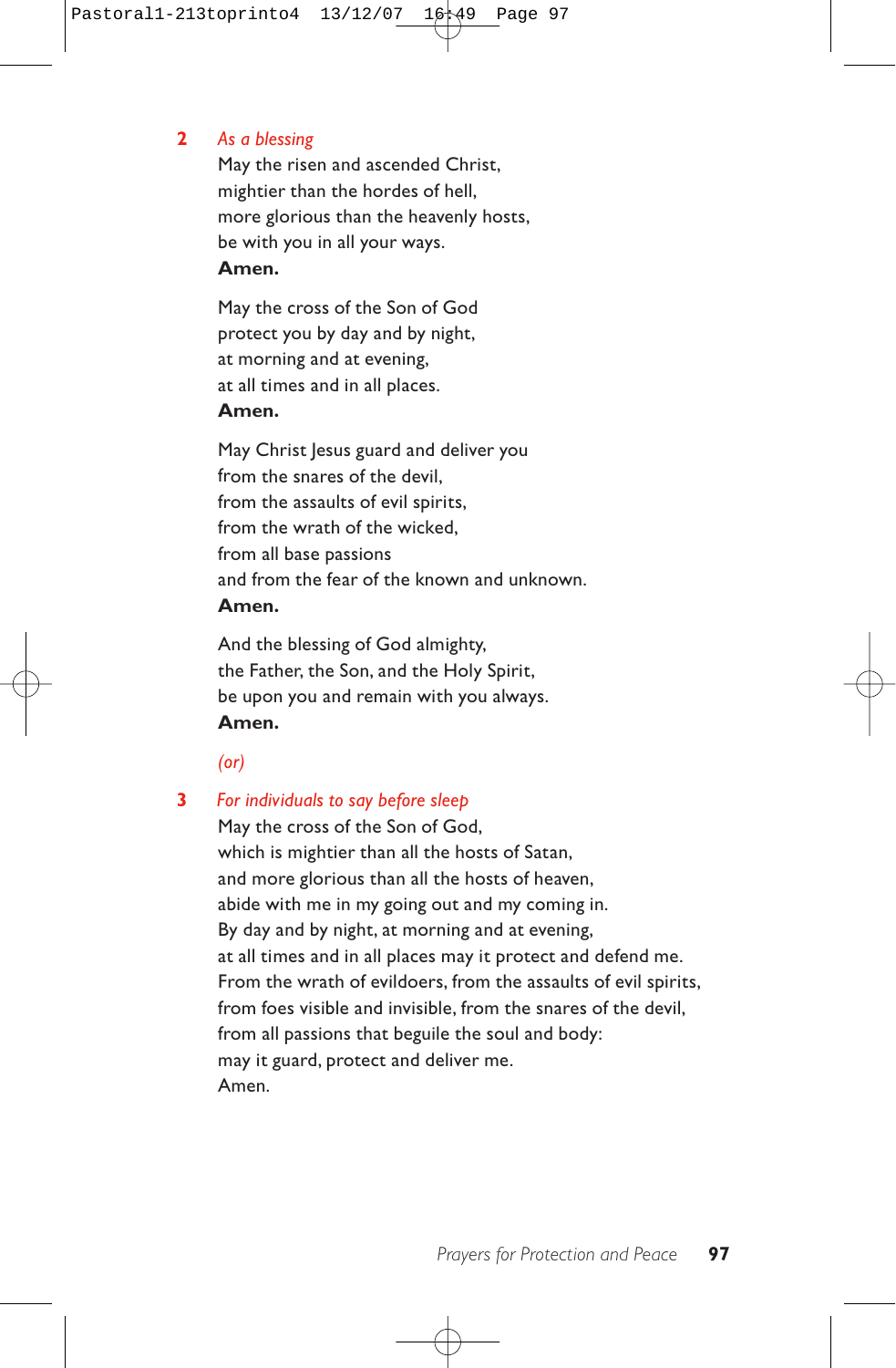# **Psalm responsories**

## *Based on Psalm 91*

Whoever dwells in the shelter of the Most High, **and abides under the shadow of the Almighty,**

Shall say to the Lord, 'My refuge and my stronghold, **my God, in whom I put my trust.'**

For he shall deliver you from the snare of the fowler **and from the deadly pestilence.**

He shall cover you with his wings and you shall be safe under his feathers; **his faithfulness shall be my shield and buckler.**

You shall not be afraid of any terror by night, **nor of the arrow that flies by day;**

Of the pestilence that stalks in darkness, **nor of the sickness that destroys at noonday.**

Because you have made the Lord your refuge **and the Most High my stronghold,**

There shall no evil happen to you, **neither shall any plague come near my tent.**

For he shall give his angels charge over you, **to keep me in all my ways.**